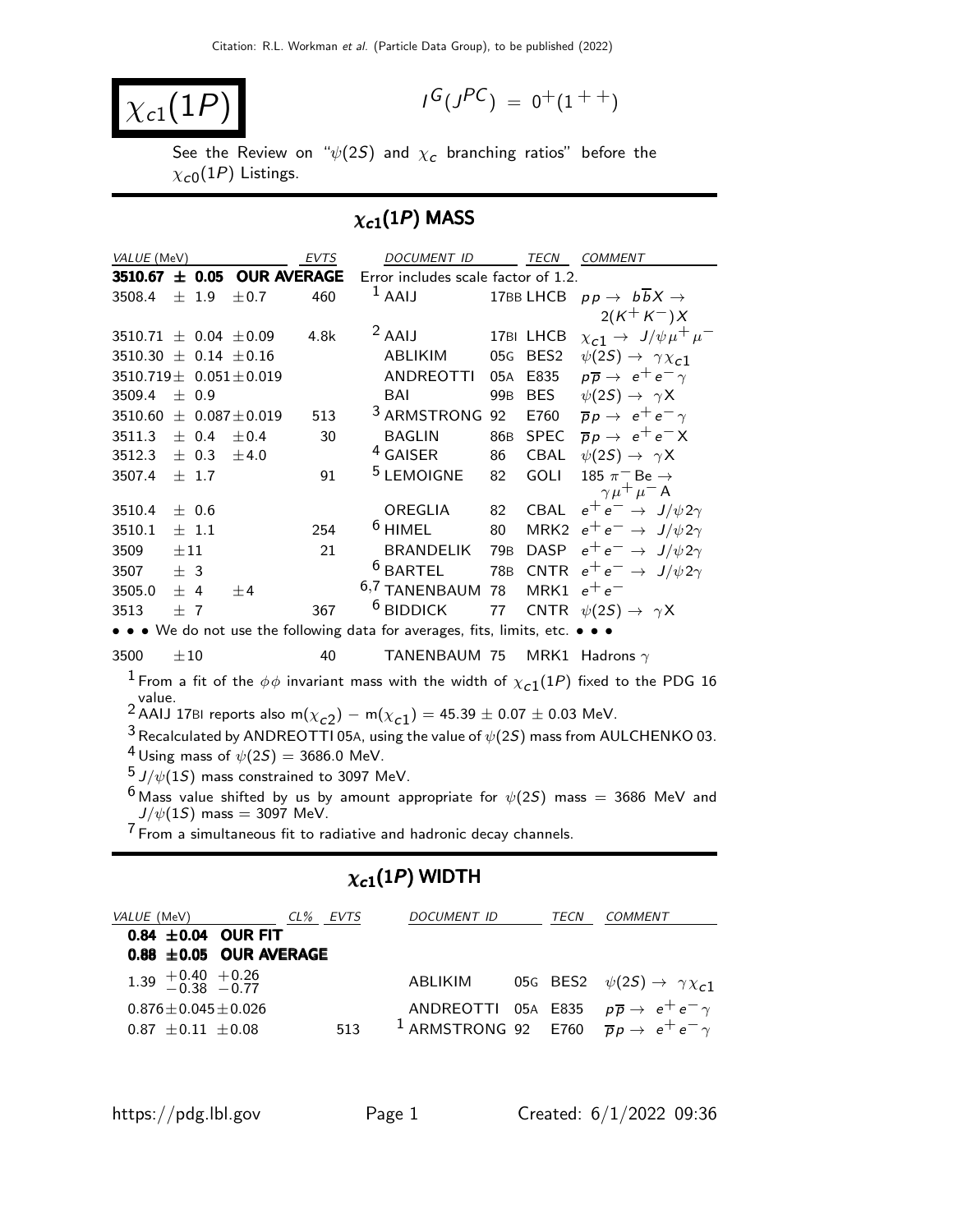• • • We do not use the following data for averages, fits, limits, etc. • • •

| ${<}1.3$ | 95 | BAGLIN |  | 86B SPEC $\overline{p}p \rightarrow e^+e^-X$ |
|----------|----|--------|--|----------------------------------------------|
| <3.8     | 90 | GAISER |  | 86 CBAL $\psi(2S) \rightarrow \gamma X$      |

1Recalculated by ANDREOTTI 05A.

|                                                                                                                                             | $\chi_{c1}(1P)$ DECAY MODES                                                                                                                                                                                                                                                                                                                                      |                                                                                                                                                                                                                                                                                                                                                 |                                                                        |  |  |  |  |  |
|---------------------------------------------------------------------------------------------------------------------------------------------|------------------------------------------------------------------------------------------------------------------------------------------------------------------------------------------------------------------------------------------------------------------------------------------------------------------------------------------------------------------|-------------------------------------------------------------------------------------------------------------------------------------------------------------------------------------------------------------------------------------------------------------------------------------------------------------------------------------------------|------------------------------------------------------------------------|--|--|--|--|--|
|                                                                                                                                             | Mode                                                                                                                                                                                                                                                                                                                                                             | Fraction $(\Gamma_i/\Gamma)$                                                                                                                                                                                                                                                                                                                    | Scale $factor/$<br>Confidence level                                    |  |  |  |  |  |
|                                                                                                                                             | <b>Hadronic decays</b>                                                                                                                                                                                                                                                                                                                                           |                                                                                                                                                                                                                                                                                                                                                 |                                                                        |  |  |  |  |  |
| $\Gamma_1$<br>$\Gamma_4$<br>$\Gamma_5$<br>$\Gamma_6$<br>$\Gamma_7$<br>$\Gamma_8$<br>$\Gamma$ <sub>9</sub><br>$\Gamma_{10}$<br>$\Gamma_{11}$ | $3(\pi^{+}\pi^{-})$<br>$\Gamma_2$ 2( $\pi^+\pi^-$ )<br>$\overline{\Gamma_3}$ $\pi^+ \pi^- \pi^0 \pi^0$<br>$\rho^+ \pi^- \pi^0$ + c.c.<br>$\rho^0\pi^+\pi^-$<br>$\pi^{+}\pi^{-} K^{+} K^{-}$<br>$\mathsf{K}^+\mathsf{K}^-\pi^0\pi^0$<br>$K^+ K^- \pi^+ \pi^- \pi^0$<br>$K_S^0 K^{\pm} \pi^{\mp} \pi^+ \pi^-$<br>$K^{\dagger} \pi^- \overline{K}{}^0 \pi^0$ + c.c. | $(5.8 \pm 1.4) \times 10^{-3}$<br>$(7.6 \pm 2.6) \times 10^{-3}$<br>$(1.19 \pm 0.15)\%$<br>$(1.45 \pm 0.24)$ %<br>$(3.9 \pm 3.5) \times 10^{-3}$<br>$(5.4 \pm 0.8) \times 10^{-4}$<br>$(4.5 \pm 1.0) \times 10^{-3}$<br>$(1.12\pm0.27)\times10^{-3}$<br>$(1.15 \pm 0.13)$ %<br>$(7.5 \pm 0.8) \times 10^{-3}$<br>$(8.6 \pm 1.4) \times 10^{-3}$ | $S = 1.2$                                                              |  |  |  |  |  |
| $\Gamma_{13}$                                                                                                                               | $\Gamma_{12}$ $\rho^- K^+ \overline{K}^0$ + c.c.<br>$\mathcal{K}^{*}(892)^0 \, \overline{\mathcal{K}}{}^0 \, \pi^0 \rightarrow$<br>$K^+\pi^-\overline{K}{}^0\pi^0$ + c.c.<br>$\Gamma_{14}$ $K^+ K^- n \pi^0$                                                                                                                                                     | $(.5.0 \pm 1.2) \times 10^{-3}$<br>$(2.3 \pm 0.6) \times 10^{-3}$                                                                                                                                                                                                                                                                               |                                                                        |  |  |  |  |  |
| $\Gamma_{18}$<br>$\Gamma_{19}$                                                                                                              | $\Gamma_{15}$ $\pi^{+}\pi^{-}K^{0}_{S}K^{0}_{S}$<br>$\Gamma_{16}$ $K^+ K^- \eta$<br>$\Gamma_{17}$ $\overline{K}^0 K^+ \pi^-$ + c.c.<br>$\mathcal{K}^*(892)^0 \, \overline{\mathcal{K}}{}^0+$ c.c.<br>$\mathsf{K}^*(892)^+$ $\mathsf{K}^ +$ <code>c.c.</code>                                                                                                     | $(1.12 \pm 0.34) \times 10^{-3}$<br>$(6.9 \pm 2.9) \times 10^{-4}$<br>$(3.2 \pm 1.0) \times 10^{-4}$<br>$(7.0 \pm 0.6) \times 10^{-3}$<br>$(10 \pm 4) \times 10^{-4}$<br>$(1.4 \pm 0.6) \times 10^{-3}$                                                                                                                                         |                                                                        |  |  |  |  |  |
| $\Gamma_{20}$                                                                                                                               | $K_I^*(1430)^0\overline{K}^0$ + c.c. $\rightarrow$<br>$K_S^0 K^+ \pi^-$ + c.c.                                                                                                                                                                                                                                                                                   | $\times$ $10^{-4}$<br>< 8                                                                                                                                                                                                                                                                                                                       | $CL = 90\%$                                                            |  |  |  |  |  |
| $\Gamma_{21}$                                                                                                                               | $K_I^*(1430)^+ K^- +$ c.c. $\rightarrow$<br>$K_S^0 K^+ \pi^-$ + c.c.                                                                                                                                                                                                                                                                                             | $\langle$ 2.1                                                                                                                                                                                                                                                                                                                                   | $\times$ 10 <sup>-3</sup><br>$CL = 90\%$                               |  |  |  |  |  |
| $\Gamma_{24}$<br>$\Gamma_{25}$<br>$\Gamma_{26}$<br>$\Gamma_{27}$                                                                            | $\Gamma_{22}$ $K^+ K^- \bar{\pi}^0$<br>$\Gamma_{23}$ $\eta \pi^+ \pi^-$<br>$a_0(980)^+ \pi^- + \text{c.c.} \rightarrow \eta \pi^+ \pi^-$<br>$a_2(1320)^+ \pi^- +$ c.c. $\rightarrow \eta \pi^+ \pi^-$<br>$a_2(1700)^+ \pi^- +$ c.c. $\rightarrow \eta \pi^+ \pi^-$<br>$f_2(1270)\eta \to \eta \pi^+ \pi^-$<br>$\Gamma_{28}$ $f_4(2050)\eta \to \eta \pi^+ \pi^-$ | $(1.81 \pm 0.24) \times 10^{-3}$<br>$(4.62 \pm 0.23) \times 10^{-3}$<br>$(3.2 \pm 0.4) \times 10^{-3}$<br>$(1.76 \pm 0.24) \times 10^{-4}$<br>$(4.6 \pm 0.7) \times 10^{-5}$<br>$(3.5 \pm 0.6) \times 10^{-4}$<br>$(2.5 \pm 0.9) \times 10^{-5}$                                                                                                | $S = 2.2$                                                              |  |  |  |  |  |
| $\Gamma_{29}$<br>$\Gamma_{30}$<br>$\Gamma_{31}$                                                                                             | $\pi_1(1400)^+ \pi^- + \text{c.c.} \rightarrow \eta \pi^+ \pi^-$<br>$\pi_1(1600)^+ \pi^- + \text{c.c.} \rightarrow \eta \pi^+ \pi^-$<br>$\pi_1(2015)^+ \pi^- + \text{c.c.} \rightarrow \eta \pi^+ \pi^-$                                                                                                                                                         | $\times\,10^{-5}$<br>< 5<br>$\times$ 10 $^{-5}$<br>< 1.5<br>< 8                                                                                                                                                                                                                                                                                 | $CL = 90\%$<br>$CL = 90\%$<br>$\times$ 10 <sup>-6</sup><br>$CL = 90\%$ |  |  |  |  |  |

https://pdg.lbl.gov Page 2 Created: 6/1/2022 09:36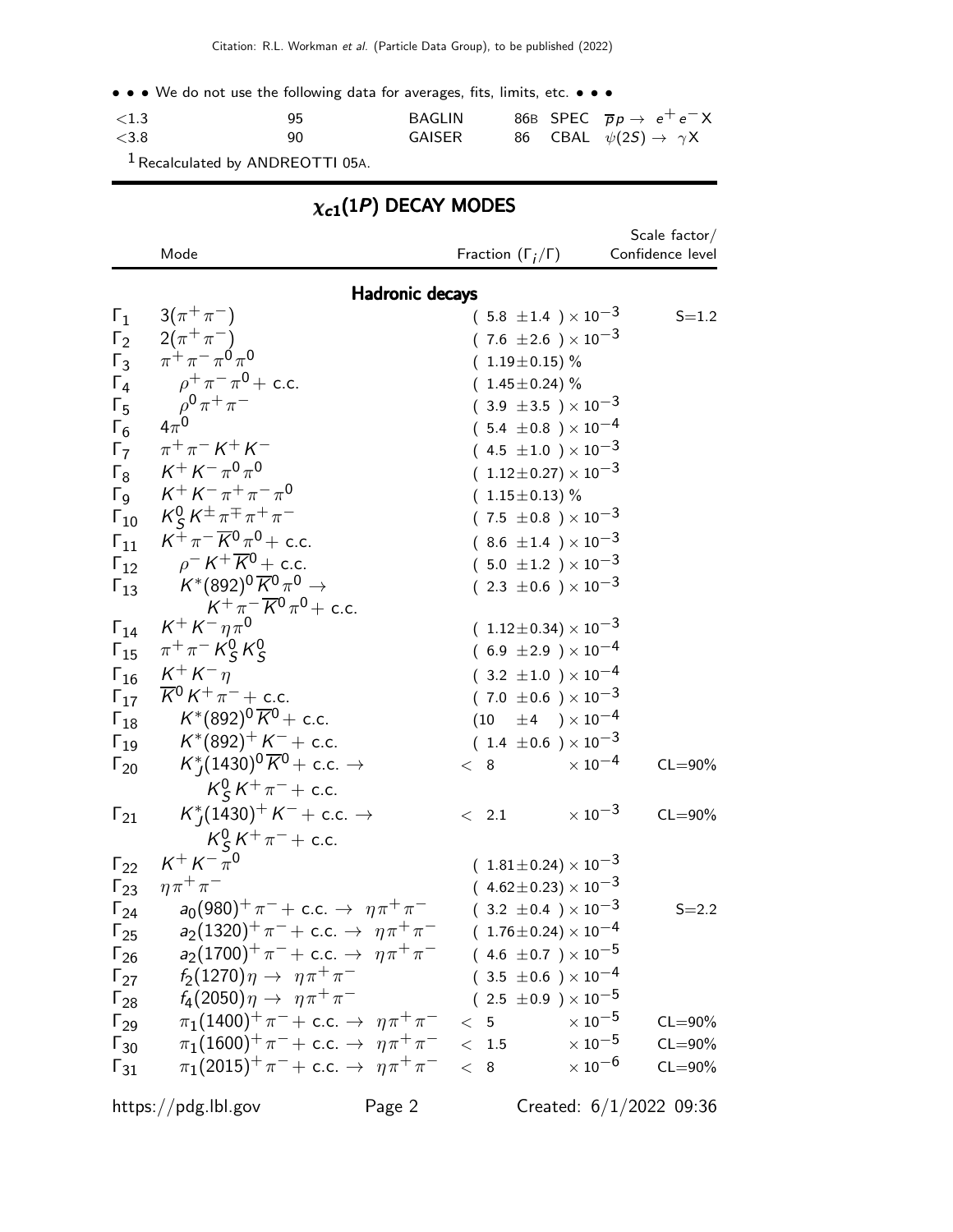| 52 | $f_2(1270)\eta$                                | (6.7 ±1.1) × 10 <sup>-4</sup>  |
|----|------------------------------------------------|--------------------------------|
| 53 | $K^+ K^- \eta'$ (958)                          | (8.2 ±0.4) × 10 <sup>-3</sup>  |
| 54 | $K^+ K^- \eta'$ (958)                          | (16.4 ±2.8) × 10 <sup>-4</sup> |
| 55 | $K_0^*(1430)^+ K^- + c.c.$                     | (6.4 ±2.8) × 10 <sup>-4</sup>  |
| 56 | $f_0(980)\eta'(958)$                           | (7 ±5) × 10 <sup>-5</sup>      |
| 57 | $f'_2(1525)\eta'(958)$                         | (7 ±5) × 10 <sup>-5</sup>      |
| 58 | $f'_2(1525)\eta'(958)$                         | (7 ±5) × 10 <sup>-5</sup>      |
| 59 | $\pi^0 f_0(980) \rightarrow \pi^0 \pi^+ \pi^-$ | (3.2 ±2.1) × 10 <sup>-3</sup>  |
| 50 | $K^+ K^- K^0 g_0^0$                            | (1.4 ±0.4) × 10 <sup>-3</sup>  |
| 51 | $K^2 K^2 K^2 g_0^0$                            | (3.2 ±2.1) × 10 <sup>-4</sup>  |
| 52 | $K^+ K^- K^0 g_0^0$                            | (4.2 ±0.5) × 10 <sup>-3</sup>  |
| 53 | $\phi^+ \pi^- \pi^0 \phi$                      | (1.62 ±0.3) × 10 <sup>-3</sup> |
| 54 | $K^+ K^- \pi^0 \$                              |                                |

https://pdg.lbl.gov Page 3 Created: 6/1/2022 09:36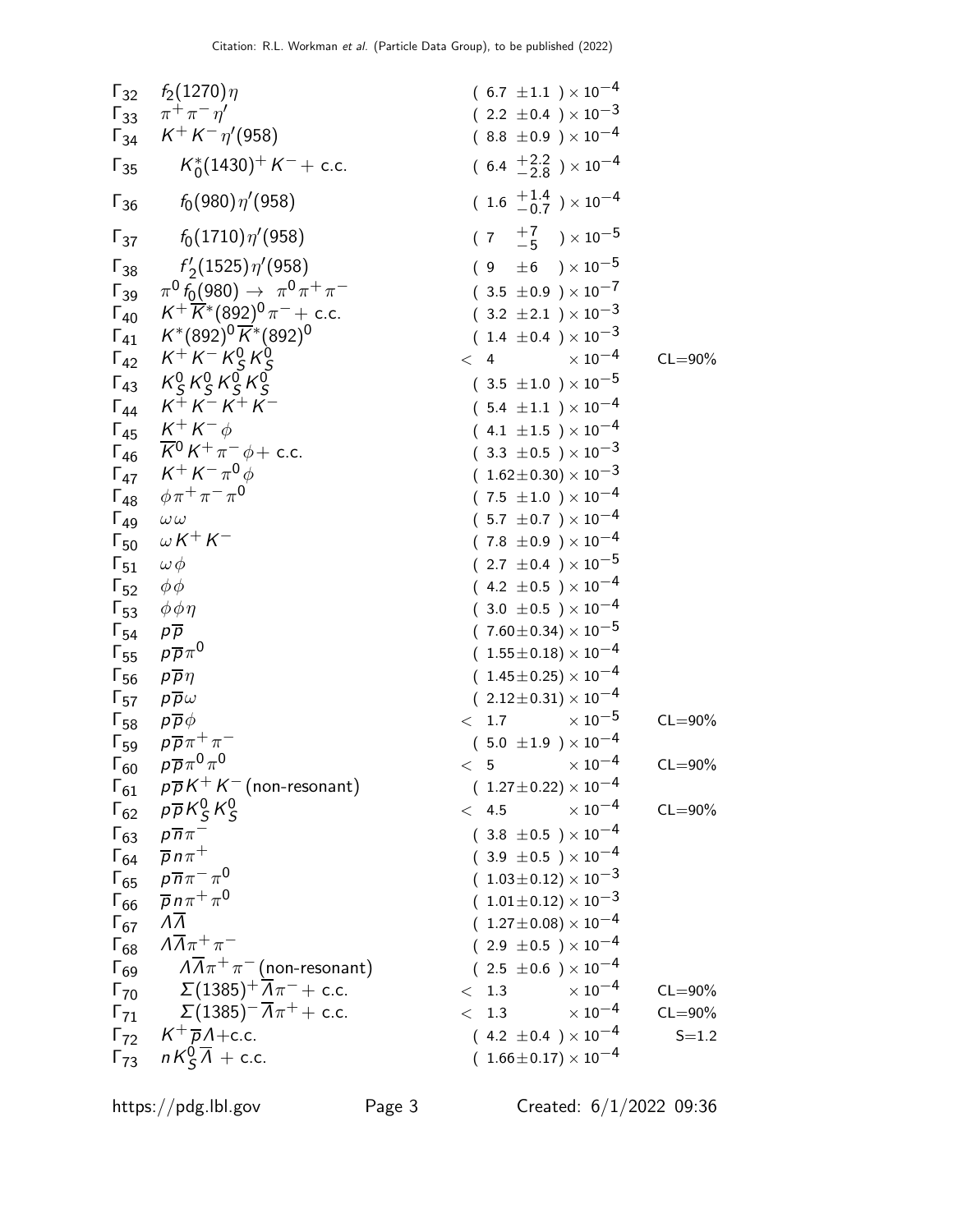| $\Gamma_{74}$                 | $K^*(892)^+\overline{p}A + c.c.$                               |                  | $(4.9 \pm 0.7) \times 10^{-4}$   |                           |             |
|-------------------------------|----------------------------------------------------------------|------------------|----------------------------------|---------------------------|-------------|
|                               | $\Gamma_{75}$ $K^{+}\overline{p}A(1520) + c.c.$                |                  | $(1.7 \pm 0.4) \times 10^{-4}$   |                           |             |
|                               | $\Gamma_{76}$ $\Lambda(1520)\overline{\Lambda}(1520)$          | < 9              |                                  | $\times$ 10 $^{-5}$       | $CL = 90\%$ |
| $\Gamma_{77}$                 | $\sum_{i=0}$                                                   |                  | $(4.2 \pm 0.6) \times 10^{-5}$   |                           |             |
|                               | $\Gamma_{78}$ $\Sigma^+\overline{p}K^0_S$ + c.c.               |                  | $(1.53\pm0.12)\times10^{-4}$     |                           |             |
|                               | $\Gamma_{79}$ $\Sigma^{0} \overline{p} K^{\mp} +$ c.c.         |                  | $(1.46 \pm 0.10) \times 10^{-4}$ |                           |             |
|                               | $\Gamma_{80}$ $\Sigma^+\overline{\Sigma}^-$                    |                  | $(3.6 \pm 0.7) \times 10^{-5}$   |                           |             |
|                               | $\Gamma_{81}$ $\Sigma^{-} \overline{\Sigma}{}^{+}$             |                  | $(5.7 \pm 1.5) \times 10^{-5}$   |                           |             |
|                               | $\Gamma_{82}$ $\Sigma(1385)^{+}\overline{\Sigma}(1385)^{-}$    | < 9              |                                  | $\times$ 10 $^{-5}$       | $CL = 90\%$ |
|                               | $\Gamma_{83}$ $\Sigma(1385)^{-}$ $\overline{\Sigma}(1385)^{+}$ |                  | < 5                              | $\times\,10^{-5}$         | $CL = 90\%$ |
|                               | $\Gamma_{84}$ $K^- \Lambda \overline{\Xi}^+ +$ c.c.            |                  | $(1.35\pm0.24)\times10^{-4}$     |                           |             |
|                               | $\Gamma_{85}$ $\equiv$ <sup>0</sup> $\equiv$ <sup>0</sup>      |                  | < 6                              | $\times$ 10 $^{-5}$       | $CL = 90\%$ |
|                               | $\Gamma_{86}$ $\equiv -\equiv +$                               |                  | $(8.0 \pm 2.1) \times 10^{-5}$   |                           |             |
|                               | $\Gamma_{87}$ $\pi^+ \pi^-$ + $K^+ K^-$                        |                  | < 2.1                            | $\times$ 10 $^{-3}$       |             |
|                               | $\Gamma_{88}$ $K_S^0 K_S^0$                                    |                  | < 6                              | $\times$ 10 $^{-5}$       | $CL = 90\%$ |
| $\mathsf{\Gamma}_{89}$        | $\eta_c \pi^+ \pi^-$                                           |                  | < 3.2                            | $\times$ 10 $^{-3}$       | $CL = 90\%$ |
|                               |                                                                | Radiative decays |                                  |                           |             |
| $\Gamma_{90}$                 | $\gamma J/\psi(15)$                                            |                  | $(34.3 \pm 1.0)$ %               |                           |             |
| $\Gamma_{91}$ $\gamma \rho^0$ |                                                                |                  | $(2.16\pm0.17)\times10^{-4}$     |                           |             |
| $\Gamma_{92}$                 | $\gamma \omega$                                                |                  | $(6.8 \pm 0.8) \times 10^{-5}$   |                           |             |
| $\Gamma_{93}$ $\gamma \phi$   |                                                                |                  | $(2.4 \pm 0.5) \times 10^{-5}$   |                           |             |
| $\Gamma_{94}$ $\gamma\gamma$  |                                                                |                  | < 6.3                            | $\times$ 10 <sup>-6</sup> | $CL = 90\%$ |
|                               | $\Gamma_{95}$ $e^+e^- J/\psi(15)$                              |                  | $(3.46 \pm 0.22) \times 10^{-3}$ |                           |             |
|                               | $\Gamma_{96}$ $\mu^+ \mu^- J/\psi(15)$                         |                  | $(2.33\pm0.29)\times10^{-4}$     |                           |             |
|                               |                                                                |                  |                                  |                           |             |

#### CONSTRAINED FIT INFORMATION

A multiparticle fit to  $\chi_{c1}(1P)$ ,  $\chi_{c0}(1P)$ ,  $\chi_{c2}(1P)$ , and  $\psi(2S)$ with 4 total widths, a partial width, 25 combinations of partial widths obtained from integrated cross section, and 84 branching ratios uses 248 measurements to determine 49 parameters. The overall fit has a  $\chi^2 =$  379.8 for 199 degrees of freedom.

The following off-diagonal array elements are the correlation coefficients  $\left<\delta p_i\delta p_j\right>$ /( $\delta p_i\!\cdot\!\delta p_j$ ), in percent, from the fit to parameters  $p_i$ , including the branching fractions,  $x_i \equiv \Gamma_i/\Gamma_{\text{total}}$ .

| $x_{44}$ | 3        |          |          |                                |          |
|----------|----------|----------|----------|--------------------------------|----------|
| $x_{54}$ | 4        | 2        |          |                                |          |
| $x_{67}$ | 11       | 4        | 5        |                                |          |
| $x_{90}$ | 23       | 9        | 2        | 29                             |          |
|          | 12       | -5       | 63       | 15<br>$\overline{\phantom{m}}$ | 41       |
|          | $x_{17}$ | $X_{44}$ | $x_{54}$ | $x_{67}$                       | $x_{90}$ |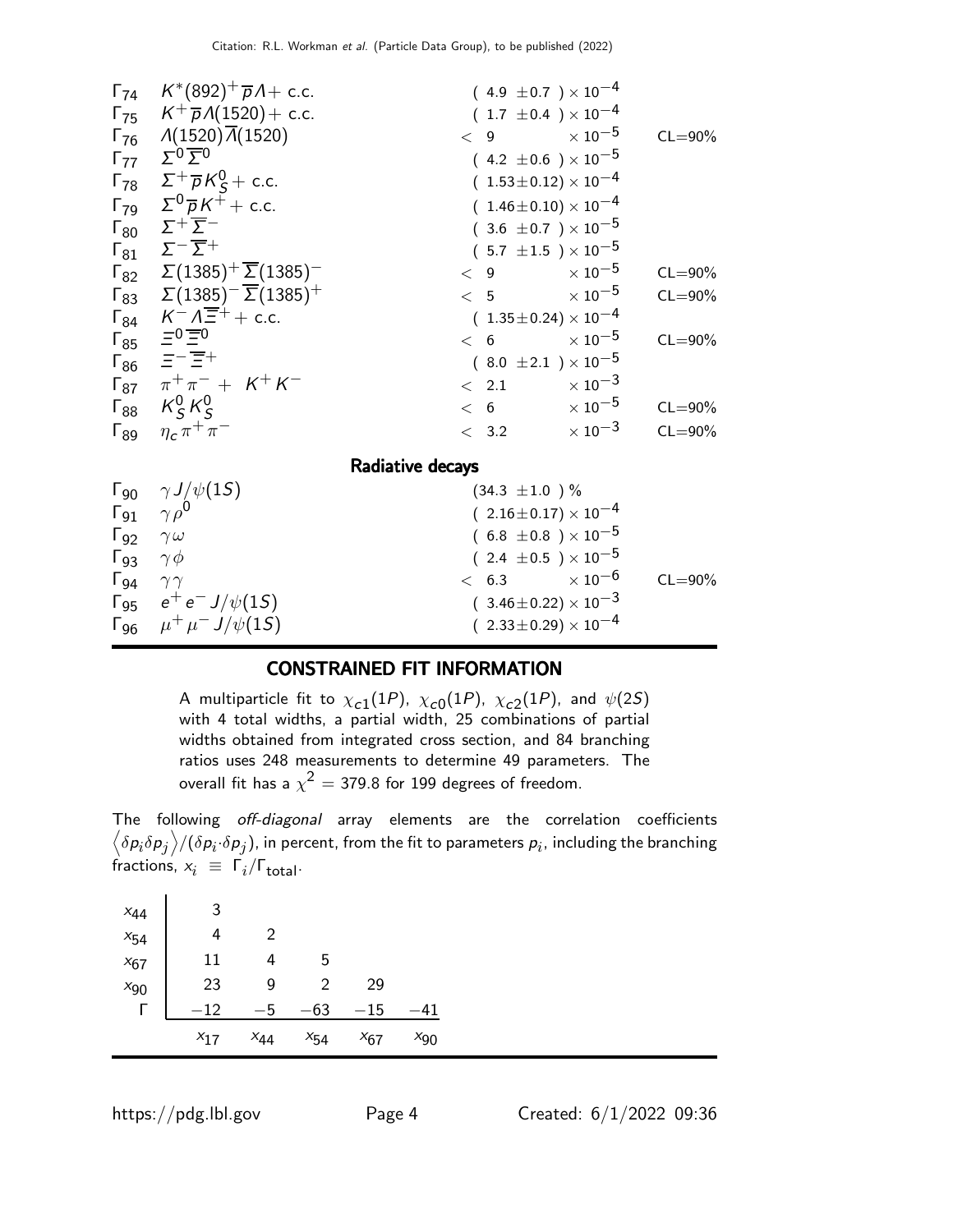#### $\chi_{c1}(1P)$  PARTIAL WIDTHS

## $\chi_{c1}(1P)$  Γ(i)Γ( $\gamma J/\psi(1S)$ )/Γ(total) -

| $\Gamma(p\overline{p}) \times \Gamma(\gamma J/\psi(1S))/\Gamma_{\text{total}}$<br>$\Gamma_{54}\Gamma_{90}/\Gamma$ |                                                                      |  |  |                                                                           |  |  |  |  |
|-------------------------------------------------------------------------------------------------------------------|----------------------------------------------------------------------|--|--|---------------------------------------------------------------------------|--|--|--|--|
| VALUE (eV)                                                                                                        | <b>DOCUMENT ID</b>                                                   |  |  | <b>COMMENT</b>                                                            |  |  |  |  |
| 21.9±0.8 OUR FIT                                                                                                  |                                                                      |  |  |                                                                           |  |  |  |  |
| 21.4±0.9 OUR AVERAGE                                                                                              |                                                                      |  |  |                                                                           |  |  |  |  |
| $21.5 \pm 0.5 \pm 0.8$                                                                                            |                                                                      |  |  | <sup>1</sup> ANDREOTTI 05A E835 $p\overline{p} \rightarrow e^+e^- \gamma$ |  |  |  |  |
| $21.4 \pm 1.5 \pm 2.2$                                                                                            | 1,2 ARMSTRONG 92 E760 $\overrightarrow{p}p \rightarrow e^+e^-\gamma$ |  |  |                                                                           |  |  |  |  |
| $19.9^{+4.4}_{-4.0}$                                                                                              |                                                                      |  |  | <sup>1</sup> BAGLIN 86B SPEC $\overline{p}p \rightarrow e^+e^-X$          |  |  |  |  |
| <sup>1</sup> Calculated by us using B( $J/\psi(15) \rightarrow e^+e^-$ ) = 0.0593 ± 0.0010.                       |                                                                      |  |  |                                                                           |  |  |  |  |

<sup>2</sup> Recalculated by ANDREOTTI 05A.

#### $\chi_{c1}(1P)$  BRANCHING RATIOS

#### - HADRONIC DECAYS -

| $\Gamma(3(\pi^+\pi^-))/\Gamma_{\rm total}$                      |                                  | $\Gamma_1/\Gamma$                                                                                                            |
|-----------------------------------------------------------------|----------------------------------|------------------------------------------------------------------------------------------------------------------------------|
| VALUE (units $10^{-3}$ )                                        | DOCUMENT ID TECN COMMENT         |                                                                                                                              |
| 5.8±1.4 OUR EVALUATION                                          |                                  | Error includes scale factor of 1.2. Treating systematic                                                                      |
| error as correlated.                                            |                                  |                                                                                                                              |
| $5.8 \pm 1.1$ OUR AVERAGE                                       |                                  |                                                                                                                              |
| $5.4 + 0.7 + 0.9$                                               |                                  | <sup>1</sup> BAI 99B BES $\psi(2S) \rightarrow \gamma \chi_{c1}$                                                             |
| $16.0 \pm 5.9 \pm 0.8$                                          |                                  | <sup>1</sup> TANENBAUM 78 MRK1 $\psi(2S) \rightarrow \gamma \chi_{c1}$                                                       |
| $J/\psi(1S)\pi^{+}\pi^{-}$ = (32.6 $\pm$ 0.5)%.                 |                                  | $^1$ Rescaled by us using B( $\psi(2S)$ $\rightarrow$ $\gamma \chi_{c1})$ = (8.8 $\pm$ 0.4)% and B( $\psi(2S)$ $\rightarrow$ |
| $\Gamma(2(\pi^+\pi^-))/\Gamma_{\rm total}$                      |                                  | $\Gamma_2/\Gamma$                                                                                                            |
| VALUE (units $10^{-3}$ )                                        | DOCUMENT ID _______ TECN COMMENT |                                                                                                                              |
| 7.6±2.6 OUR EVALUATION Treating systematic error as correlated. |                                  |                                                                                                                              |
| 8 $\pm$ 4 OUR AVERAGE Error includes scale factor of 1.5.       |                                  |                                                                                                                              |
| $4.6 + 2.1 + 2.6$                                               | $1$ BAI                          | 99B BES $\psi(2S) \rightarrow \gamma \chi_{c1}$                                                                              |
| $12.5 \pm 4.2 \pm 0.6$                                          |                                  | <sup>1</sup> TANENBAUM 78 MRK1 $\psi(2S) \rightarrow \gamma \chi_{c1}$                                                       |
| $J/\psi(15)\pi^{+}\pi^{-}) = (32.6 \pm 0.5)\%$ .                |                                  | $^1$ Rescaled by us using B( $\psi(2S)$ $\rightarrow$ $\gamma \chi_{c1})$ = (8.8 $\pm$ 0.4)% and B( $\psi(2S)$ $\rightarrow$ |
|                                                                 |                                  |                                                                                                                              |
| $\Gamma(\pi^+\pi^-\pi^0\pi^0)/\Gamma_{\rm total}$               |                                  | $\Gamma_3/\Gamma$                                                                                                            |
| VALUE (%) EVTS                                                  | DOCUMENT ID TECN                 | <b>COMMENT</b>                                                                                                               |
| $1.19 \pm 0.15 \pm 0.03$ 604.7                                  | $^1$ HE and $^1$                 | 08B CLEO $e^+e^- \to \gamma h^+h^-h^0h^0$                                                                                    |

<sup>1</sup> HE 08B reports 1.28  $\pm$  0.06  $\pm$  0.15  $\pm$  0.08 % from a measurement of  $[\Gamma(\chi_{c1}(1P) \rightarrow$  $(\pi^+\pi^-\pi^0\pi^0)/\Gamma_{\rm total}]\times[{\mathsf B}(\psi(2{\mathsf S})\to\,\gamma\chi_{\tt c1}(1P))]$  assuming  ${\mathsf B}(\psi(2{\mathsf S})\to\,\gamma\chi_{\tt c1}(1P))=0$  $(9.07 \pm 0.11 \pm 0.54) \times 10^{-2}$ , which we rescale to our best value B $(\psi(2S) \rightarrow \gamma \chi_{c1}(1P))$  $= (9.75 \pm 0.24) \times 10^{-2}$ . Our first error is their experiment's error and our second error is the systematic error from using our best value.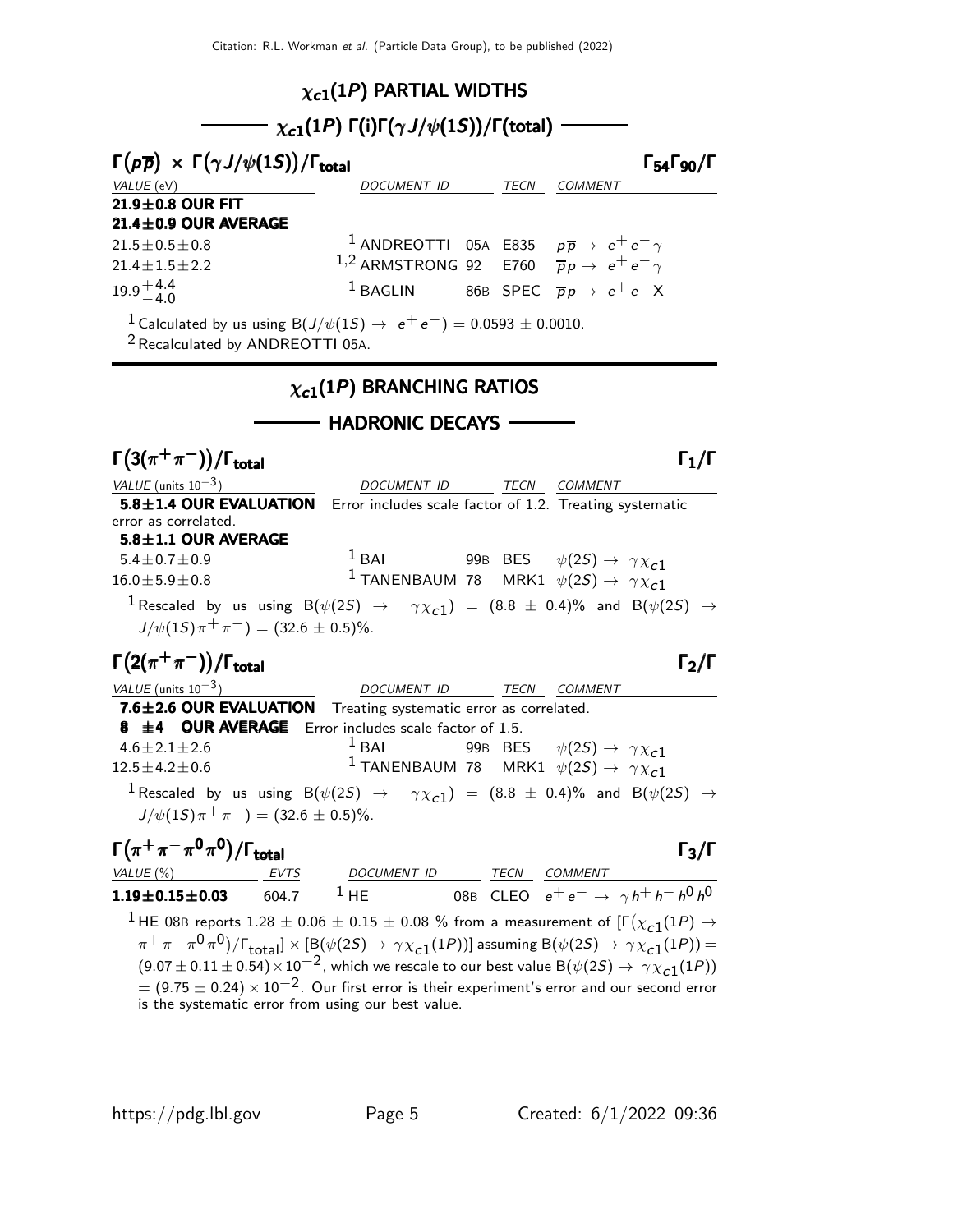| $\Gamma(\rho^+\pi^-\pi^0$ + c.c.)/ $\Gamma_{\text{total}}$                                                                                               |             |                    |      |                | $\Gamma_4/\Gamma$                         |
|----------------------------------------------------------------------------------------------------------------------------------------------------------|-------------|--------------------|------|----------------|-------------------------------------------|
| VALUE (%)                                                                                                                                                | <b>EVTS</b> | <b>DOCUMENT ID</b> | TECN | <b>COMMENT</b> |                                           |
| $1.45 \pm 0.24 \pm 0.04$                                                                                                                                 | 712.3       | $1,2$ HF           |      |                | 08B CLEO $e^+e^- \to \gamma h^+h^-h^0h^0$ |
| <sup>1</sup> HE 08B reports 1.56 $\pm$ 0.13 $\pm$ 0.22 $\pm$ 0.10 % from a measurement of [ $\Gamma(\chi_{c1}(1P) \rightarrow$                           |             |                    |      |                |                                           |
| $\rho^+\pi^-\pi^0$ + c.c.)/ $\Gamma_{\text{total}}$ $\times$ [B( $\psi(2S)$ $\rightarrow$ $\gamma \chi_{c1}(1P)$ )] assuming B( $\psi(2S)$ $\rightarrow$ |             |                    |      |                |                                           |
| $\gamma \chi_{c1}(1P)$ = (9.07 $\pm$ 0.11 $\pm$ 0.54) $\times$ 10 <sup>-2</sup> , which we rescale to our best value B( $\psi(2S) \rightarrow$           |             |                    |      |                |                                           |
| $\gamma \chi_{c1}(1P)$ = (9.75 $\pm$ 0.24) $\times$ 10 <sup>-2</sup> . Our first error is their experiment's error and our                               |             |                    |      |                |                                           |
| second error is the systematic error from using our best value.                                                                                          |             |                    |      |                |                                           |
| <sup>2</sup> Calculated by us. We have added the values from HF 08B for $\rho^+\pi^-\pi^0$ and $\rho^-\pi^+\pi^0$                                        |             |                    |      |                |                                           |

<sup>2</sup> Calculated by us. We have added the values from HE 08B for  $\rho^+ \pi^- \pi^0$  and  $\rho^- \pi^+ \pi^$ decays assuming uncorrelated statistical and fully correlated systematic uncertainties.

# $\Gamma(\rho^{\mathbf{0}}\pi^+\pi^-)/\Gamma_{\mathbf{total}}$

| VALUE (units $10^{-3}$ ) | DOCUMENT ID                                                         | <i>TECN COMMENT</i> |
|--------------------------|---------------------------------------------------------------------|---------------------|
| $3.9 \pm 3.5$            | $^{-1}$ TANENBAUM 78 MRK1 $\psi(2S) \rightarrow \ \gamma \chi_{c1}$ |                     |

 $1$  Estimated using  $B(\psi(2S) \rightarrow \gamma \chi_{c1}(1P)) = 0.087$ . The errors do not contain the uncertainty in the  $\psi(2S)$  decay.

Γ $(4\pi^{\mathbf{0}})/\Gamma_{\text{total}}$  Γ )/Γ<sub>total</sub> Γ<sub>6</sub>/Γ VALUE (units 10<sup>-4</sup>) EVTS DOCUMENT ID TECN COMMENT 5.4 $\pm$ 0.8 $\pm$ 0.1 608 <sup>1</sup> ABLIKIM 11A BES3  $e^+e^- \rightarrow \psi(2S) \rightarrow \gamma \chi_{\mathcal{L}}$ 1  $^1$  ABLIKIM 11A reports  $(0.57\pm0.03\pm0.08)\times10^{-3}$  from a measurement of [Г $(\chi_{\tt C1}(1P) \to$  $(4\pi^0)/\Gamma_{\rm total}]\times[{\rm B}(\psi(2S)\to~\gamma\chi_{\bf C1}(1P))]$  assuming  ${\rm B}(\psi(2S)\to~\gamma\chi_{\bf C1}(1P))=(9.2\pm 1.1)$  $(0.4) \times 10^{-2}$ , which we rescale to our best value B( $\psi(2S) \rightarrow \gamma \chi_{c1}(1P)$ ) = (9.75 ±  $0.24) \times 10^{-2}$ . Our first error is their experiment's error and our second error is the systematic error from using our best value.

$$
\Gamma(\pi^+\pi^-K^+K^-)/\Gamma_{\text{total}}
$$

 $VALU E$  (units 10<sup>-3</sup>) DOCUMENT ID TECN COMMENT 4.5±1.0 OUR EVALUATION Treating systematic error as correlated.  $4.5\pm0.9$  OUR AVERAGE  $4.2 \pm 0.4 \pm 0.9$ <sup>1</sup> BAI 99B BES  $\psi(2S) \rightarrow \gamma \chi_{c1}$  $7.3 \pm 3.0 \pm 0.4$ <sup>1</sup> TANENBAUM 78 MRK1  $\psi(2S) \rightarrow \gamma \chi_{c1}^{-1}$  $^{\text{1}}$  Rescaled by us using B $(\psi(2S)$   $\rightarrow$   $\gamma\chi_{\text{c1}})$  =  $(8.8\,\pm\,0.4)\%$  and B $(\psi(2S)\,\rightarrow\,$  $J/\psi(15)\pi^{+}\pi^{-}) = (32.6 \pm 0.5)\%$ .

#### Γ $(K^+ K^- \pi^0 \pi^0)/\Gamma_{\text{total}}$  $VALUE$  (units 10<sup>-3</sup>) EVTS DOCUMENT ID TECN COMMENT  $1.12\pm0.27\pm0.03$  45.1  $^1$  HE 08B CLEO  $e^+e^-\rightarrow\gamma h^+h^-\,h^0\,h^0$  $^1$  HE 08B reports  $(0.12\pm0.02\pm0.02\pm0.01)\times10^{-2}$  from a measurement of [Г $(\chi_{c1}(1P)\rightarrow$  $K^+ K^- \pi^0 \pi^0)/\Gamma_{\text{total}}] \times [B(\psi(25) \to \gamma \chi_{c1}(1P))]$  assuming  $B(\psi(25) \to \gamma \chi_{c1}(1P))$  $=$  (9.07  $\pm$  0.11  $\pm$  0.54)  $\times$  10<sup>-2</sup>, which we rescale to our best value B( $\psi$ (2S)  $\rightarrow$  $\gamma \chi_{\bf c1}(1P))=(9.75\pm 0.24)\times 10^{-2}$  . Our first error is their experiment's error and our second error is the systematic error from using our best value.

$$
\Gamma(K^{+}K^{-}\pi^{+}\pi^{-}\pi^{0})/\Gamma_{\text{total}}
$$
\n
$$
\frac{\text{VALUE (units 10}^{-3})}{11.46 \pm 0.12 \pm 1.29} \frac{\text{EVTS}}{12k}
$$
\n
$$
\frac{\text{DOCUMENT ID}}{1 \text{ ABLIKIM}}
$$
\n
$$
\frac{\text{TECN}}{13B} \frac{\text{COMMENT}}{\text{BES3}} \frac{\text{COMMENT}}{e^{+}e^{-} \rightarrow \psi(2S) \rightarrow \gamma \chi_{c1}}
$$
\n
$$
\frac{1}{1} \text{Using } 1.06 \times 10^{8} \psi(2S) \text{ mesons and } B(\psi(2S) \rightarrow \chi_{c1} \gamma) = (9.2 \pm 0.4)\%.
$$

https://pdg.lbl.gov Page 6 Created: 6/1/2022 09:36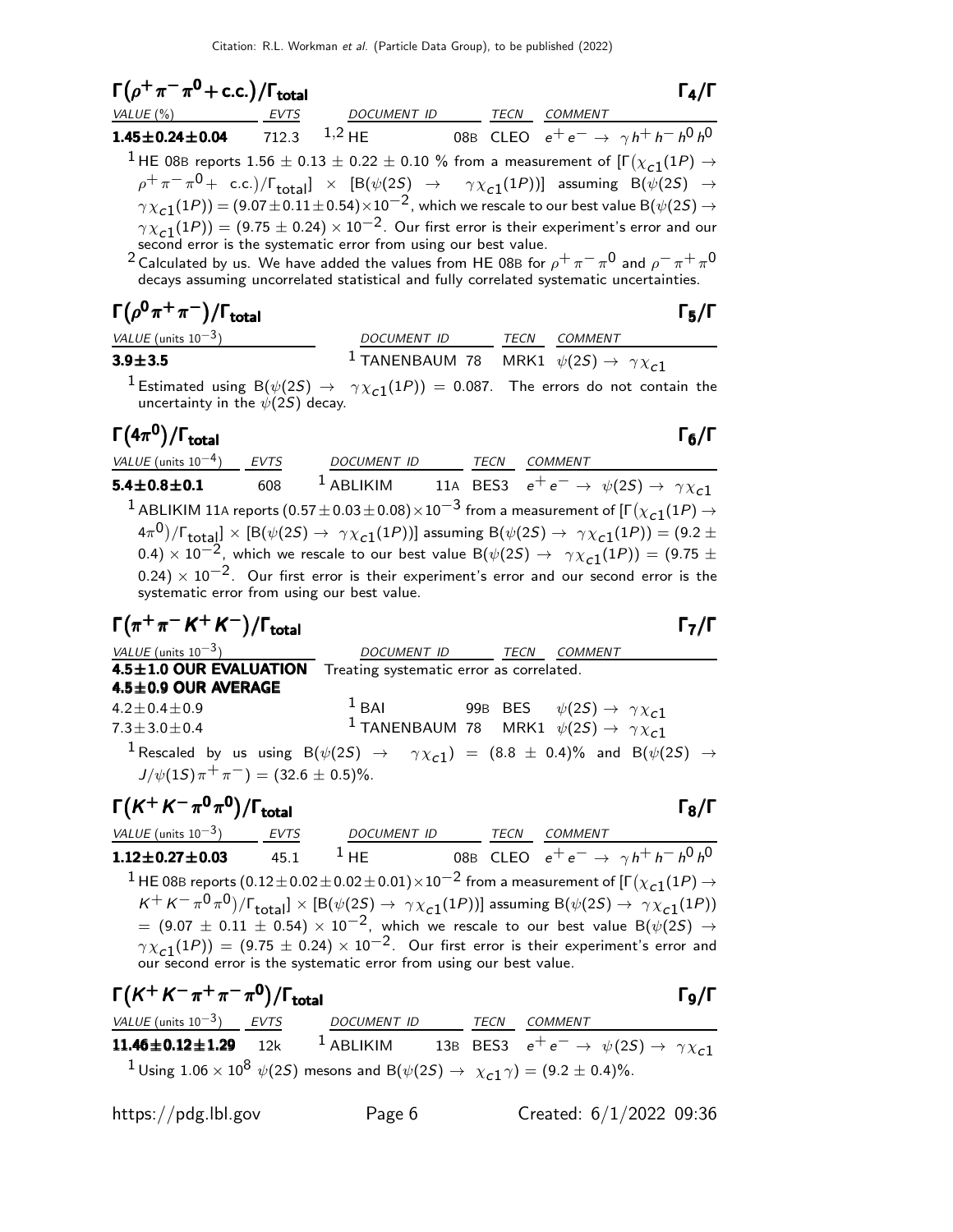| $\Gamma(K_S^0 K^{\pm} \pi^{\mp} \pi^+ \pi^-)/\Gamma_{\text{total}}$                                                                                |  |  | $\Gamma_{10}/\Gamma$                                                                                                                                                  |
|----------------------------------------------------------------------------------------------------------------------------------------------------|--|--|-----------------------------------------------------------------------------------------------------------------------------------------------------------------------|
| $VALUE (units 10-3)$ <i>EVTS DOCUMENT ID TECN COMMENT</i>                                                                                          |  |  |                                                                                                                                                                       |
|                                                                                                                                                    |  |  | <b>7.52±0.11±0.79</b> 5.1k <sup>1</sup> ABLIKIM 13B BES3 $e^+e^- \rightarrow \psi(25) \rightarrow \gamma \chi_{c1}$                                                   |
| <sup>1</sup> Using 1.06 × 10 <sup>8</sup> $\psi$ (2 <i>S</i> ) mesons and B( $\psi$ (2 <i>S</i> ) $\rightarrow \chi_{c1} \gamma$ ) = (9.2 ± 0.4)%. |  |  |                                                                                                                                                                       |
| $\Gamma(K^+\pi^-\overline{K^0}\pi^0$ + c.c.)/ $\Gamma_{\text{total}}$                                                                              |  |  | $\Gamma_{11}/\Gamma$                                                                                                                                                  |
| VALUE (%) EVTS DOCUMENT ID TECN COMMENT                                                                                                            |  |  |                                                                                                                                                                       |
|                                                                                                                                                    |  |  | <b>0.86±0.13±0.02</b> 141.3 <sup>1</sup> HE 08B CLEO $e^+e^- \rightarrow \gamma h^+h^-h^0h^0$                                                                         |
|                                                                                                                                                    |  |  | $^1$ HE 08B reports 0.92 $\pm$ 0.09 $\pm$ 0.11 $\pm$ 0.06 % from a measurement of [F $(\chi_{c1}(1P)$ $\rightarrow$                                                   |
|                                                                                                                                                    |  |  | $K^+\pi^-\overline{K}{}^0\pi^0$ + c.c.)/ $\Gamma_{\text{total}}$ $\times$ [B( $\psi(2S)$ $\rightarrow$ $\gamma \chi_{c1}(1P)$ )] assuming B( $\psi(2S)$ $\rightarrow$ |
|                                                                                                                                                    |  |  | $\gamma \chi_{c1}(1P)) = (9.07 \pm 0.11 \pm 0.54) \times 10^{-2}$ , which we rescale to our best value B( $\psi(2S) \rightarrow$                                      |
| second error is the systematic error from using our best value.                                                                                    |  |  | $\gamma \chi_{c1}(1P)$ = (9.75 $\pm$ 0.24) $\times$ 10 <sup>-2</sup> . Our first error is their experiment's error and our                                            |
| $\Gamma(\rho^- K^+ \overline{K}{}^0 + \text{c.c.})/\Gamma_{\text{total}}$                                                                          |  |  | $\Gamma_{12}/\Gamma$                                                                                                                                                  |
| VALUE (%) EVTS DOCUMENT ID TECN COMMENT                                                                                                            |  |  |                                                                                                                                                                       |
|                                                                                                                                                    |  |  | <b>0.50±0.12±0.01</b> 141.3 <sup>1</sup> HE 08B CLEO $e^+e^- \rightarrow \gamma h^+h^-h^0h^0$                                                                         |
|                                                                                                                                                    |  |  | <sup>1</sup> HE 08B reports 0.54 $\pm$ 0.11 $\pm$ 0.07 $\pm$ 0.03 % from a measurement of [F $(\chi_{c1}(1P) \rightarrow$                                             |
|                                                                                                                                                    |  |  | $\rho^- K^+ \overline{K^0}$ + c.c.)/ $\Gamma_{\text{total}}$ $\times$ [B( $\psi(2S)$ $\rightarrow$ $\gamma \chi_{c1}(1P))$ ] assuming B( $\psi(2S)$ $\rightarrow$     |
|                                                                                                                                                    |  |  | $\gamma \chi_{c1}(1P))$ $=$ $(9.07 \pm 0.11 \pm 0.54) \times 10^{-2}$ , which we rescale to our best value B( $\psi(2S)$ $\rightarrow$                                |
| second error is the systematic error from using our best value.                                                                                    |  |  | $\gamma \chi_{c1}(1P)$ ) = (9.75 $\pm$ 0.24) $\times$ 10 <sup>-2</sup> . Our first error is their experiment's error and our                                          |
| $\Gamma(K^*(892)^0\overline{K}{}^0\pi^0 \to K^+\pi^-\overline{K}{}^0\pi^0$ + c.c.)/ $\Gamma_{\rm total}$                                           |  |  | $\Gamma_{13}/\Gamma$                                                                                                                                                  |

VALUE (%) EVTS DOCUMENT ID TECN COMMENT  ${\bf 0.23 \pm 0.06 \pm 0.01}$   ${\bf 141.3}$   ${\bf ^1}$  HE 08B CLEO  $e^+e^- \rightarrow \gamma h^+h^ -h^0h^0$ <sup>1</sup> HE 08B reports  $0.25 \pm 0.06 \pm 0.03 \pm 0.02$  % from a measurement of  $[\Gamma(\chi_{c1}(1P) \rightarrow$  $K^*(892)^0\overline{K}^0\pi^0\to K^+\pi^-\overline{K}{}^0\pi^0+{\rm c.c.})/\Gamma_{\rm total}]\times [B(\psi(2S)\to\gamma\chi_{c1}(1P))]$  assuming B( $\psi(2S) \to \gamma \chi_{c1}(1P)$ ) = (9.07  $\pm$  0.11  $\pm$  0.54)  $\times$  10<sup>-2</sup>, which we rescale to our best value  $B(\psi(2S) \rightarrow \gamma \chi_{c1}(1P)) = (9.75 \pm 0.24) \times 10^{-2}$ . Our first error is their experiment's error and our second error is the systematic error from using our best value.

| $\Gamma(K^+K^-\eta\pi^0)/\Gamma_{\rm total}$                                                                                                                              |             |             |  |      |                | $\Gamma_{14}/\Gamma$                      |
|---------------------------------------------------------------------------------------------------------------------------------------------------------------------------|-------------|-------------|--|------|----------------|-------------------------------------------|
| VALUE (%)                                                                                                                                                                 | <b>EVTS</b> | DOCUMENT ID |  | TECN | <b>COMMENT</b> |                                           |
| $0.112 \pm 0.034 \pm 0.003$ 141.3                                                                                                                                         |             | $1$ HF      |  |      |                | 08B CLEO $e^+e^- \to \gamma h^+h^-h^0h^0$ |
| <sup>1</sup> HE 08B reports 0.12 $\pm$ 0.03 $\pm$ 0.02 $\pm$ 0.01 % from a measurement of $[\Gamma(\chi_{c1}(1P) \rightarrow$                                             |             |             |  |      |                |                                           |
| $K^+ K^- \eta \pi^0$ )/ $\Gamma_{\text{total}}$ ] $\times$ [B( $\psi(2S) \rightarrow \gamma \chi_{c1}(1P)$ )] assuming B( $\psi(2S) \rightarrow \gamma \chi_{c1}(1P)$ ) = |             |             |  |      |                |                                           |
| $(9.07 \pm 0.11 \pm 0.54) \times 10^{-2}$ , which we rescale to our best value B $(\psi(2S) \rightarrow \gamma \chi_{c1}(1P))$                                            |             |             |  |      |                |                                           |
| = $(9.75 \pm 0.24) \times 10^{-2}$ . Our first error is their experiment's error and our second error is the systematic error from using our best value.                  |             |             |  |      |                |                                           |

| $\Gamma(\pi^+\pi^-K^0_S\,K^0_S)/\Gamma_{\rm total}$                                                                                        |  |                    |      | $\Gamma_{15}/\Gamma$                                                                                                                                                            |  |  |
|--------------------------------------------------------------------------------------------------------------------------------------------|--|--------------------|------|---------------------------------------------------------------------------------------------------------------------------------------------------------------------------------|--|--|
| VALUE (units $10^{-4}$ ) EVTS                                                                                                              |  | <b>DOCUMENT ID</b> | TECN | COMMENT                                                                                                                                                                         |  |  |
| $6.9 \pm 2.9 \pm 0.2$                                                                                                                      |  |                    |      | 19.8 ± 7.7 <sup>1</sup> ABLIKIM 050 BES2 $\psi(2S) \to \chi_{c1} \gamma$                                                                                                        |  |  |
|                                                                                                                                            |  |                    |      | <sup>1</sup> ABLIKIM 050 reports $[\Gamma(\chi_{c1}(1P) \rightarrow \pi^+\pi^-K^0_S K^0_S)/\Gamma_{\text{total}}] \times [B(\psi(2S) \rightarrow$                               |  |  |
| $\gamma \chi_{c1}(1P)$ ] = (0.67 ± 0.26 ± 0.11) × 10 <sup>-4</sup> which we divide by our best value B( $\psi$ (2 <i>S</i> ) $\rightarrow$ |  |                    |      |                                                                                                                                                                                 |  |  |
|                                                                                                                                            |  |                    |      | $\gamma \chi_{c1}(1P)$ = (9.75 ± 0.24) × 10 <sup>-2</sup> . Our first error is their experiment's error and our second error is the systematic error from using our best value. |  |  |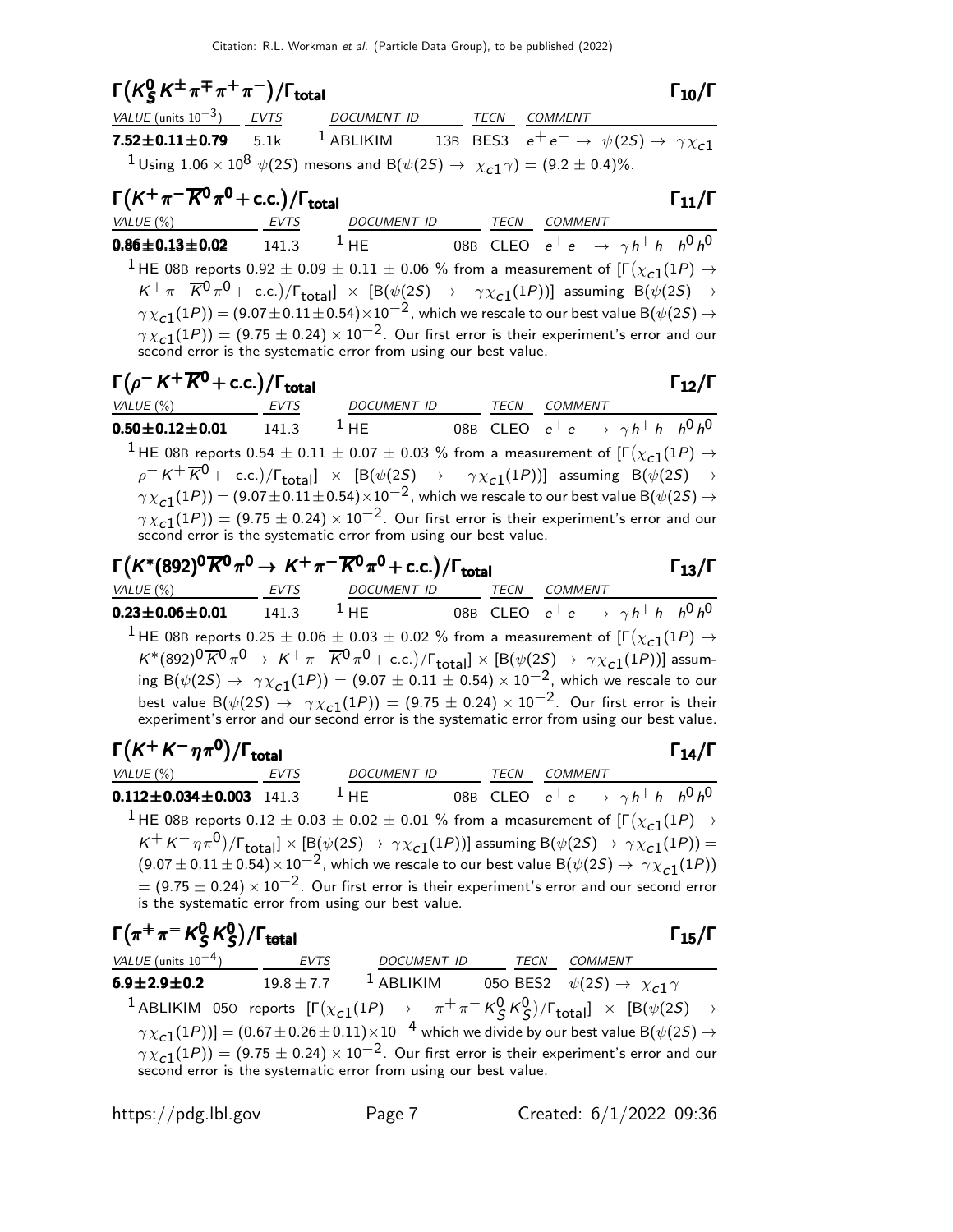# $\Gamma(K^+K^-\eta)/\Gamma_{\text{total}}$  Γ<sub>16</sub>/Γ

| VALUE (units $10^{-4}$ )                                                                                                                                                                                                                                                                                                                                                                                                                  | DOCUMENT ID |  | TECN COMMENT                                      |
|-------------------------------------------------------------------------------------------------------------------------------------------------------------------------------------------------------------------------------------------------------------------------------------------------------------------------------------------------------------------------------------------------------------------------------------------|-------------|--|---------------------------------------------------|
| $3.2 \pm 1.0 \pm 0.1$                                                                                                                                                                                                                                                                                                                                                                                                                     | $1$ ATHAR   |  | 07 CLEO $\psi(2S) \rightarrow \gamma h^+ h^- h^0$ |
| <sup>1</sup> ATHAR 07 reports (0.34 $\pm$ 0.10 $\pm$ 0.04) $\times$ 10 <sup>-3</sup> from a measurement of [ $\Gamma(\chi_{c1}(1P) \rightarrow$                                                                                                                                                                                                                                                                                           |             |  |                                                   |
| $K^+ K^- \eta$ )/ $\Gamma_{\text{total}}$ ] × [B( $\psi(2S) \rightarrow \gamma \chi_{c1}(1P)$ )] assuming B( $\psi(2S) \rightarrow \gamma \chi_{c1}(1P)$ ) = 0.0007 ± 0.0011 ± 0.0054, which we rescale to our best value B( $\psi(2S) \rightarrow \gamma \chi_{c1}(1P)$ )<br>$= (9.75 \pm 0.24) \times 10^{-2}$ . Our first error is their experiment's error and our second error<br>is the systematic error from using our best value. |             |  |                                                   |

# $\Gamma(\overline{K}^0 K^+\pi^-+$  c.c.)/ $\Gamma_{\rm total}$

VALUE (units  $10^{-3}$ ) DOCUMENT ID

7.0 $\pm$ 0.6 OUR FIT

## $\Gamma(K^*(892)^0\overline{K}^0$  + c.c.)/Γ<sub>total</sub>Γ Γ<sub>18</sub>/Γ

| VALUE (units $10^{-3}$ )                                        | <b>EVTS</b> | DOCUMENT ID | TECN | <i>COMMENT</i>                                                                                                                                                   |
|-----------------------------------------------------------------|-------------|-------------|------|------------------------------------------------------------------------------------------------------------------------------------------------------------------|
| $0.98 + 0.37 + 0.02$                                            | 22          | $1$ ABLIKIM |      | 06R BES2 $\psi(2S) \rightarrow \gamma \chi_{c1}$                                                                                                                 |
|                                                                 |             |             |      | <sup>1</sup> ABLIKIM 06R reports (1.1 $\pm$ 0.4 $\pm$ 0.1) $\times$ 10 <sup>-3</sup> from a measurement of $\Gamma(\chi_{c1}(1P) \rightarrow$                    |
|                                                                 |             |             |      | $K^*(892)^0\overline{K}^0$ + c.c.)/ $\Gamma_{\text{total}}$ $\times$ [B( $\psi(2S)$ $\rightarrow$ $\gamma \chi_{c1}(1P)$ )] assuming B( $\psi(2S)$ $\rightarrow$ |
|                                                                 |             |             |      | $\gamma \chi_{c1}(1P)$ = (8.7 ± 0.4) × 10 <sup>-2</sup> , which we rescale to our best value B( $\psi(2S) \rightarrow$                                           |
|                                                                 |             |             |      | $\gamma \chi_{c1}(1P)$ = (9.75 $\pm$ 0.24) $\times$ 10 <sup>-2</sup> . Our first error is their experiment's error and our                                       |
| second error is the systematic error from using our best value. |             |             |      |                                                                                                                                                                  |

# $\Gamma(K^*(892)^+ K^- + \text{c.c.})/\Gamma_{\text{total}}$  Γ<sub>19</sub>/Γ

| VALUE (units $10^{-3}$ )                                                                                               | <b>EVTS</b> | <b>DOCUMENT ID</b> |  | TECN | COMMENT                                                                                                                                                                                    |
|------------------------------------------------------------------------------------------------------------------------|-------------|--------------------|--|------|--------------------------------------------------------------------------------------------------------------------------------------------------------------------------------------------|
| $1.43 \pm 0.65 \pm 0.03$                                                                                               | 27          | $1$ ABLIKIM        |  |      | 06R BES2 $\psi(2S) \rightarrow \gamma \chi_{c1}$                                                                                                                                           |
|                                                                                                                        |             |                    |  |      | <sup>1</sup> ABLIKIM 06R reports (1.6 $\pm$ 0.7 $\pm$ 0.2) $\times$ 10 <sup>-3</sup> from a measurement of [ $\Gamma(\chi_{c1}(1P) \rightarrow$                                            |
|                                                                                                                        |             |                    |  |      | $K^*(892)^+K^-+$ c.c.)/ $\Gamma_{total}$ $\times$ [B( $\psi(2S)$ $\rightarrow$ $\gamma \chi_{c1}(1P)$ )] assuming B( $\psi(2S)$ $\rightarrow$                                              |
| $\gamma \chi_{c1}(1P)$ = (8.7 ± 0.4) × 10 <sup>-2</sup> , which we rescale to our best value B( $\psi(2S) \rightarrow$ |             |                    |  |      |                                                                                                                                                                                            |
|                                                                                                                        |             |                    |  |      | $\gamma \chi_{c1}(1P)$ = (9.75 $\pm$ 0.24) $\times$ 10 <sup>-2</sup> . Our first error is their experiment's error and our second error is the systematic error from using our best value. |

| $\Gamma(K^* (1430)^0 \overline{K}^0 + c.c. \rightarrow K^0_S K^+ \pi^- + c.c.)/\Gamma_{\text{total}}$ |                                                                                                                                                                                                                                                                                                                                                                                                                                                                                                                           |                          |  |  |  | $\Gamma_{20}/\Gamma$ |
|-------------------------------------------------------------------------------------------------------|---------------------------------------------------------------------------------------------------------------------------------------------------------------------------------------------------------------------------------------------------------------------------------------------------------------------------------------------------------------------------------------------------------------------------------------------------------------------------------------------------------------------------|--------------------------|--|--|--|----------------------|
| VALUE                                                                                                 | CL%                                                                                                                                                                                                                                                                                                                                                                                                                                                                                                                       | DOCUMENT ID TECN COMMENT |  |  |  |                      |
| $<$ 8 $\times$ 10 $^{-4}$                                                                             | 90 $^{-1}$ ABLIKIM 06R BES2 $\psi(2S) \rightarrow \gamma \chi_{c1}$                                                                                                                                                                                                                                                                                                                                                                                                                                                       |                          |  |  |  |                      |
|                                                                                                       | <sup>1</sup> ABLIKIM 06R reports $<$ 0.9 $\times$ 10 <sup>-3</sup> from a measurement of $[\Gamma(\chi_{c1}(1P) \rightarrow$<br>$K_I^*(1430)^0\overline{K}^0$ + c.c. $\rightarrow$ $K_S^0 K^+\pi^-$ + c.c.)/ $\Gamma_{\text{total}}$ $\times$ [B( $\psi(2S)$ $\rightarrow$ $\gamma \chi_{c1}(1P)$ )] as-<br>suming B( $\psi(2S) \rightarrow \gamma \chi_{c1}(1P)$ ) = (8.7 ± 0.4) × 10 <sup>-2</sup> , which we rescale to our best<br>value B( $\psi(2S) \rightarrow \gamma \chi_{c1}(1P)$ ) = 9.75 × 10 <sup>-2</sup> . |                          |  |  |  |                      |

| $\Gamma(K_{I}^{*}(1430)^{+} K^{-} + c.c. \rightarrow K_{S}^{0} K^{+} \pi^{-} + c.c.)/\Gamma_{\text{total}}$ |        |                                                                            |  | $\Gamma_{21}/\Gamma$                                                                                                                                                                                                                                                                                                                                                                                                     |  |
|-------------------------------------------------------------------------------------------------------------|--------|----------------------------------------------------------------------------|--|--------------------------------------------------------------------------------------------------------------------------------------------------------------------------------------------------------------------------------------------------------------------------------------------------------------------------------------------------------------------------------------------------------------------------|--|
| VALUE                                                                                                       | $CL\%$ | DOCUMENT ID TECN COMMENT                                                   |  |                                                                                                                                                                                                                                                                                                                                                                                                                          |  |
| $\langle 2.1 \times 10^{-3} \rangle$                                                                        |        |                                                                            |  | 90 <sup>1</sup> ABLIKIM 06R BES2 $\psi(2S) \rightarrow \gamma \chi_{c1}$                                                                                                                                                                                                                                                                                                                                                 |  |
|                                                                                                             |        | value B( $\psi(2S) \to \gamma \chi_{c1}(1P)$ ) = 9.75 × 10 <sup>-2</sup> . |  | <sup>1</sup> ABLIKIM 06R reports $<$ 2.4 $\times$ 10 <sup>-3</sup> from a measurement of $[\Gamma(\chi_{c1}(1P) \rightarrow$<br>$K_I^*(1430)^+ K^- +$ c.c. $\rightarrow$ $K_S^0 K^+ \pi^- +$ c.c.)/ $\Gamma_{\text{total}}$ $\times$ [B( $\psi(25)$ $\rightarrow$ $\gamma \chi_{c1}(1P))$ ]<br>assuming B( $\psi(2S) \rightarrow \gamma \chi_{c1}(1P)$ ) = (8.7 ± 0.4) × 10 <sup>-2</sup> , which we rescale to our best |  |

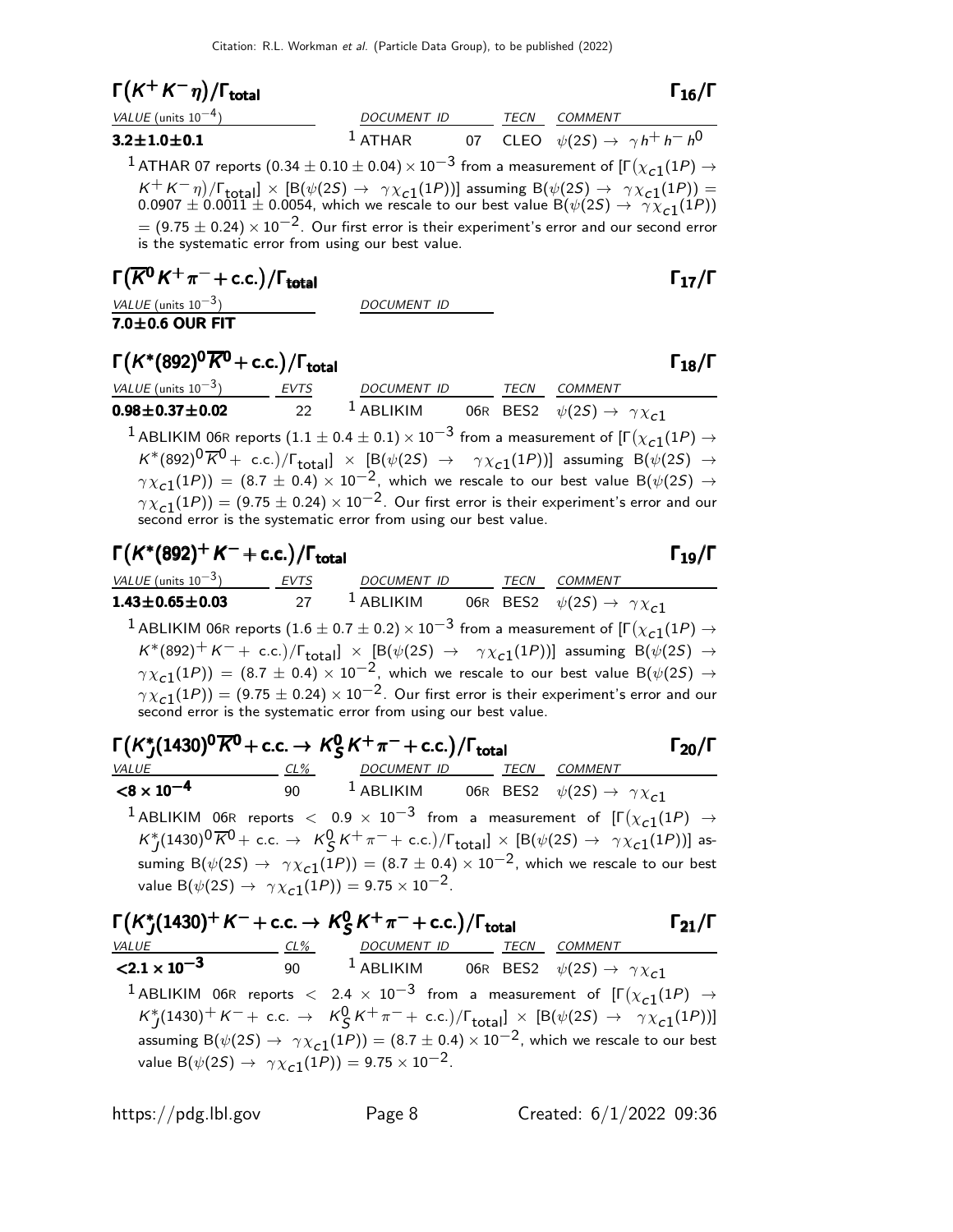| $\Gamma(K^+K^-\pi^0)/\Gamma_{\rm total}$ | $\Gamma_{22}/\Gamma$ |
|------------------------------------------|----------------------|
|                                          |                      |

| VALUE (units $10^{-3}$ )                                                                                                                                                                                                                                                                                                                                                                                                                                                                                                                                                                      | DOCUMENT ID |  | <i>TECN COMMENT</i> |                                                   |
|-----------------------------------------------------------------------------------------------------------------------------------------------------------------------------------------------------------------------------------------------------------------------------------------------------------------------------------------------------------------------------------------------------------------------------------------------------------------------------------------------------------------------------------------------------------------------------------------------|-------------|--|---------------------|---------------------------------------------------|
| $1.81 \pm 0.24 \pm 0.04$                                                                                                                                                                                                                                                                                                                                                                                                                                                                                                                                                                      | $1$ ATHAR   |  |                     | 07 CLEO $\psi(2S) \rightarrow \gamma h^+ h^- h^0$ |
| <sup>1</sup> ATHAR 07 reports (1.95 $\pm$ 0.16 $\pm$ 0.23) $\times$ 10 <sup>-3</sup> from a measurement of [ $\Gamma(\chi_{c1}(1P) \rightarrow$<br>$K^+ K^- \pi^0$ )/ $\Gamma_{\text{total}}$ ] × [B( $\psi(2S) \rightarrow \gamma \chi_{c1}(1P)$ )] assuming B( $\psi(2S) \rightarrow \gamma \chi_{c1}(1P)$ ) = 0.0007 ± 0.0011 ± 0.0054, which we rescale to our best value B( $\psi(2S) \rightarrow \gamma \chi_{c1}(1P)$ )<br>$= (9.75 \pm 0.24) \times 10^{-2}$ . Our first error is their experiment's error and our second error<br>is the systematic error from using our best value. |             |  |                     |                                                   |

| $\Gamma(\eta\pi^+\pi^-)/\Gamma_{\rm total}$ | $\Gamma_{23}/\Gamma$ |
|---------------------------------------------|----------------------|
|                                             |                      |

| VALUE (units $10^{-3}$ )    | <b>EVTS</b> | <b>DOCUMENT ID</b> | TECN | <b>COMMENT</b>                                          |
|-----------------------------|-------------|--------------------|------|---------------------------------------------------------|
| $4.62 \pm 0.23$ OUR AVERAGE |             |                    |      |                                                         |
| $4.58 \pm 0.23 \pm 0.11$    |             | $1,2$ ABLIKIM      |      | 17K BES3 $\psi(2S) \rightarrow \gamma \eta \pi^+ \pi^-$ |
| $4.7 + 0.5 + 0.1$           |             | $3$ ATHAR          |      | 07 CLEO $\psi(2S) \rightarrow \gamma h^+ h^- h^0$       |
| $5.3 + 0.9 + 0.1$           | 222         | $4$ ABLIKIM        |      | 06R BES2 $\psi(2S) \rightarrow \gamma \chi_{c1}$        |

 $<sup>1</sup>$  From an amplitude analysis using an isobar model.</sup>

<sup>2</sup> ABLIKIM 17K reports (4.67  $\pm$  0.03  $\pm$  0.23  $\pm$  0.16)  $\times$  10<sup>-3</sup> from a measurement of  $[\Gamma(\chi_{c1}(1P) \to \eta \pi^+ \pi^-)/\Gamma_{\text{total}}] \times [B(\psi(2S) \to \gamma \chi_{c1}(1P))]$  assuming  $B(\psi(2S) \to$  $\gamma \chi_{\bf C1}(1P)$ ) = (9.55  $\pm$  0.31)  $\times$  10<sup>-2</sup>, which we rescale to our best value B( $\psi(2S) \rightarrow$  $\gamma \chi_{\bf c1}(1P)) = (9.75 \pm 0.24) \times 10^{-2}$ . Our first error is their experiment's error and our second error is the systematic error from using our best value.

 $^3$  ATHAR 07 reports  $(5.0 \pm 0.3 \pm 0.5) \times 10^{-\tilde{3}}$  from a measurement of [Г $(\chi_{\tt c1}(1P) \rightarrow$  $\eta \pi^+ \pi^-)/[\text{total}] \times [\text{B}(\psi(25) \to \gamma \chi_{c1}(1P))]$  assuming  $\text{B}(\psi(25) \to \gamma \chi_{c1}(1P))] =$  $0.0907 \pm 0.0011 \pm 0.0054$ , which we rescale to our best value B $(\psi(2S) \rightarrow \gamma \overline{\chi}_{c1}(1P))$  $= (9.75 \pm 0.24) \times 10^{-2}$ . Our first error is their experiment's error and our second error is the systematic error from using our best value.

 $^4$  ABLIKIM 06R reports  $(5.9 \pm 0.7 \pm 0.8) \times 10^{-3}$  from a measurement of [Г $(\chi_{\tt c1}(1P) \rightarrow$  $(\eta \pi^+ \pi^-)/\Gamma_{\rm total}$ ]  $\times$  [B( $\psi(2S) \rightarrow \gamma \chi_{c1}(1P)$ )] assuming B( $\psi(2S) \rightarrow \gamma \chi_{c1}(1P)$ ) =  $(8.7 \pm 0.4) \times 10^{-2}$ , which we rescale to our best value B $(\psi(2S) \rightarrow \gamma \chi_{c1}(1P))$  =  $(9.75 \pm 0.24) \times 10^{-2}$ . Our first error is their experiment's error and our second error is the systematic error from using our best value.

| $\Gamma(a_0(980)^+\pi^-+c.c. \to \eta\pi^+\pi^-)/\Gamma_{\text{total}}$ |                         |      | $\Gamma_{24}/\Gamma$                                    |
|-------------------------------------------------------------------------|-------------------------|------|---------------------------------------------------------|
| VALUE (units $10^{-3}$ ) EVTS                                           | DOCUMENT ID             | TECN | <i>COMMENT</i>                                          |
| 3.2 $\pm$ 0.4 OUR AVERAGE Error includes scale factor of 2.2.           |                         |      |                                                         |
| $3.33 \pm 0.19 \pm 0.08$                                                | $1,2$ ABLIKIM           |      | 17K BES3 $\psi(2S) \rightarrow \gamma \eta \pi^+ \pi^-$ |
| $1.79 \pm 0.63 \pm 0.04$                                                | 58 <sup>3</sup> ABLIKIM |      | 06R BES2 $\psi(2S) \rightarrow \gamma \chi_{c1}$        |

 $<sup>1</sup>$  From an amplitude analysis using an isobar model.</sup>

<sup>2</sup> ABLIKIM 17K reports (3.40  $\pm$  0.03  $\pm$  0.19  $\pm$  0.11)  $\times$  10<sup>-3</sup> from a measurement of  $[\Gamma(\chi_{c1}(1P) \to a_0(980)^+ \pi^- + \text{c.c.} \to \eta \pi^+ \pi^-)/\Gamma_{\text{total}}] \times [B(\psi(2S) \to \gamma \chi_{c1}(1P))]$ assuming  $B(\psi(25) \rightarrow \gamma \chi_{c1}(1P)) = (9.55 \pm 0.31) \times 10^{-2}$ , which we rescale to our best value  $B(\psi(2S) \rightarrow \gamma \chi_{c1}(1P)) = (9.75 \pm 0.24) \times 10^{-2}$ . Our first error is their experiment's error and our second error is the systematic error from using our best value.  $^3$  ABLIKIM 06R reports  $(2.0 \pm 0.5 \pm 0.5) \times 10^{-3}$  from a measurement of [Г $(\chi_{\tt c1}(1P) \rightarrow$  $a_0(980)^+\pi^-+$  c.c.  $\rightarrow$   $\eta\pi^+\pi^-)/\Gamma_{\text{total}}$ ]  $\times$   $\left[\mathsf{B}(\psi(2S) \rightarrow \gamma \chi_{\text{c1}}(1P))\right]$  assuming  $B(\psi(2S) \rightarrow \gamma \chi_{c1}(1P)) = (8.7 \pm 0.4) \times 10^{-2}$ , which we rescale to our best value  $B(\psi(2S) \rightarrow \gamma \chi_{c1}(1P)) = (9.75 \pm 0.24) \times 10^{-2}$ . Our first error is their experiment's error and our second error is the systematic error from using our best value.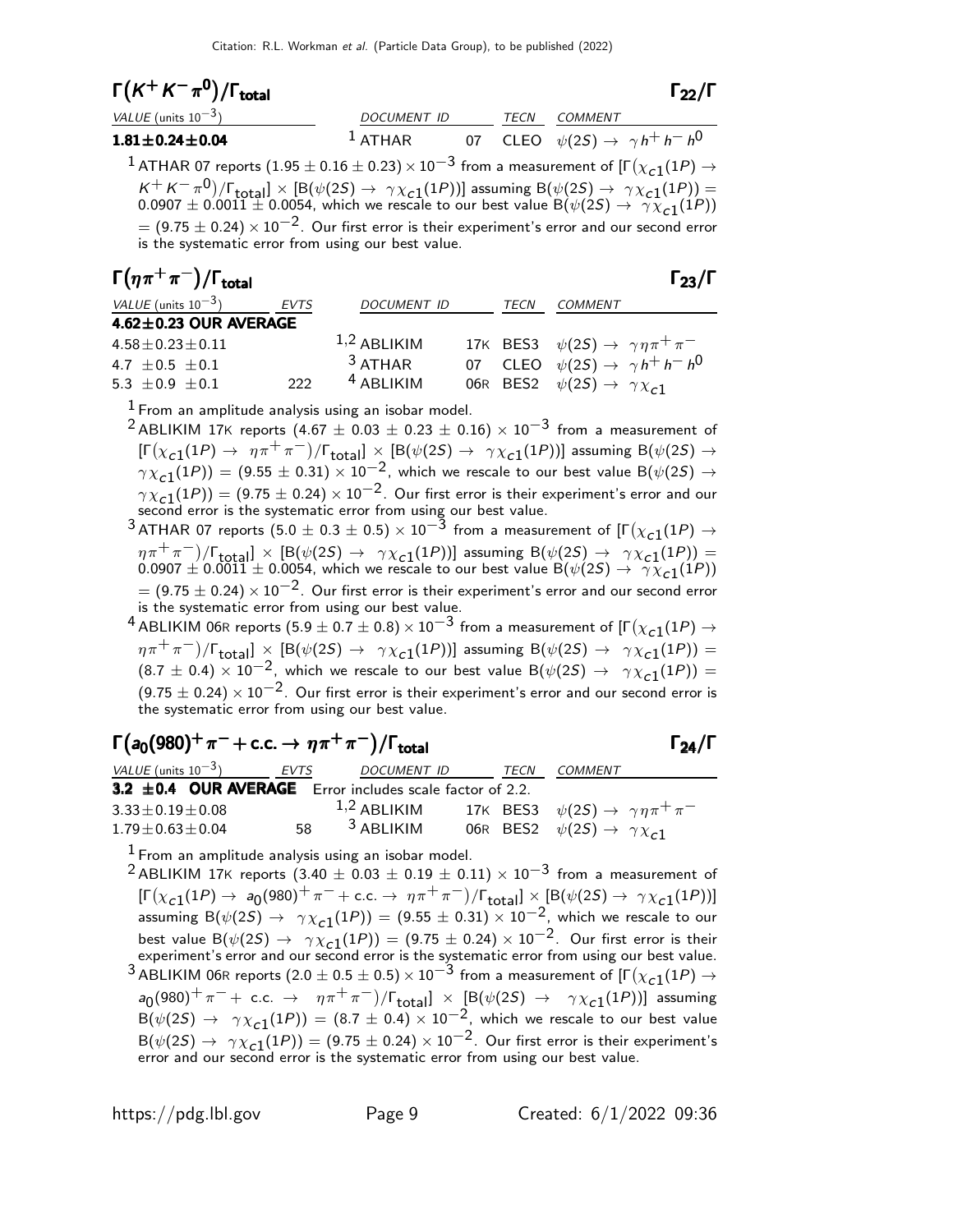| $\Gamma(a_2(1320)^+\pi^-+c.c. \to \eta\pi^+\pi^-)/\Gamma_{\text{total}}$ |               |  |  |                                                         |  |
|--------------------------------------------------------------------------|---------------|--|--|---------------------------------------------------------|--|
| VALUE (units $10^{-3}$ )                                                 | DOCUMENT ID   |  |  | <i>TECN COMMENT</i>                                     |  |
| $0.176 \pm 0.023 \pm 0.004$                                              | $1,2$ ABLIKIM |  |  | 17K BES3 $\psi(2S) \rightarrow \gamma \eta \pi^+ \pi^-$ |  |

 $<sup>1</sup>$  From an amplitude analysis using an isobar model.</sup>

<sup>2</sup> ABLIKIM 17K reports  $(0.18 \pm 0.01 \pm 0.02 \pm 0.01) \times 10^{-3}$  from a measurement of  $[\Gamma(\chi_{c1}(1P) \to a_2(1320)^+ \pi^- + \text{c.c.} \to \eta \pi^+ \pi^-)/\Gamma_{\text{total}}] \times [B(\psi(2S) \to \gamma \chi_{c1}(1P))]$ assuming  $B(\psi(25) \rightarrow \gamma \chi_{c1}(1P)) = (9.55 \pm 0.31) \times 10^{-2}$ , which we rescale to our best value  $\mathsf{B}(\psi(2S) \to -\gamma \chi_{\bf C1}(1P)) = (9.75 \pm 0.24) \times 10^{-2}$ . Our first error is their experiment's error and our second error is the systematic error from using our best value.

$$
\Gamma(a_2(1700)^+\pi^-+c.c.\rightarrow \eta\pi^+\pi^-)/\Gamma_{\text{total}}
$$

| VALUE (units $10^{-5}$ ) | <i>DOCUMENT ID</i> | TECN COMMENT                                            |
|--------------------------|--------------------|---------------------------------------------------------|
| $4.6 \pm 0.7 \pm 0.1$    | $1,2$ ABLIKIM      | 17K BES3 $\psi(2S) \rightarrow \gamma \eta \pi^+ \pi^-$ |

 $<sup>1</sup>$  From an amplitude analysis using an isobar model.</sup>

<sup>2</sup> ABLIKIM 17K reports  $(4.7 \pm 0.4 \pm 0.6 \pm 0.2) \times 10^{-5}$  from a measurement of  $[\Gamma(\chi_{c1}(1P) \to a_2(1700)^+ \pi^- + \text{c.c.} \to \eta \pi^+ \pi^-)/\Gamma_{\text{total}}] \times [B(\psi(2S) \to \gamma \chi_{c1}(1P))]$ assuming  $B(\psi(2S) \rightarrow \gamma \chi_{c1}(1P)) = (9.55 \pm 0.31) \times 10^{-2}$ , which we rescale to our best value  $B(\psi(2S) \rightarrow \gamma \chi_{c1}(1P)) = (9.75 \pm 0.24) \times 10^{-2}$ . Our first error is their experiment's error and our second error is the systematic error from using our best value.

$$
\Gamma(f_2(1270)\eta \to \eta \pi^+ \pi^-)/\Gamma_{\text{total}}
$$

| VALUE (units $10^{-4}$ ) | DOCUMENT ID   |  | TECN COMMENT                                            |
|--------------------------|---------------|--|---------------------------------------------------------|
| $3.5 \pm 0.6 \pm 0.1$    | $1,2$ ABLIKIM |  | 17K BES3 $\psi(2S) \rightarrow \gamma \eta \pi^+ \pi^-$ |

 $<sup>1</sup>$  From an amplitude analysis using an isobar model.</sup>

<sup>2</sup> ABLIKIM 17K reports  $(0.36 \pm 0.01 \pm 0.06 \pm 0.01) \times 10^{-3}$  from a measurement of  $[\Gamma(\chi_{c1}(1P) \to f_2(1270) \eta \to \eta \pi^+ \pi^-)/\Gamma_{\text{total}}] \times [B(\psi(2S) \to \gamma \chi_{c1}(1P))]$  assuming  $B(\psi(2S) \rightarrow \gamma \chi_{c1}^{-1}(1P)) = (9.55 \pm 0.31) \times 10^{-2}$ , which we rescale to our best value  $B(\psi(2S) \rightarrow \gamma \chi_{c1}(1P)) = (9.75 \pm 0.24) \times 10^{-2}$ . Our first error is their experiment's error and our second error is the systematic error from using our best value.

$$
\Gamma(f_4(2050)\eta \to \eta \pi^+ \pi^-)/\Gamma_{\text{total}}
$$

| VALUE (units $10^{-5}$ )      | DOCUMENT ID   |  | <i>TECN COMMENT</i>                                     |
|-------------------------------|---------------|--|---------------------------------------------------------|
| $2.5 \!\pm\! 0.9 \!\pm\! 0.1$ | $1,2$ ABLIKIM |  | 17K BES3 $\psi(2S) \rightarrow \gamma \eta \pi^+ \pi^-$ |

 $<sup>1</sup>$  From an amplitude analysis using an isobar model.</sup>

<sup>2</sup> ABLIKIM 17K reports  $(2.6 \pm 0.4 \pm 0.8 \pm 0.1) \times 10^{-5}$  from a measurement of  $[\Gamma(\chi_{c1}(1P) \to f_4(2050) \eta \to \eta \pi^+ \pi^-)/\Gamma_{\rm total}]\times [B(\psi(2S) \to \gamma \chi_{c1}(1P))]$  assuming  $B(\psi(2S) \rightarrow \gamma \chi_{c1}(1P)) = (9.55 \pm 0.31) \times 10^{-2}$ , which we rescale to our best value  $B(\psi(2S) \rightarrow \gamma \chi_{c1}(1P)) = (9.75 \pm 0.24) \times 10^{-2}$ . Our first error is their experiment's error and our second error is the systematic error from using our best value.

 $\Gamma(\pi_1(1400)^+ \pi^- + \text{c.c.} \rightarrow \eta \pi^+ \pi^-)/\Gamma_{\text{total}}$  Γ<sub>29</sub>/Γ VALUE CL% DOCUMENT ID TECN COMMENT  $\le$ 5 × 10<sup>−5</sup> 90 <sup>1,2</sup> ABLIKIM 17K BES3  $\psi$ (2S) →  $\gamma \eta \pi^+ \pi^ \frac{1}{1}$  From an amplitude analysis using an isobar model.  $^2$ ABLIKIM 17K reports  $<$  4.6  $\times$  10 $^{-5}$  from a measurement of  $[\Gamma(\chi_{c1}(1P)$   $\rightarrow$  $\pi_1(1400)^+ \pi^- + \text{ c.c.} \rightarrow \ \ \eta \pi^+ \pi^-)/\mathsf{\Gamma}_{\text{total}}] \ \times \ \left[\mathsf{B}(\psi(2S) \ \to \ \ \gamma \chi_{\text{c1}}(1P)) \right]$  assuming  $\overline{B(\psi(2S) \rightarrow \gamma \chi_{c1}(1P))} = (9.55 \pm 0.31) \times 10^{-2}$ , which we rescale to our best value  $B(\psi(2S) \rightarrow \gamma \chi_{c1}(1P)) = 9.75 \times 10^{-2}$ .

 $\Gamma_{26}/\Gamma$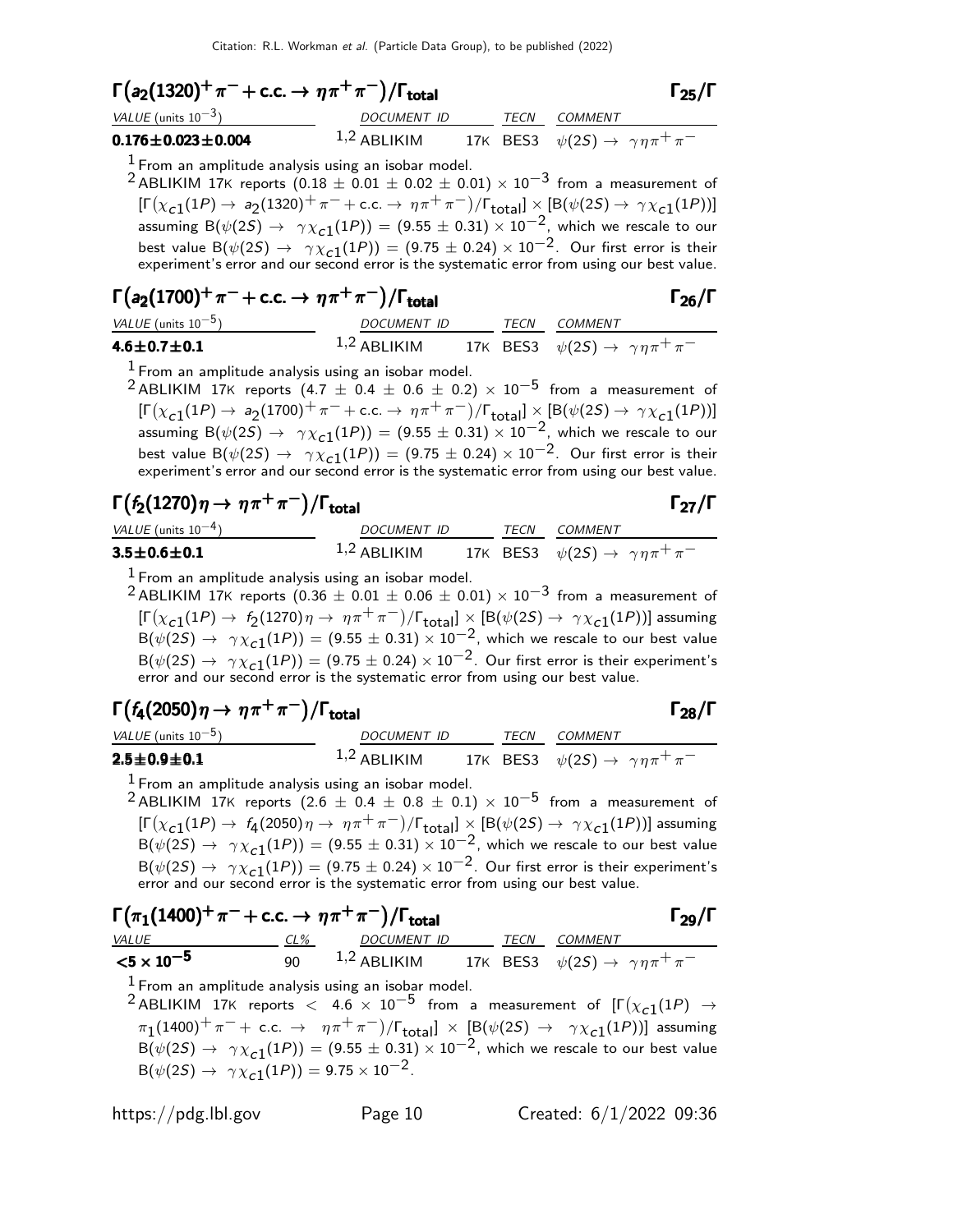$\Gamma(\pi_1(1600)^+ \pi^- + \text{c.c.} \to \eta \pi^+ \pi^-)/\Gamma_{\text{total}}$  Γ<sub>30</sub>/Γ  $\Gamma_{30}/\Gamma$ VALUE CL% DOCUMENT ID TECN COMMENT  ${<}1.5 \times 10^{-5}$ 90  $1,2$  ABLIKIM 17K BES3  $\psi(2S) \rightarrow \gamma \eta \pi^+ \pi^ \frac{1}{2}$  From an amplitude analysis using an isobar model.  $^2$ ABLIKIM 17K reports  $<$   $1.5 \times 10^{-5}$  from a measurement of  $[\Gamma(\chi_{c1}(1P)$   $\rightarrow$  $\pi_1(1600)^+ \pi^- + \text{ c.c.} \rightarrow \pi \pi^+ \pi^-)/\Gamma_{\text{total}}] \times [\text{B}(\psi(2S) \rightarrow \gamma \chi_{\text{c1}}(1P))]$  assuming  $\overline{B(\psi(2S) \rightarrow \gamma \chi_{c1}(1P))} = (9.55 \pm 0.31) \times 10^{-2}$ , which we rescale to our best value  $B(\psi(2S) \rightarrow \gamma \chi_{c1}(1P)) = 9.75 \times 10^{-2}$ .  $\Gamma(\pi_1(2015)^+ \pi^- + \text{c.c.} \to \eta \pi^+ \pi^-)/\Gamma_{\text{total}}$  Γ<sub>31</sub>/Γ total and  $\overline{31}/1$ VALUE CL% DOCUMENT ID TECN COMMENT  $<$ 8  $\times$  10 $^{-6}$ 90  $1.2$  ABLIKIM  $17$ K BES3  $\psi(2S) \rightarrow \ \gamma \eta \pi^+ \pi^ <sup>1</sup>$  From an amplitude analysis using an isobar model.</sup>  $^2$ ABLIKIM 17K reports  $<$  8  $\times$  10 $^{-6}$  from a measurement of [ $\Gamma(\chi_{c1}(1P)$   $\rightarrow$  $\pi_1(2015)^+ \, \pi^-+\,$  c.c.  $\;\rightarrow\;\; \eta \pi^+ \, \pi^-)/\mathsf{\Gamma}_{\sf total}] \;\times\; \left[\mathsf{B}(\psi(2S) \;\rightarrow\;\; \gamma \chi_{\mathsf{c}1}(1P)) \right]$  assuming  $\overline{B(\psi(2S) \rightarrow \gamma \chi_{c1}(1P))} = (9.55 \pm 0.31) \times 10^{-2}$ , which we rescale to our best value  $B(\psi(2S) \rightarrow \gamma \chi_{c1}(1P)) = 9.75 \times 10^{-2}$ . Γ $(f_2(1270)\eta)/\Gamma_{\text{total}}$ Γ VALUE (units  $10^{-3}$ ) EVTS DOCUMENT ID TECN COMMENT  $0.67 \pm 0.11$  OUR AVERAGE  $0.63 \pm 0.11 \pm 0.02$  1,2 ABLIKIM 17K BES3  $\psi(2S) \to \gamma \eta \pi^+ \pi^-$ <br>2.7  $\pm 0.8 \pm 0.1$  53 <sup>3</sup> ABLIKIM 06R BES2  $\psi(2S) \to \gamma \chi_{c1}$ 2.7  $\pm$ 0.8  $\pm$ 0.1 53 <sup>3</sup> ABLIKIM 06R BES2  $\psi(2S) \to \gamma \chi_{c1}$  $^1$  ABLIKIM  $_{17}$ K reports  $(6.4~\pm~1.1)~\times~10^{-4}$  from a measurement of  $[\Gamma(\chi_{c1}(1P)~\rightarrow$  $f_2(1270)\eta)/\Gamma_{\rm total}$ ]  $\times$  [B( $\psi(2S) \rightarrow \gamma \chi_{c1}(1P)$ )] assuming B( $\psi(2S) \rightarrow \gamma \chi_{c1}(1P)$ )  $= (9.55 \pm 0.31) \times 10^{-2}$ , which we rescale to our best value B( $\psi(2S) \rightarrow \gamma \chi_{c1}(1P)$ )  $= (9.75 \pm 0.24) \times 10^{-2}$ . Our first error is their experiment's error and our second error is the systematic error from using our best value.  $2$  From an amplitude analysis using an isobar model.  $^3$  ABLIKIM 06R reports  $(3.0 \pm 0.7 \pm 0.5) \times 10^{-3}$  from a measurement of [Г $(\chi_{\bf C1}(1P) \rightarrow$  $f_2(1270)\,\eta)/\Gamma_{\rm total}$   $\times$   $[{\rm B}(\psi(2S) \to \gamma \chi_{c1}(1P))]$  assuming  ${\rm B}(\psi(2S) \to \gamma \chi_{c1}(1P))=$  $(8.7 \pm 0.4) \times 10^{-2}$ , which we rescale to our best value B $(\psi(2S) \rightarrow \gamma \chi_{c1}(1P))$  =  $(9.75 \pm 0.24) \times 10^{-2}$ . Our first error is their experiment's error and our second error is the systematic error from using our best value.  $\Gamma(\pi^+\pi^-\eta')/\Gamma_{\rm total}$  Γ<sub>33</sub>/Γ )/Γ<sub>total</sub>Γ33/Γ VALUE (units  $10^{-3}$ ) DOCUMENT ID TECN COMMENT  $2.2 \pm 0.4 \pm 0.1$  $^1$  ATHAR 07 CLEO  $\psi(2S) \rightarrow \gamma h^+ h^- h^0$  $^1$  ATHAR 07 reports  $(2.4\pm0.4\pm0.3)\times10^{-3}$  from a measurement of [Г $(\chi_{\tt c1}(1P) \rightarrow$  $(\pi^+ \pi^- \eta') / \Gamma_{\text{total}}$  × [B( $\psi$ (2S) →  $\gamma \chi_{c1}(1)$ )] assuming B( $\psi$ (2S) →  $\gamma \chi_{c1}(1)$ ) =  $0.0907 \pm 0.0011 \pm 0.0054$ , which we rescale to our best value B $(\psi(2S) \rightarrow \gamma \overline{\chi}_{c1}(1P))$  $= (9.75 \pm 0.24) \times 10^{-2}$ . Our first error is their experiment's error and our second error is the systematic error from using our best value.

| $\Gamma(K^+K^-\eta'(958))/\Gamma_{\rm total}$                                                                                                                                         |     |                                                                                |  |      |                | $\Gamma_{34}/\Gamma$ |
|---------------------------------------------------------------------------------------------------------------------------------------------------------------------------------------|-----|--------------------------------------------------------------------------------|--|------|----------------|----------------------|
| VALUE (units $10^{-4}$ ) EVTS                                                                                                                                                         |     | <b>DOCUMENT ID</b>                                                             |  | TECN | <i>COMMENT</i> |                      |
| $8.75 \pm 0.87$                                                                                                                                                                       | 310 | <sup>1</sup> ABLIKIM 14J BES3 $\psi(2S) \rightarrow \gamma K^+ K^- \eta'(958)$ |  |      |                |                      |
| <sup>1</sup> Derived using B( $\psi(2S) \rightarrow \gamma \chi_{c1}$ ) = (9.2 ± 0.4)%. Uncertainty includes both statistical<br>and systematic contributions combined in quadrature. |     |                                                                                |  |      |                |                      |

| $\frac{https://pdg.1b1.gov}{%$ |  |  |  |  |
|--------------------------------|--|--|--|--|
|--------------------------------|--|--|--|--|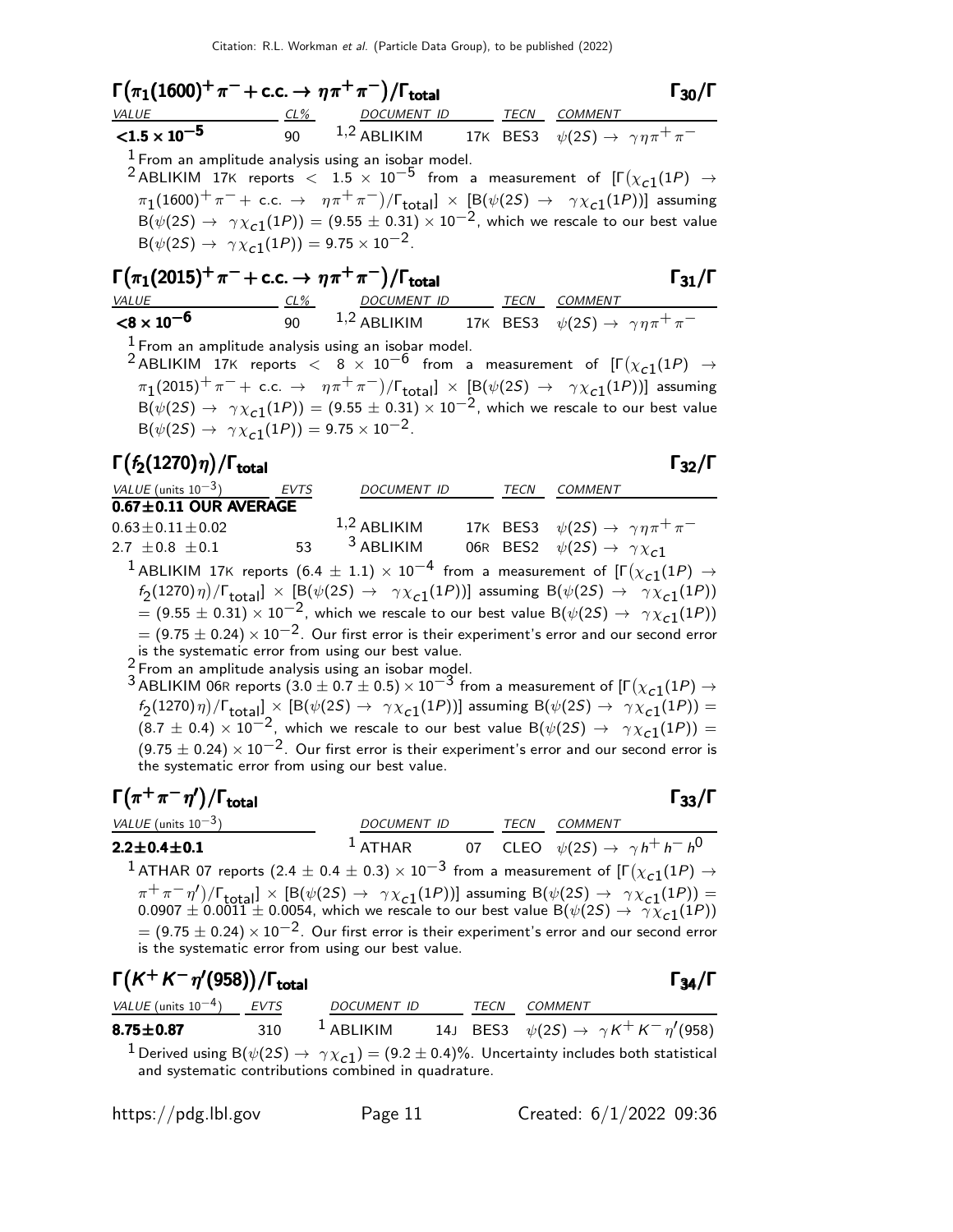| $\Gamma(K_0^*(1430)^+ K^- + \text{c.c.})/\Gamma_{\text{total}}$                                                                                                                              |                          | $\Gamma_{35}/\Gamma$                                                                                                                                                                                                                                                            |
|----------------------------------------------------------------------------------------------------------------------------------------------------------------------------------------------|--------------------------|---------------------------------------------------------------------------------------------------------------------------------------------------------------------------------------------------------------------------------------------------------------------------------|
| $VALUE$ (units $10^{-4}$ ) DOCUMENT ID TECN COMMENT                                                                                                                                          |                          |                                                                                                                                                                                                                                                                                 |
| $6.41\pm0.57\frac{+2.09}{-2.71}$                                                                                                                                                             |                          | <sup>1</sup> ABLIKIM 14J BES3 $\psi(2S) \rightarrow \gamma K^+ K^- \eta'(958)$                                                                                                                                                                                                  |
| <sup>1</sup> Normalized to B( $\chi_{c1} \to K^+ K^- \eta'(958)$ ) branching fraction.                                                                                                       |                          |                                                                                                                                                                                                                                                                                 |
| $\Gamma(f_0(980)\eta'(958))/\Gamma_{\rm total}$                                                                                                                                              |                          | $\Gamma_{36}/\Gamma$                                                                                                                                                                                                                                                            |
| VALUE (units $10^{-4}$ )                                                                                                                                                                     | DOCUMENT ID TECN COMMENT |                                                                                                                                                                                                                                                                                 |
| $1.65\pm0.47{+1.32\atop-0.56}$                                                                                                                                                               |                          | $^1$ ABLIKIM 14J BES3 $\psi(2S) \rightarrow \gamma K^+ K^- \eta^{\prime}(958)$                                                                                                                                                                                                  |
| <sup>1</sup> Normalized to B( $\chi_{c1} \to K^+ K^- \eta'(958)$ ) branching fraction.                                                                                                       |                          |                                                                                                                                                                                                                                                                                 |
| $\Gamma(f_0(1710)\eta'(958))/\Gamma_{\rm total}$                                                                                                                                             |                          | $\Gamma_{37}/\Gamma$                                                                                                                                                                                                                                                            |
| $VALUE (units 10-4)$ DOCUMENT ID TECN COMMENT                                                                                                                                                |                          |                                                                                                                                                                                                                                                                                 |
|                                                                                                                                                                                              |                          | <b>0.71±0.22<math>+</math>0.68</b> 1 ABLIKIM 14J BES3 $\psi(2S) \rightarrow \gamma K^+ K^- \eta'(958)$                                                                                                                                                                          |
| <sup>1</sup> Normalized to B( $\chi_{c1} \rightarrow K^+ K^- \eta'(958)$ ) branching fraction.                                                                                               |                          |                                                                                                                                                                                                                                                                                 |
| $\Gamma(f'_{2}(1525)\eta'(958))/\Gamma_{\text{total}}$                                                                                                                                       |                          | $\Gamma_{38}/\Gamma$                                                                                                                                                                                                                                                            |
| $VALUE$ (units $10^{-4}$ )                                                                                                                                                                   | DOCUMENT ID TECN COMMENT |                                                                                                                                                                                                                                                                                 |
| $0.92 \pm 0.23 \begin{array}{c} +0.55 \\ -0.51 \end{array}$                                                                                                                                  |                          | <sup>1</sup> ABLIKIM 14J BES3 $\psi(2S) \rightarrow \gamma K^+ K^- \eta'(958)$                                                                                                                                                                                                  |
| <sup>1</sup> Normalized to B( $\chi_{c1} \rightarrow K^+ K^- \eta'(958)$ ) branching fraction.                                                                                               |                          |                                                                                                                                                                                                                                                                                 |
| $\Gamma(\pi^0 f_0(980) \to \pi^0 \pi^+ \pi^-)/\Gamma_{\text{total}}$                                                                                                                         |                          | $\Gamma_{39}/\Gamma$                                                                                                                                                                                                                                                            |
| $VALUE$ (units $10^{-6}$ ) $CL\%$ DOCUMENT ID TECN COMMENT                                                                                                                                   |                          |                                                                                                                                                                                                                                                                                 |
| $0.35 \pm 0.09$                                                                                                                                                                              |                          | ABLIKIM 18D BES3 $\psi(2S) \rightarrow \gamma \pi^0 \pi^+ \pi^-$                                                                                                                                                                                                                |
| • • • We do not use the following data for averages, fits, limits, etc. • • •                                                                                                                |                          |                                                                                                                                                                                                                                                                                 |
| 90<br>$<$ 6                                                                                                                                                                                  |                          | <sup>1</sup> ABLIKIM 11D BES3 $\psi(2S) \rightarrow \gamma \pi^0 \pi^+ \pi^-$                                                                                                                                                                                                   |
| $= 9.75 \times 10^{-2}$ .                                                                                                                                                                    |                          | $^1$ ABLIKIM 11D reports [F $(\chi_{\bf c1}(1P)\to\ \pi^0$ $f_0(980)\to\ \pi^0\,\pi^+\,\pi^-)/$ [ $_{\rm total}$ ] $\times$ [B( $\psi(2S)\to$<br>$\gamma\chi_{\bf c1}(1P))] < ~6.0\times 10^{-7}$ which we divide by our best value B $(\psi(2S) \to ~\gamma\chi_{\bf c1}(1P))$ |
| $\Gamma(K^+\overline{K}{}^*(892)^0\pi^-+$ c.c.)/ $\Gamma_{\rm total}$                                                                                                                        |                          | $\Gamma_{40}/\Gamma$                                                                                                                                                                                                                                                            |
| $\frac{VALUE \text{ (units 10}^{-4})}{32 \pm 21}$ $\frac{DOCUMENT \text{ } ID}{1 \text{ TANENBAUM} \text{ } 78}$ $\frac{TECN}{MRK1}$ $\frac{COMMENT}{\psi(2S) \rightarrow \gamma \chi_{c1}}$ |                          |                                                                                                                                                                                                                                                                                 |
|                                                                                                                                                                                              |                          |                                                                                                                                                                                                                                                                                 |
| uncertainty in the $\psi(2S)$ decay.                                                                                                                                                         |                          | $^1$ Estimated using B $(\psi(2S) \rightarrow \gamma \chi_{c1}(1P)) = 0.087$ . The errors do not contain the                                                                                                                                                                    |
| $\Gamma(K^*(892)^0\overline{K}^*(892)^0)/\Gamma_{\rm total}$                                                                                                                                 |                          | $\Gamma_{41}/\Gamma$                                                                                                                                                                                                                                                            |
|                                                                                                                                                                                              |                          | <u>VALUE (units 10<sup>-3</sup>)</u> EVTS DOCUMENT ID TECN COMMENT<br><b>1.44±0.36±0.03</b> 28.4±5.5 1.2 ABLIKIM 04H BES $\psi(2S) \rightarrow \gamma K^+ K^- \pi^+ \pi^-$                                                                                                      |
|                                                                                                                                                                                              |                          |                                                                                                                                                                                                                                                                                 |
|                                                                                                                                                                                              |                          | <sup>1</sup> ABLIKIM 04H reports $[\Gamma(\chi_{c1}(1P) \to K^*(892)^0\overline{K}^*(892)^0)/\Gamma_{\rm total}]\times [B(\psi(2S) \to$                                                                                                                                         |
|                                                                                                                                                                                              |                          | $\gamma \chi_{c1}(1P))] = (1.40 \pm 0.27 \pm 0.22) \times 10^{-4}$ which we divide by our best value B $(\psi(2S) \rightarrow$                                                                                                                                                  |
| $\gamma \chi_{c1}(1P)$ = (9.75 ± 0.24) × 10 <sup>-2</sup> . Our first error is their experiment's error and our second error is the systematic error from using our best value.              |                          |                                                                                                                                                                                                                                                                                 |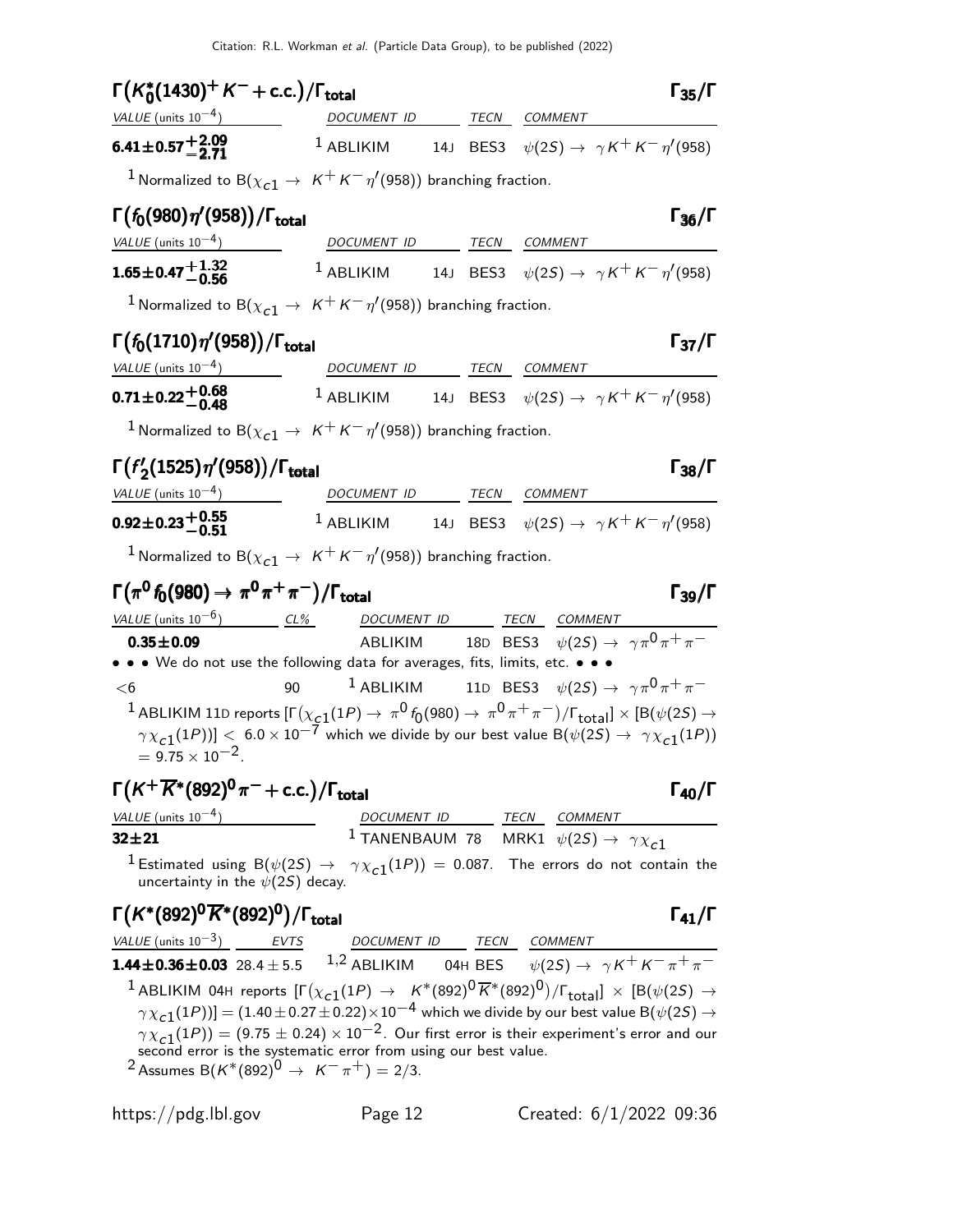| $\Gamma(K^+K^-K^0_S K^0_S)/\Gamma_{\text{total}}$ |  |                  | $\Gamma_{42}/\Gamma$                                                                                                                   |
|---------------------------------------------------|--|------------------|----------------------------------------------------------------------------------------------------------------------------------------|
| VALUE CL% EVTS                                    |  | DOCUMENT ID TECN | COMMENT                                                                                                                                |
|                                                   |  |                  | $\leq 4 \times 10^{-4}$ 90 3.2 ± 2.4 <sup>1</sup> ABLIKIM 050 BES2 $\psi(25) \rightarrow \chi_{c1} \gamma$                             |
|                                                   |  |                  | <sup>1</sup> ABLIKIM 050 reports $[\Gamma(\chi_{c1}(1P) \rightarrow K^+K^-K^0_S K^0_S)/\Gamma_{total}] \times [B(\psi(2S) \rightarrow$ |
| $= 9.75 \times 10^{-2}$ .                         |  |                  | $\gamma \chi_{c1}(1P)$ ] < 4.2 × 10 <sup>-5</sup> which we divide by our best value B( $\psi(2S) \rightarrow \gamma \chi_{c1}(1P)$ )   |
|                                                   |  |                  |                                                                                                                                        |

Γ $(\mathcal{K}^{0}_{S}% )^{L}=\mathcal{K}^{0}_{S}$  $^0_S$ K $^0_S$  $^0_S$ K $^0_S$  $^0_S$ K $^0_S$  $\Gamma(K_S^0 K_S^0 K_S^0)/\Gamma_{\text{total}}$  $(K_S^0 K_S^0 K_S^0)/\Gamma_{\text{total}}$  Γ<sub>43</sub>/Γ VALUE (units 10<sup>-4</sup>) EVTS DOCUMENT ID TECN COMMENT  $\textbf{0.35} \pm \textbf{0.10} \pm \textbf{0.01}$  22 1 ABLIKIM 19AA BES3  $\psi(2S) \rightarrow \ \gamma 4K^0_S$  $1$ Using B $(K^0_S \rightarrow \pi^+ \pi^-) = (69.20 \pm 0.05)\%$ . ABLIKIM 19AA reports  $[\Gamma(\chi_{c1}(1P) \rightarrow$ 

 $K_S^0 K_S^0 K_S^0 K_S^0$ )/ $\Gamma_{\text{total}}$ ] × [B( $\psi(2S) \to \gamma \chi_{c1}(1P)$ )] = (3.4 ± 0.9 ± 0.3)×10<sup>-6</sup> which we divide by our best value B $(\psi(2S) \to \gamma \chi_{\bf C1}(1P)) = (9.75 \pm 0.24) \times 10^{-2}$ . Our first error is their experiment's error and our second error is the systematic error from using our best value..

## $\Gamma(K^+K^-K^+K^-)/\Gamma_{\rm total}$  Γ<sub>44</sub>/Γ

VALUE (units  $10^{-3}$ ) DOCUMENT ID

0.54 $\pm$ 0.11 OUR FIT

 $\Gamma(K^+K^-\phi)/\Gamma_{\text{total}}$   $\Gamma_{\text{45}}/\Gamma$ 

| VALUE (units $10^{-3}$ )                        | <b>EVTS</b> | <b>DOCUMENT ID</b> | TECN | <b>COMMENT</b>                                                                                                                                                      |
|-------------------------------------------------|-------------|--------------------|------|---------------------------------------------------------------------------------------------------------------------------------------------------------------------|
| $0.41 \pm 0.15 \pm 0.01$                        | 17          | $1$ ABLIKIM        |      | 06T BES2 $\psi(2S) \rightarrow \gamma 2K^+ 2K^-$                                                                                                                    |
|                                                 |             |                    |      | <sup>1</sup> ABLIKIM 06T reports (0.46 $\pm$ 0.16 $\pm$ 0.06) $\times$ 10 <sup>-3</sup> from a measurement of [ $\Gamma(\chi_{c1}(1P) \rightarrow$                  |
|                                                 |             |                    |      | $K^+ K^- \phi$ )/ $\Gamma_{\text{total}}$ ] $\times$ [B( $\psi(2S) \rightarrow \gamma \chi_{c1}(1P)$ )] assuming B( $\psi(2S) \rightarrow \gamma \chi_{c1}(1P)$ ) = |
|                                                 |             |                    |      | $(8.7 \pm 0.4) \times 10^{-2}$ , which we rescale to our best value B( $\psi(2S) \rightarrow \gamma \chi_{c1}(1P)$ ) =                                              |
|                                                 |             |                    |      | $(9.75 \pm 0.24) \times 10^{-2}$ . Our first error is their experiment's error and our second error is                                                              |
| the systematic error from using our best value. |             |                    |      |                                                                                                                                                                     |

| $\Gamma(\overline{K}^0 K^+\pi^-\phi + \text{c.c.})/\Gamma_{\text{total}}$ | $\Gamma_{46}/\Gamma$ |
|---------------------------------------------------------------------------|----------------------|
|                                                                           |                      |

| VALUE (units $10^{-3}$ )                                                                                                                           | <i>DOCUMENT ID</i>                                                                       | <b>TECN</b> | <b>COMMENT</b>                                   |                      |
|----------------------------------------------------------------------------------------------------------------------------------------------------|------------------------------------------------------------------------------------------|-------------|--------------------------------------------------|----------------------|
| $3.27 \pm 0.28 \pm 0.46$                                                                                                                           | ABLIKIM                                                                                  |             | 15M BES3 $\psi(2S) \rightarrow \gamma \chi_{c1}$ |                      |
| $\Gamma(K^+K^-\pi^0\phi)/\Gamma_{\rm total}$                                                                                                       |                                                                                          |             |                                                  | $\Gamma_{47}/\Gamma$ |
| VALUE (units $10^{-3}$ )                                                                                                                           | DOCUMENT ID                                                                              | <b>TECN</b> | <b>COMMENT</b>                                   |                      |
| $1.62 \pm 0.12 \pm 0.28$                                                                                                                           | ABLIKIM                                                                                  |             | 15M BES3 $\psi(2S) \rightarrow \gamma \chi_{c1}$ |                      |
| $\Gamma(\phi \pi^+ \pi^- \pi^0)/\Gamma_{\text{total}}$                                                                                             |                                                                                          |             |                                                  | $\Gamma_{48}/\Gamma$ |
| VALUE (units $10^{-3}$ ) EVTS                                                                                                                      | DOCUMENT ID TECN                                                                         |             | <b>COMMENT</b>                                   |                      |
| $0.75 \pm 0.06 \pm 0.08$<br>373                                                                                                                    | <sup>1</sup> ABLIKIM 13B BES3 $e^+e^- \rightarrow \psi(2S) \rightarrow \gamma \chi_{c1}$ |             |                                                  |                      |
| <sup>1</sup> Using 1.06 × 10 <sup>8</sup> $\psi$ (2 <i>S</i> ) mesons and B( $\psi$ (2 <i>S</i> ) $\rightarrow \chi_{c1} \gamma$ ) = (9.2 ± 0.4)%. |                                                                                          |             |                                                  |                      |
|                                                                                                                                                    |                                                                                          |             |                                                  |                      |

 $\Gamma_{43}/\Gamma$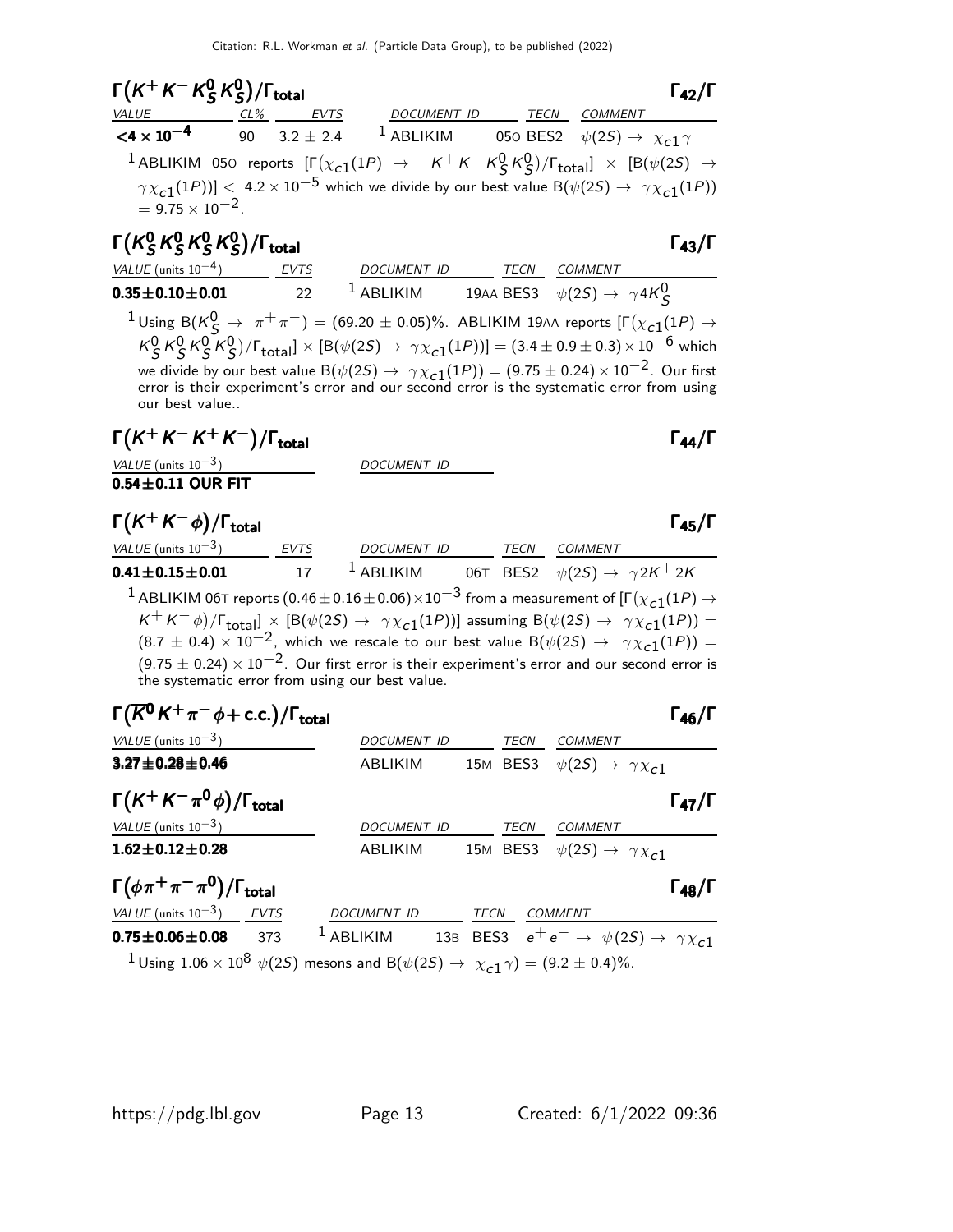| $\mathsf{\Gamma}(\omega\omega)/\mathsf{\Gamma}_{\mathsf{total}}$ |             |             |      | $\Gamma_{49}/\Gamma$                                                                                                                                                                                                                                                                                                                                                                                                                                                                                                                                                                                   |
|------------------------------------------------------------------|-------------|-------------|------|--------------------------------------------------------------------------------------------------------------------------------------------------------------------------------------------------------------------------------------------------------------------------------------------------------------------------------------------------------------------------------------------------------------------------------------------------------------------------------------------------------------------------------------------------------------------------------------------------------|
| VALUE (units $10^{-4}$ )                                         | <b>EVTS</b> | DOCUMENT ID | TECN | <b>COMMENT</b>                                                                                                                                                                                                                                                                                                                                                                                                                                                                                                                                                                                         |
| $5.7 \pm 0.7 \pm 0.1$                                            | 597         |             |      | <sup>1</sup> ABLIKIM 11K BES3 $\psi(2S) \rightarrow \gamma$ hadrons                                                                                                                                                                                                                                                                                                                                                                                                                                                                                                                                    |
| systematic error from using our best value.                      |             |             |      | <sup>1</sup> ABLIKIM 11K reports (6.0 $\pm$ 0.3 $\pm$ 0.7) $\times$ 10 <sup>-4</sup> from a measurement of $\sqrt{\Gamma(\chi_{c1}(1P))} \rightarrow$<br>$(\omega \omega)/\Gamma_{\text{total}}$ $\times$ [B( $\psi$ (2S) $\rightarrow$ $\gamma \chi_{c1}(1P)$ )] assuming B( $\psi$ (2S) $\rightarrow$ $\gamma \chi_{c1}(1P)$ ) = (9.2 $\pm$<br>0.4) $\times$ 10 <sup>-2</sup> , which we rescale to our best value B( $\psi$ (2S) $\rightarrow$ $\gamma \chi$ <sub>c1</sub> (1P)) = (9.75 $\pm$<br>$(0.24) \times 10^{-2}$ . Our first error is their experiment's error and our second error is the |

## $\Gamma(\omega K^+ K^-)/\Gamma_{\rm total}$  Γ<sub>50</sub>/Γ

| ×<br>I<br>× |
|-------------|
|-------------|

 $\Gamma_{49}/\Gamma$ 

| VALUE (units $10^{-3}$ ) EVTS | <i>DOCUMENT ID</i>                                                                                                               | TECN | <i>COMMENT</i>                                                      |
|-------------------------------|----------------------------------------------------------------------------------------------------------------------------------|------|---------------------------------------------------------------------|
| $0.78 \pm 0.04 \pm 0.08$ 628  | $^1$ ABLIKIM                                                                                                                     |      | 13B BES3 $e^+e^- \rightarrow \psi(2S) \rightarrow \gamma \chi_{c1}$ |
|                               | $^{-1}$ Using 1.06 $\times$ 10 <sup>8</sup> $\psi(2S)$ mesons and B( $\psi(2S) \rightarrow \chi_{c1} \gamma) = (9.2 \pm 0.4)\%.$ |      |                                                                     |

#### Γ $(\omega \phi)/$ Γ<sub>total</sub> Γ<sub>51</sub>/Γ total $\begin{array}{ccc}1 & 51/1 \end{array}$

| VALUE (units $10^{-4}$ )                                                      | EVTS | DOCUMENT ID |  | TECN COMMENT                                                                                                                                                                                |
|-------------------------------------------------------------------------------|------|-------------|--|---------------------------------------------------------------------------------------------------------------------------------------------------------------------------------------------|
| $0.27 \pm 0.04 \pm 0.01$                                                      | 105  | $1$ ABLIKIM |  | 19J BES3 $\psi(2S) \rightarrow \gamma$ hadrons                                                                                                                                              |
| • • • We do not use the following data for averages, fits, limits, etc. • • • |      |             |  |                                                                                                                                                                                             |
| $0.21 \pm 0.06 \pm 0.01$                                                      |      |             |  | 15 $2,3$ ABLIKIM 11K BES3 $\psi(2S) \rightarrow \gamma$ hadrons                                                                                                                             |
|                                                                               |      |             |  | <sup>1</sup> ABLIKIM 19J reports $[\Gamma(\chi_{c1}(1P) \to \omega \phi)/\Gamma_{\text{total}}] \times [B(\psi(2S) \to \gamma \chi_{c1}(1P))] =$                                            |
|                                                                               |      |             |  | $(2.67 \pm 0.31 \pm 0.27) \times 10^{-6}$ which we divide by our best value B $(\psi(2S) \rightarrow \gamma \chi_{c1}(1P))$                                                                 |
|                                                                               |      |             |  | $=$ (9.75 $\pm$ 0.24) $\times$ 10 <sup>-2</sup> . Our first error is their experiment's error and our second error                                                                          |
| is the systematic error from using our best value.                            |      |             |  |                                                                                                                                                                                             |
|                                                                               |      |             |  | <sup>2</sup> ABLIKIM 11K reports (0.22 $\pm$ 0.06 $\pm$ 0.02) $\times$ 10 <sup>-4</sup> from a measurement of [ $\Gamma(\chi_{c1}(1P) \rightarrow$                                          |
|                                                                               |      |             |  | $(\omega, \phi) / \Gamma$ , $\omega$ $\propto$ $\Gamma$ $\Gamma$ ( $\psi$ (25) $\rightarrow \gamma \gamma$ (1P))] assuming $\Gamma$ ( $\psi$ (25) $\rightarrow \gamma \gamma$ (1P)) = (9.2+ |

 $(\omega\phi)/\Gamma_{\rm total} \propto \left[{\rm B}(\psi(2S) \to~\gamma \chi_{\bf C1}(1P)) \right]$  assuming  ${\rm B}(\psi(2S) \to~\gamma \chi_{\bf C1}(1P)) = (9.2 \pm 1)$ 0.4)  $\times$  10<sup>-2</sup>, which we rescale to our best value B( $\psi(2S) \rightarrow \gamma \chi_{c1}(1P)$ ) = (9.75 ±  $(0.24) \times 10^{-2}$ . Our first error is their experiment's error and our second error is the systematic error from using our best value.

3 Superseded by ABLIKIM 19J.

#### Γ $(\phi \phi)$ /Γ<sub>total</sub> Γ<sub>52</sub>/Γ VALUE (units 10<sup>-4</sup>) EVTS DOCUMENT ID TECN COMMENT 4.2 $\pm$ 0.5 $\pm$ 0.1 366  $^1$  ABLIKIM 11K BES3  $\psi(2S) \rightarrow$   $\gamma$  hadrons  $^1$  ABLIKIM 11K reports (4.4  $\pm$  0.3  $\pm$  0.5)  $\times$   $10^{-4}$  from a measurement of [Г $(\chi_{\tt C1}(1P) \rightarrow$  $\phi\phi)/\Gamma_{\rm total} \propto \left[{\rm B}(\psi(2S) \to~\gamma \chi_{\bf C1}(1P)) \right]$  assuming  ${\rm B}(\psi(2S) \to~\gamma \chi_{\bf C1}(1P)) = (9.2 \pm 1)$ 0.4)  $\times$  10<sup>-2</sup>, which we rescale to our best value B( $\psi(2S) \rightarrow \gamma \chi_{c1}(1P)$ ) = (9.75 ±  $0.24) \times 10^{-2}$ . Our first error is their experiment's error and our second error is the systematic error from using our best value.

#### Γ $(\phi \phi \eta)$ /Γ<sub>total</sub> Γ<sub>53</sub>/Γ /Γ $_{\rm total}$ Γ  $_{\rm 53}/$ Γ

| VALUE (units $10^{-4}$ ) | <b>EVTS</b> | <b>DOCUMENT ID</b> | TECN | COMMENT                                                                                                                                                                    |
|--------------------------|-------------|--------------------|------|----------------------------------------------------------------------------------------------------------------------------------------------------------------------------|
| $3.0 \pm 0.4 \pm 0.2$    | 83.6        | $1$ ABLIKIM        |      | 20B BES3 $\psi(2S) \rightarrow \gamma \phi \phi \eta$                                                                                                                      |
|                          |             |                    |      | <sup>1</sup> ABLIKIM 20B reports (2.96 $\pm$ 0.43 $\pm$ 0.22) $\times$ 10 <sup>-4</sup> from a measurement of $\Gamma(\chi_{c1}(1P) \rightarrow$                           |
|                          |             |                    |      | $(\phi \phi \eta)/\Gamma_{\text{total}}] \times [B(\psi(2S) \to \gamma \chi_{c1}(1P))]$ assuming $B(\psi(2S) \to \gamma \chi_{c1}(1P)) = (9.75 \pm 0.24) \times 10^{-2}$ . |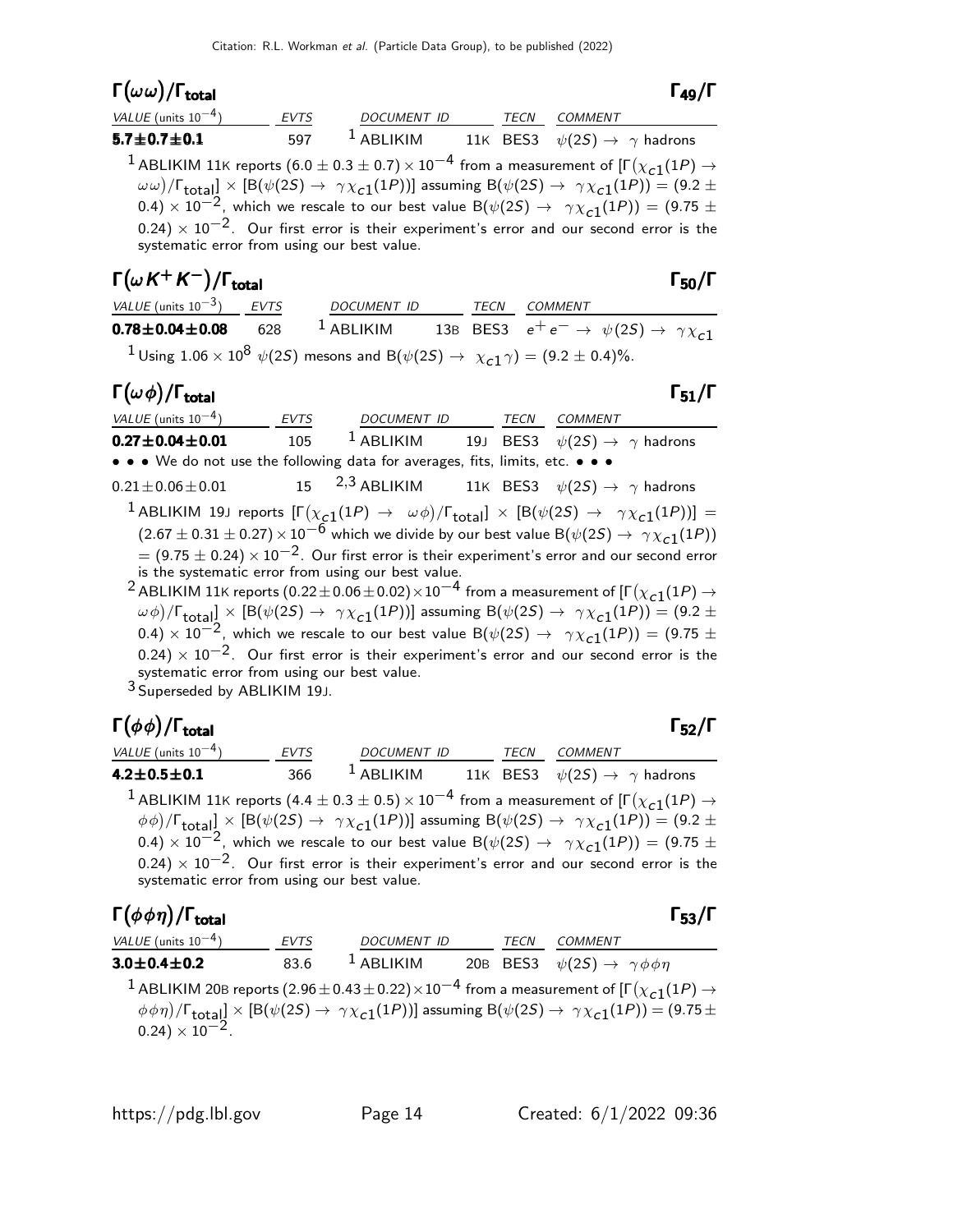| $\Gamma(p\overline{p})/\Gamma_{\rm total}$                                                                                                                                                                                                                                        |                                                                                                                                                    |      |                | $\Gamma_{54}/\Gamma$ |
|-----------------------------------------------------------------------------------------------------------------------------------------------------------------------------------------------------------------------------------------------------------------------------------|----------------------------------------------------------------------------------------------------------------------------------------------------|------|----------------|----------------------|
| VALUE (units $10^{-4}$ )                                                                                                                                                                                                                                                          | DOCUMENT ID                                                                                                                                        |      |                |                      |
| $0.760 \pm 0.034$ OUR FIT                                                                                                                                                                                                                                                         |                                                                                                                                                    |      |                |                      |
| $\Gamma(p\overline{p}\pi^0)/\Gamma_{\rm total}$                                                                                                                                                                                                                                   |                                                                                                                                                    |      |                | $\Gamma_{55}/\Gamma$ |
| VALUE (units $10^{-3}$ )                                                                                                                                                                                                                                                          | <i>DOCUMENT ID</i>                                                                                                                                 | TECN | <b>COMMENT</b> |                      |
| $0.155 \pm 0.018$ OUR AVERAGE                                                                                                                                                                                                                                                     |                                                                                                                                                    |      |                |                      |
| $0.163 \pm 0.019 \pm 0.004$                                                                                                                                                                                                                                                       | <sup>1</sup> ONYISI 10 CLE3 $\psi(2S) \rightarrow \gamma p \overline{p} X$<br><sup>2</sup> ATHAR 07 CLEO $\psi(2S) \rightarrow \gamma h^+ h^- h^0$ |      |                |                      |
| $0.112 \pm 0.047 \pm 0.003$                                                                                                                                                                                                                                                       |                                                                                                                                                    |      |                |                      |
| <sup>1</sup> ONYISI 10 reports (1.75 $\pm$ 0.16 $\pm$ 0.13 $\pm$ 0.11) $\times$ 10 <sup>-4</sup> from a measurement of                                                                                                                                                            |                                                                                                                                                    |      |                |                      |
| $[\Gamma(\chi_{c1}(1P) \to p\overline{p}\pi^0)/\Gamma_{\text{total}}] \times [B(\psi(2S) \to \gamma \chi_{c1}(1P))]$ assuming $B(\psi(2S) \to$                                                                                                                                    |                                                                                                                                                    |      |                |                      |
| $\gamma \chi_{c1}(1P))$ = (9.07 $\pm$ 0.11 $\pm$ 0.54) $\times$ 10 $^{-2}$ , which we rescale to our best value B( $\psi(2S)$ $\rightarrow$                                                                                                                                       |                                                                                                                                                    |      |                |                      |
| $\gamma \chi_{c1}(1P)$ ) = (9.75 $\pm$ 0.24) $\times$ 10 <sup>-2</sup> . Our first error is their experiment's error and our                                                                                                                                                      |                                                                                                                                                    |      |                |                      |
| second error is the systematic error from using our best value.<br>$2$ ATHAR 07 reports $(1.2 \pm 0.5 \pm 0.1) \times 10^{-4}$ from a measurement of $[\Gamma(\chi_{c1}(1P) \rightarrow 2ATHAR 07$ reports $(1.2 \pm 0.5 \pm 0.1) \times 10^{-4}$ from a measurement of $[\Gamma$ |                                                                                                                                                    |      |                |                      |
|                                                                                                                                                                                                                                                                                   |                                                                                                                                                    |      |                |                      |
| $p\overline{p}\pi^0$ )/ $\Gamma_{\text{total}}$ $\times$ [B( $\psi(2S) \rightarrow \gamma \chi_{c1}(1P)$ )] assuming B( $\psi(2S) \rightarrow \gamma \chi_{c1}(1P)$ ) =                                                                                                           |                                                                                                                                                    |      |                |                      |
| $(9.07 \pm 0.11 \pm 0.54) \times 10^{-2}$ , which we rescale to our best value B $(\psi(2S) \rightarrow \gamma \chi_{c1}(1P))$                                                                                                                                                    |                                                                                                                                                    |      |                |                      |
| $=$ (9.75 $\pm$ 0.24) $\times$ 10 <sup>-2</sup> . Our first error is their experiment's error and our second error                                                                                                                                                                |                                                                                                                                                    |      |                |                      |
| is the systematic error from using our best value.                                                                                                                                                                                                                                |                                                                                                                                                    |      |                |                      |
| $\Gamma(p\overline{p}\eta)/\Gamma_{\rm total}$                                                                                                                                                                                                                                    |                                                                                                                                                    |      |                | $\Gamma_{56}/\Gamma$ |
| $(0.111 - (1.1211)$                                                                                                                                                                                                                                                               |                                                                                                                                                    |      |                |                      |

| VALUE (units $10^{-3}$ ) CL%                                                  | DOCUMENT ID TECN |  | <i>COMMENT</i>                                                                                                                                                                                                                                                              |
|-------------------------------------------------------------------------------|------------------|--|-----------------------------------------------------------------------------------------------------------------------------------------------------------------------------------------------------------------------------------------------------------------------------|
| $0.145 \pm 0.024 \pm 0.004$                                                   | $1$ ONYISI       |  | 10 CLE3 $\psi(2S) \rightarrow \gamma p \overline{p} X$                                                                                                                                                                                                                      |
| • • • We do not use the following data for averages, fits, limits, etc. • • • |                  |  |                                                                                                                                                                                                                                                                             |
| < 0.15                                                                        |                  |  | 90 <sup>2</sup> ATHAR 07 CLEO $\psi(2S) \rightarrow \gamma h^+ h^- h^0$                                                                                                                                                                                                     |
|                                                                               |                  |  | <sup>1</sup> ONYISI 10 reports (1.56 $\pm$ 0.22 $\pm$ 0.14 $\pm$ 0.10) $\times$ 10 <sup>-4</sup> from a measurement of                                                                                                                                                      |
|                                                                               |                  |  | $[\Gamma(\chi_{c1}(1P) \to p\overline{p}\eta)/\Gamma_{\text{total}}] \times [B(\psi(2S) \to \gamma \chi_{c1}(1P))]$ assuming $B(\psi(2S) \to$                                                                                                                               |
|                                                                               |                  |  | $\gamma \chi_{c1}(1P)$ = (9.07 $\pm$ 0.11 $\pm$ 0.54) $\times$ 10 <sup>-2</sup> , which we rescale to our best value B( $\psi$ (2 <i>S</i> ) $\rightarrow$                                                                                                                  |
|                                                                               |                  |  | $\gamma \chi_{c1}(1P)$ ) = (9.75 $\pm$ 0.24) $\times$ 10 <sup>-2</sup> . Our first error is their experiment's error and our                                                                                                                                                |
| second error is the systematic error from using our best value.               |                  |  |                                                                                                                                                                                                                                                                             |
|                                                                               |                  |  | <sup>2</sup> ATHAR 07 reports < $0.16 \times 10^{-3}$ from a measurement of $[\Gamma(\chi_{c1}(1P) \to p\overline{p}\eta)/\Gamma_{\text{total}}]$<br>× [B( $\psi(2S) \to \gamma \chi_{c1}(1P)$ )] assuming B( $\psi(2S) \to \gamma \chi_{c1}(1P)$ ) = (9.07 ± 0.11 ± 0.54)× |
|                                                                               |                  |  |                                                                                                                                                                                                                                                                             |

 $10^{-2}$ , which we rescale to our best value B $(\psi(2S) \rightarrow \gamma \chi_{c1}(1P)) = 9.75 \times 10^{-2}$ .

Γ $(p\overline{p}\omega)/\Gamma_{\rm total}$  Γ $_{57}/\Gamma$ total and the set of the set of the set of the set of the set of the set of the set of the set of the set of t

| VALUE (units $10^{-3}$ )        | DOCUMENT ID         | <b>TFCN</b> | <i>COMMENT</i>                                         |  |
|---------------------------------|---------------------|-------------|--------------------------------------------------------|--|
| $0.212\!\pm\!0.030\!\pm\!0.005$ | <sup>1</sup> ONYISI |             | 10 CLE3 $\psi(2S) \rightarrow \gamma p \overline{p} X$ |  |

 $^{\text{1}}$ ONYISI 10 reports (2.28  $\pm$  0.28  $\pm$  0.16  $\pm$  0.14)  $\times$  10<sup>-4</sup> from a measurement of  $[\Gamma(\chi_{c1}(1P) \to \ p\overline{p}\omega)/\Gamma_{\rm total}]\times[{\cal B}(\psi(2S) \to \gamma\chi_{c1}(1P))]$  assuming  ${\cal B}(\psi(2S) \to \gamma\chi_{c2}(1P))$  $\gamma \chi_{\bf C1}(1P))=(9.07\pm0.11\pm0.54)\times10^{-2}$  , which we rescale to our best value B $(\psi(2S) \rightarrow$  $\gamma \chi_{\bf c1}(1P)) = (9.75 \pm 0.24) \times 10^{-2}$ . Our first error is their experiment's error and our second error is the systematic error from using our best value.

| $\Gamma(p\overline{p}\phi)/\Gamma_{\rm total}$                                                                                                                                                                                                                            |        |                                                                                                                             |      |                | $\Gamma_{58}/\Gamma$ |
|---------------------------------------------------------------------------------------------------------------------------------------------------------------------------------------------------------------------------------------------------------------------------|--------|-----------------------------------------------------------------------------------------------------------------------------|------|----------------|----------------------|
| VALUE                                                                                                                                                                                                                                                                     | $CL\%$ | <b>DOCUMENT ID</b>                                                                                                          | TECN | <i>COMMENT</i> |                      |
| ${<}1.7 \times 10^{-5}$                                                                                                                                                                                                                                                   | 90     | <sup>1</sup> ABLIKIM 11F BES3 $\psi(2S) \rightarrow \gamma p \overline{p} K^+ K^-$                                          |      |                |                      |
| <sup>1</sup> ABLIKIM 11F reports $< 1.82 \times 10^{-5}$ from a measurement of $[\Gamma(\chi_{c1}(1P) \to p\overline{p}\phi)/\Gamma_{\text{total}}] \times [B(\psi(2S) \to \gamma \chi_{c1}(1P))]$ assuming $B(\psi(2S) \to \gamma \chi_{c1}(1P)) = (9.2 \pm 0.4) \times$ |        | $10^{-2}$ , which we rescale to our best value B( $\psi(2S) \rightarrow \gamma \chi_{c1}(1P)$ ) = 9.75 × 10 <sup>-2</sup> . |      |                |                      |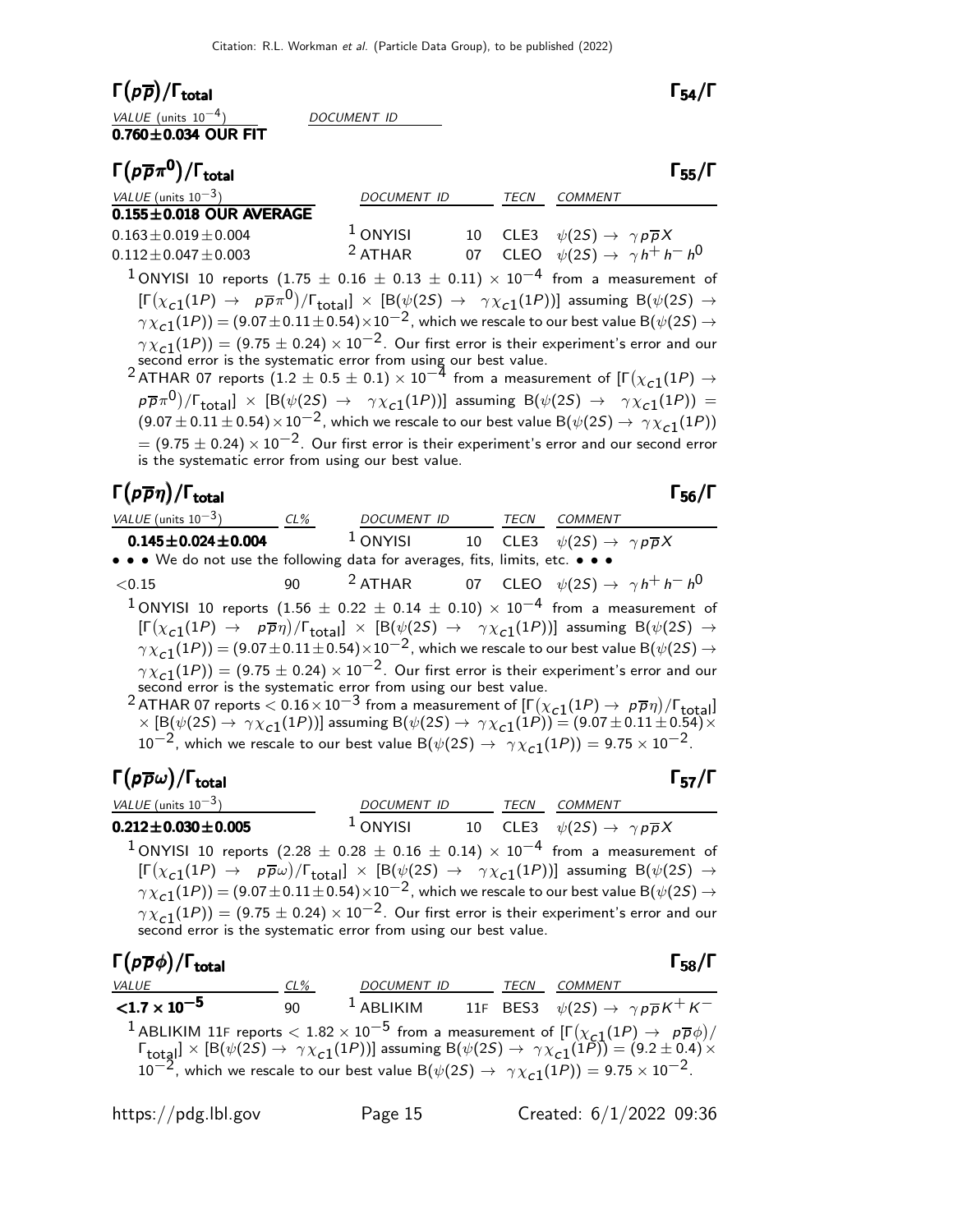$$
\Gamma(p\overline{p}\pi^{+}\pi^{-})/\Gamma_{\text{total}}
$$

| $VALUE$ (units 10 <sup>-3</sup> ) |      |
|-----------------------------------|------|
| <b>0.50±0.19 OUR EVALUATION</b>   | Tree |
| <b>0.50±0.19 OUR AVERAGE</b>      |      |

DOCUMENT ID TECN COMMENT ating systematic error as correlated.

 $0.46 \pm 0.12 \pm 0.15$   $1 \text{ BAI}$  99B BES  $\psi(2S) \rightarrow \gamma \chi_{c1}$ <br> $1.08 \pm 0.77 \pm 0.05$   $1 \text{ TANENBAUM } 78$  MRK1  $\psi(2S) \rightarrow \gamma \chi_{c1}$ <sup>1</sup> TANENBAUM 78 MRK1  $\psi(2S) \rightarrow \gamma \chi_{c1}$ 

 $^{\text{1}}$  Rescaled by us using B $(\psi(2S)$   $\rightarrow$   $\gamma\chi_{\text{c1}})$  =  $(8.8\,\pm\,0.4)\%$  and B $(\psi(2S)\,\rightarrow\,$  $J/\psi(1S)\pi^{+}\pi^{-}$ ) = (32.6 ± 0.5)%.

Γ $(\rho \overline{\rho} \pi^0 \pi^0)/\Gamma_{\rm total}$ Γ $(\rho \overline{\rho} \pi^0 \pi^0)/\Gamma_{\rm total}$  Γ<sub>60</sub>/Γ VALUE CL% DOCUMENT ID TECN COMMENT  $<$ 5 × 10 $^{-4}$ 90  $^1$  HE 08B CLEO  $e^+e^- \rightarrow \gamma h^+h^-h^0h^0$ <sup>1</sup>HE 08B reports  $< 0.05 \times 10^{-2}$  from a measurement of  $\left[\Gamma(\chi_{c1}(1P) \to p\overline{p}\pi^0\pi^0)/\right]$  $\Gamma_{\rm total}$ ]  $\times$  [B( $\psi(2S) \rightarrow \gamma \chi_{c1}(1P)$ )] assuming B( $\psi(2S) \rightarrow \gamma \chi_{c1}(1P)$ ) = (9.07  $\pm$  $(0.11 \pm 0.54) \times 10^{-2}$ , which we rescale to our best value B $(\psi(25) \rightarrow \gamma \chi_{c1}(1P)) =$  $9.75 \times 10^{-2}$ .

## $\Gamma(p\overline{p}K^+K^-$ (non-resonant))/Γ<sub>total</sub> Γ<sub>61</sub>/Γ

VALUE (units 10<sup>-4</sup>) EVTS DOCUMENT ID TECN COMMENT  $1.27 \pm 0.22 \pm 0.03$  82  $\pm$  9 1 **ABLIKIM** 11F **BES3**  $\psi(2S) \rightarrow \gamma p \overline{p} K^+ K^ ^1$  ABLIKIM 11F reports  $(1.35\pm0.15\pm0.19)\times10^{-4}$  from a measurement of [Г $(\chi_{\tt C1}(1P) \to$  $p\overline{p}K^+K^-$  (non-resonant)) $/\Gamma_{\rm total}]\times[{\rm B}(\psi(2S)\to~\gamma\chi_{\rm C1}(1P))]$  assuming  ${\rm B}(\psi(2S)\to0)$  $\gamma \chi_{c1}(1P)$ ) = (9.2 ± 0.4)  $\times$  10<sup>-2</sup>, which we rescale to our best value B( $\psi(2S) \rightarrow$  $\gamma \chi_{\bf c1}(1P))=(9.75\pm0.24)\times 10^{-2}.$  Our first error is their experiment's error and our second error is the systematic error from using our best value.

#### Γ $(\rho \overline{\rho} K_S^0 K_S^0$ Γ( $p\overline{\rho}K_S^0$   $K_S^0$ )/Γ<sub>total</sub> Γ<sub>62</sub>/Γ 0 Γ( $\rho \overline{\rho} K_S^0 K_S^0$ )/Γ<sub>total</sub> Γ<sub>62</sub>/Γ

| $\Gamma(p\overline{\rho}K^0_S K^0_S)/\Gamma_{\rm total}$                      |        |             |             |                                                  | $\Gamma_{62}/\Gamma$ |
|-------------------------------------------------------------------------------|--------|-------------|-------------|--------------------------------------------------|----------------------|
| VALUE (units $10^{-4}$ )                                                      | $CL\%$ | DOCUMENT ID | <b>TECN</b> | COMMENT                                          |                      |
| $\leq 4.5$                                                                    | 90     | $1$ ABLIKIM |             | 06D BES2 $\psi(2S) \rightarrow \gamma \chi_{c1}$ |                      |
| <sup>1</sup> Using B( $\psi(2S) \rightarrow \chi_{c1} \gamma$ ) (9.1 ± 0.6)%. |        |             |             |                                                  |                      |

#### $\Gamma(p\overline{n}\pi^-)/\Gamma_{\rm total}$ Γ<sub>63</sub>/Γ )/Γ<sub>total</sub>Γ63/Γ

| VALUE (units $10^{-4}$ )  | EVTS | DOCUMENT ID | TECN | COMMENT                                                                                                                                                   |
|---------------------------|------|-------------|------|-----------------------------------------------------------------------------------------------------------------------------------------------------------|
| $3.8\!\pm\!0.5\!\pm\!0.1$ | 1412 | $1$ ABLIKIM |      | 12J BES3 $\psi(2S) \rightarrow \gamma p \overline{n} \pi^-$                                                                                               |
|                           |      |             |      | <sup>1</sup> ABLIKIM 12J reports $[\Gamma(\chi_{c1}(1P) \to p\overline{n}\pi^{-})/\Gamma_{\text{total}}] \times [B(\psi(2S) \to \gamma \chi_{c1}(1P))] =$ |

 $(0.37 \pm 0.02 \pm 0.04) \times 10^{-4}$  which we divide by our best value B( $\psi(2S) \rightarrow \gamma \chi_{c1}(1P)$ )  $= (9.75 \pm 0.24) \times 10^{-2}$ . Our first error is their experiment's error and our second error is the systematic error from using our best value.

#### Γ $(\overline{\rho} n \pi^+)$ /Γ<sub>total</sub> Γ  $(\overline{p}n\pi^+)$ /Γ<sub>total</sub> Γ<sub>64</sub>/Γ

VALUE (units 10<sup>-4</sup>) EVTS DOCUMENT ID TECN COMMENT 3.9 $\pm$ 0.5 $\pm$ 0.1 1625  $^1$  Ablikim 12J BES3  $\psi(2S) \to \ \gamma \overline{\rho} \, n \pi^+$  $^1$ ABLIKIM 12J reports  $[\Gamma(\chi_{\bf c1}(1P) \to \overline{p} n \pi^+)/\Gamma_{\bf total}]\times [B(\psi(2S) \to \ \gamma \chi_{\bf c1}(1P))] =$  $(0.38 \pm 0.02 \pm 0.04) \times 10^{-4}$  which we divide by our best value B( $\psi(2S) \rightarrow \gamma \chi_{c1}(1P)$ )  $= (9.75 \pm 0.24) \times 10^{-2}$ . Our first error is their experiment's error and our second error is the systematic error from using our best value.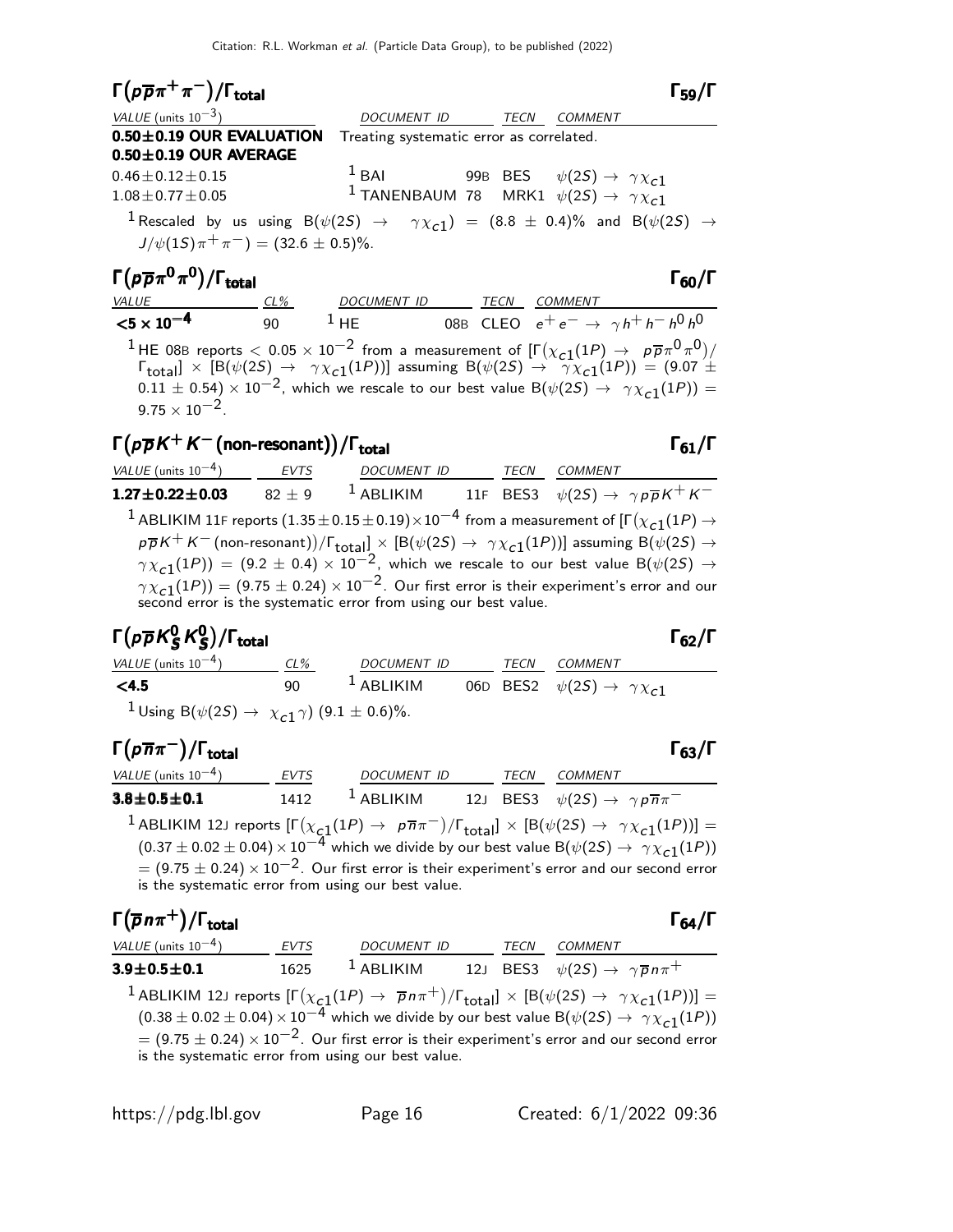10.3 $\pm$ 1.1 $\pm$ 0.2 1082 <sup>1</sup> ABLIKIM 12J BES3  $\psi(2S) \to \gamma \rho \overline{n} \pi^- \pi^0$ 

#### $\Gamma(p\overline{n}\pi^-\pi^{\mathbf{0}})/\Gamma_{\mathrm{total}}$ VALUE (units 10<sup>-4</sup>) EVTS DOCUMENT ID TECN COMMENT

 $^1$  ABLIKIM 12J reports  $[\Gamma(\chi_{\bf C_1^1}(1P) \to \, \rho \overline{n} \pi^- \pi^0)/\Gamma_{\bf total}]\times [ \mathsf{B}(\psi(2S) \to \, \gamma \chi_{\bf C1^1}(1P))] =$  $(1.00 \pm 0.05 \pm 0.10) \times 10^{-4}$  which we divide by our best value B( $\psi(2S) \rightarrow \gamma \chi_{c1}(1P)$ )  $= (9.75 \pm 0.24) \times 10^{-2}$ . Our first error is their experiment's error and our second error is the systematic error from using our best value.  $\Gamma(\overline{\rho}n\pi^+\pi^0)/\Gamma_{\rm total}$ VALUE (units 10<sup>-4</sup>) EVTS DOCUMENT ID TECN COMMENT  ${\bf 10.1 \pm 1.1 \pm 0.2} \hspace{1cm} 1261$   $1$  ablikim  $12$ J bes $3$   $\psi(2S) \rightarrow \ \gamma \overline{p} \, n \pi^+ \, \pi^0$  $^1$  ABLIKIM 12J reports  $[\Gamma(\chi_{\bf C1}(1P) \to \overline{p} n \pi^+ \pi^0)/\Gamma_{\bf total}]\times [ \mathsf{B}(\psi(2S) \to \gamma \chi_{\bf C1}(1P))] =$  $(0.98 \pm 0.05 \pm 0.10) \times 10^{-4}$  which we divide by our best value B( $\psi(2S) \rightarrow \gamma \chi_{c1}(1P)$ )  $= (9.75 \pm 0.24) \times 10^{-2}$ . Our first error is their experiment's error and our second error

is the systematic error from using our best value.

#### Γ(Λ $\overline{\Lambda}$ )/Γ<sub>total</sub> Γ<sub>67</sub>/Γ

| VALUE (units $10^{-4}$ )<br>$1.27\pm0.08$ OUR FIT | <i>DOCUMENT ID</i> |
|---------------------------------------------------|--------------------|
|                                                   |                    |

| $\Gamma(\Lambda\overline{\Lambda}\pi^+\pi^-)/\Gamma_{\rm total}$ | $\Gamma_{68}/\Gamma$ |
|------------------------------------------------------------------|----------------------|
|                                                                  |                      |

| VALUE (units $10^{-5}$ ) CL% EVTS                                                                                                |    |     | <i>DOCUMENT ID</i> | <b>TECN</b> | <i>COMMENT</i>                                                                                                                                                       |
|----------------------------------------------------------------------------------------------------------------------------------|----|-----|--------------------|-------------|----------------------------------------------------------------------------------------------------------------------------------------------------------------------|
| $29 \pm 5 \pm 1$<br>• • • We do not use the following data for averages, fits, limits, etc. • • •                                |    | 105 |                    |             | <sup>1</sup> ABLIKIM 121 BES3 $\psi(2S) \rightarrow \gamma A \overline{A} \pi^+ \pi^-$                                                                               |
| $<$ 150                                                                                                                          | 90 |     |                    |             | <sup>2</sup> ABLIKIM 06D BES2 $\psi(2S) \rightarrow \gamma \chi_{c1}$                                                                                                |
|                                                                                                                                  |    |     |                    |             | <sup>1</sup> ABLIKIM 121 reports (31.1 $\pm$ 3.4 $\pm$ 3.9) $\times$ 10 <sup>-5</sup> from a measurement of [F( $\chi_{c1}(1P) \rightarrow$                          |
|                                                                                                                                  |    |     |                    |             | $\sqrt{14\pi^+ \pi^-}/\sqrt{\Gamma_{\text{total}}}$ × [B( $\psi(2S) \rightarrow \gamma \chi_{c1}(1P)$ )] assuming B( $\psi(2S) \rightarrow \gamma \chi_{c1}(1P)$ ) = |
|                                                                                                                                  |    |     |                    |             | $(9.2 \pm 0.4) \times 10^{-2}$ , which we rescale to our best value B( $\psi(2S) \rightarrow \gamma \chi_{c1}(1P)$ ) =                                               |
|                                                                                                                                  |    |     |                    |             | $(9.75 \pm 0.24) \times 10^{-2}$ . Our first error is their experiment's error and our second error is                                                               |
| the systematic error from using our best value.<br><sup>2</sup> Using B( $\psi(2S) \rightarrow \chi_{c1} \gamma$ ) (9.1 ± 0.6)%. |    |     |                    |             |                                                                                                                                                                      |

## $\Gamma(\Lambda\overline{\Lambda}\pi^+\pi^-$ (non-resonant))/ $\Gamma_{\rm total}$  Γ<sub>69</sub>/Γ

| VALUE (units $10^{-5}$ ) | EVTS | DOCUMENT ID |  | TECN COMMENT                                                                                                                                                                               |
|--------------------------|------|-------------|--|--------------------------------------------------------------------------------------------------------------------------------------------------------------------------------------------|
| $25 \pm 6 \pm 1$         | 13   |             |  | <sup>1</sup> ABLIKIM 121 BES3 $\psi(2S) \rightarrow \gamma A \overline{A} \pi^+ \pi^-$                                                                                                     |
|                          |      |             |  | <sup>1</sup> ABLIKIM 121 reports (26.2 $\pm$ 5.5 $\pm$ 3.3) $\times$ 10 <sup>-5</sup> from a measurement of [ $\Gamma(\chi_{c1}(1P) \rightarrow$                                           |
|                          |      |             |  | $\sqrt{14\pi^+}\pi^-$ (non-resonant))/ $\Gamma_{total}$ $\times$ [B( $\psi(2S) \rightarrow \gamma \chi_{c1}(1P)$ )] assuming B( $\psi(2S) \rightarrow$                                     |
|                          |      |             |  | $\gamma \chi_{c1}(1P)$ = (9.2 $\pm$ 0.4) $\times$ 10 <sup>-2</sup> , which we rescale to our best value B( $\psi(2S) \rightarrow$                                                          |
|                          |      |             |  | $\gamma \chi_{c1}(1P)$ = (9.75 $\pm$ 0.24) $\times$ 10 <sup>-2</sup> . Our first error is their experiment's error and our second error is the systematic error from using our best value. |

| $\Gamma(\Sigma(1385)^+\overline{A}\pi^-+c.c.)/\Gamma_{total}$ |                                                      |                                                                                                                                                                                 |  |                | $\Gamma_{70}/\Gamma$ |
|---------------------------------------------------------------|------------------------------------------------------|---------------------------------------------------------------------------------------------------------------------------------------------------------------------------------|--|----------------|----------------------|
|                                                               |                                                      | VALUE CL% DOCUMENT ID TECN                                                                                                                                                      |  | <i>COMMENT</i> |                      |
|                                                               |                                                      | <b>&lt;1.3 x 10<sup>-4</sup></b> 90 <sup>1</sup> ABLIKIM 121 BES3 $\psi(2S) \to \gamma \Sigma (1385)^{+} \overline{\Lambda} \pi^{-}$                                            |  |                |                      |
|                                                               |                                                      | <sup>1</sup> ABLIKIM 121 reports $<$ 14 $\times$ 10 <sup>-5</sup> from a measurement of $\Gamma(\chi_{c1}(1P) \rightarrow$                                                      |  |                |                      |
|                                                               |                                                      | $\Sigma(1385)^{+}\overline{\Lambda}\pi^{-}+$ c.c.)/ $\Gamma_{\text{total}}$ $\times$ [B( $\psi(2S)$ $\rightarrow$ $\gamma\chi_{c1}(1P)$ )] assuming B( $\psi(2S)$ $\rightarrow$ |  |                |                      |
|                                                               |                                                      | $\gamma \chi_{c1}(1P)$ = (9.2 ± 0.4) × 10 <sup>-2</sup> , which we rescale to our best value B( $\psi(2S) \rightarrow$                                                          |  |                |                      |
|                                                               | $\gamma \chi_{c1}(1P)$ ) = 9.75 × 10 <sup>-2</sup> . |                                                                                                                                                                                 |  |                |                      |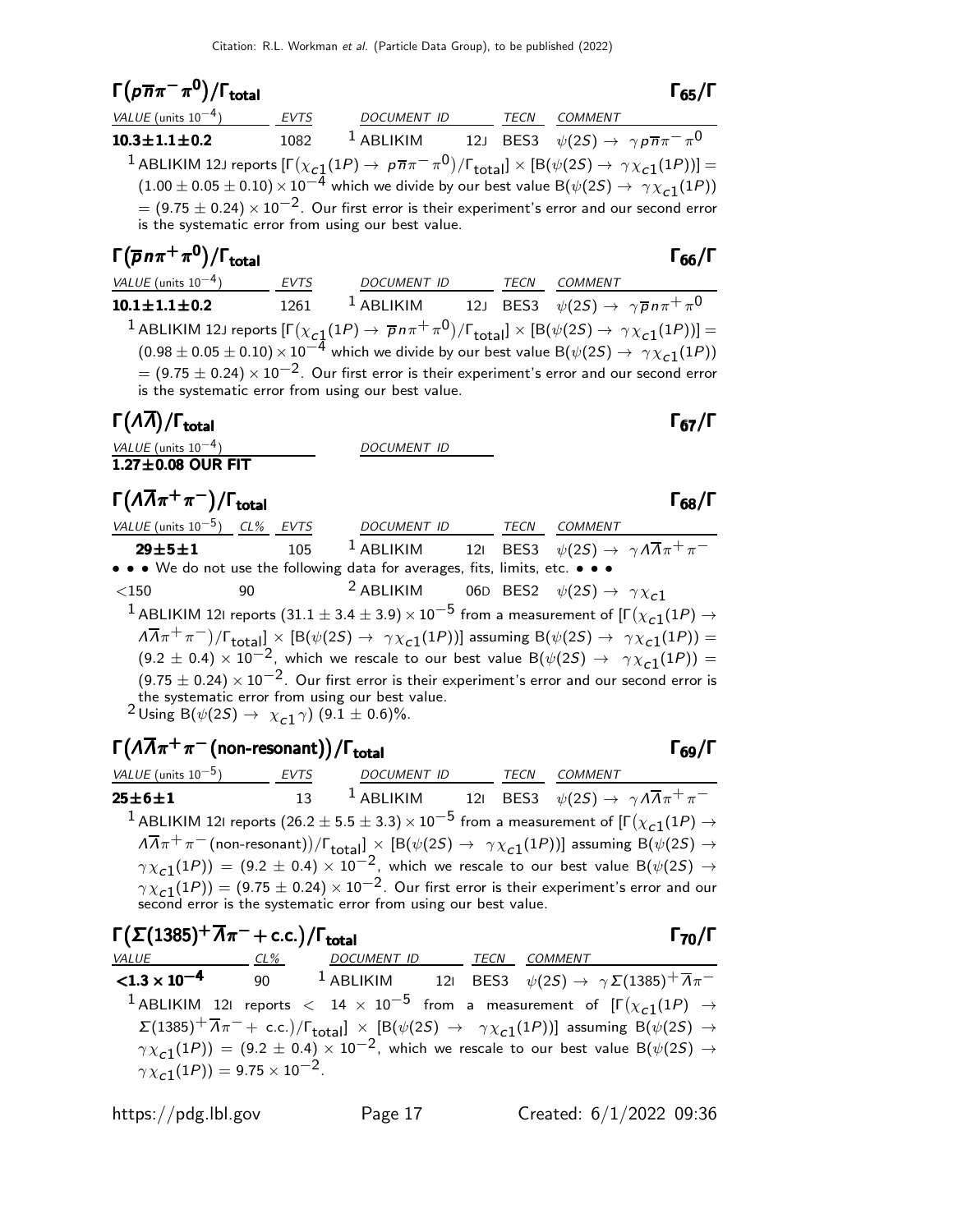## $\Gamma(\Sigma(1385)^\top \overline{A}\pi^+ + \text{c.c.})/\Gamma_{\text{total}}$  Γ<sub>71</sub>/Γ

| VALUE (units $10^{-5}$ ) CL%                   | DOCUMENT ID TECN COMMENT |  |                                                                                                                                                                            |
|------------------------------------------------|--------------------------|--|----------------------------------------------------------------------------------------------------------------------------------------------------------------------------|
| $\leq 13$                                      |                          |  | 90 $^{-1}$ ABLIKIM 121 BES3 $\psi(2S) \rightarrow \gamma \Sigma(1385)^{-} \overline{\Lambda}_{\pi} +$                                                                      |
|                                                |                          |  | <sup>1</sup> ABLIKIM 121 reports $<$ 14 $\times$ 10 <sup>-5</sup> from a measurement of $[\Gamma(\chi_{c1}(1P) \rightarrow$                                                |
|                                                |                          |  | $\Sigma(1385)^{-1}\overline{\Lambda}\pi^{+} + \text{ c.c.})/\Gamma_{\text{total}}$ × [B( $\psi(2S) \rightarrow \gamma \chi_{c1}(1P)$ )] assuming B( $\psi(2S) \rightarrow$ |
|                                                |                          |  | $\gamma \chi_{c1}(1P)$ = (9.2 ± 0.4) × 10 <sup>-2</sup> , which we rescale to our best value B( $\psi(2S) \rightarrow$                                                     |
| $\gamma \chi_{c1}(1P) = 9.75 \times 10^{-2}$ . |                          |  |                                                                                                                                                                            |

## $\Gamma(K^+\overline{p}A+\text{c.c.})/\Gamma_\text{total}$  Γ<sub>72</sub>/Γ

| VALUE (units $10^{-4}$ )                                | <b>EVTS</b> | DOCUMENT ID         | <b>TECN</b> | <b>COMMENT</b>                                                                                                                           |
|---------------------------------------------------------|-------------|---------------------|-------------|------------------------------------------------------------------------------------------------------------------------------------------|
| 4.2±0.4 OUR AVERAGE Error includes scale factor of 1.2. |             |                     |             |                                                                                                                                          |
| 9.2 <sup>+2.8</sup> ± 0.4                               |             | 24 $\frac{1}{2}$ LU |             | 19 BELL $B^+ \rightarrow \overline{p} \Lambda K^+ K^+$                                                                                   |
| $4.2 \pm 0.4 \pm 0.1$                                   |             | $3k$ $2,3$ ABLIKIM  |             | 13D BES3 $\psi(2S) \rightarrow \gamma A \overline{p} K^+$                                                                                |
| $3.1 \pm 0.9 \pm 0.1$                                   |             | $4$ ATHAR           |             | 07 CLEO $\psi(25) \rightarrow \gamma h^+ h^- h^0$                                                                                        |
|                                                         |             |                     |             | <sup>1</sup> LU 19 reports $(9.15\frac{+2.63}{-2.25} \pm 0.86) \times 10^{-4}$ from a measurement of $[\Gamma(\chi_{c1}(1P) \rightarrow$ |
|                                                         |             |                     |             | $K^+\overline{p}A+c.c.$ )/ $\Gamma_{total}$ ] × [B( $B^+\to \chi_{c1}(1P)K^+$ )] assuming B( $B^+\to \chi_{c1}(1P)K^+$ )                 |

 $= (4.79 \pm 0.23) \times 10^{-4}$ , which we rescale to our best value  ${\rm B}(B^+ \to \; \chi_{\rm c1}(1P) K^+)$  $=$  (4.74  $\pm$  0.22)  $\times$  10<sup>-4</sup>. Our first error is their experiment's error and our second error is the systematic error from using our best value.

 $^2$ ABLIKIM 13D reports  $(4.5\pm0.2\pm0.4)\times10^{-4}$  from a measurement of [Г $(\chi_{\tt c1}(1P) \to$  $K^+ \overline{p}A + c.c.$ )/ $\Gamma_{\text{total}}$   $\times$  [B( $\psi(2S) \rightarrow \gamma \chi_{c1}(1P)$ )] assuming B( $\psi(2S) \rightarrow \gamma \chi_{c1}(1P)$ )  $= (9.2 \pm 0.4) \times 10^{-2}$ , which we rescale to our best value B( $\psi(2S) \rightarrow \gamma \chi_{c1}(1P)$ ) =  $(9.75 \pm 0.24) \times 10^{-2}$ . Our first error is their experiment's error and our second error is the systematic error from using our best value.

- $3 \text{ Using } B(\Lambda \to p\pi^-) = 63.9\%.$
- $^4$  ATHAR 07 reports  $(3.3\pm0.9\pm0.4)\times10^{-4}$  from a measurement of [Г $(\chi_{\tt C1}(1P) \to$  $\kappa^+$   $\overline{p}A + \text{c.c.})/\Gamma_{\text{total}}] \times [\text{B}(\psi(2S) \to \gamma \chi_{\text{c1}}(1P))]$  assuming  $\text{B}(\psi(2S) \to \gamma \chi_{\text{c1}}(1P))$  =  $(9.07 \pm 0.11 \pm 0.54) \times 10^{-2}$ , which we rescale to our best value B $(\psi(2S) \rightarrow \gamma \chi_{c1}(1P))$  $= (9.75 \pm 0.24) \times 10^{-2}$ . Our first error is their experiment's error and our second error is the systematic error from using our best value.

#### $\Gamma(nK_S^0\overline{\Lambda}+c.c.)$  $\Gamma(nK^0_S\overline{\Lambda} + \text{c.c.})/\Gamma_{\text{total}}$  Γ<sub>73</sub>/Γ

VALUE (units 10<sup>-4</sup>) EVTS DOCUMENT ID TECN COMMENT **1.66** $\pm$ **0.12** $\pm$ **0.12** 399 <sup>1</sup> ABLIKIM 21AV BES3  $\psi(2S) \rightarrow \gamma n K_S^0 \overline{\Lambda} + \text{c.c.}$  $1$ ABLIKIM 21AV reports  $(1.66 \pm 0.12 \pm 0.12) \times 10^{-4}$  from a measurement of  $[\Gamma(\chi_{c1}(1P) \rightarrow nK^0_S \overline{\Lambda} + \text{c.c.})/\Gamma_{\text{total}}] \times [\text{B}(\psi(2S) \rightarrow \gamma \chi_{c1}(1P))]$  assuming  $\mathsf{B}(\psi(2S) \to \gamma \chi_{\mathsf{c}1}(1P)) = 0.0975 \pm 0.0024.$  Also uses  $\mathsf{B}(\ \overline{\Lambda} \to \ \overline{\rho}\pi^+) = (63.9 \pm 0.5)\%$ and B(  $K_S^0 \to \pi^+ \pi^-$ ) = (69.20  $\pm$  0.05)%.

## $\Gamma(K^*(892)^+ \overline{p} \Lambda + \text{c.c.}) / \Gamma_{\text{total}}$  Γ<sub>74</sub>/Γ

total and the contract of the contract of  $\sim$  1  $74/1$ 

 $VALUE$  (units 10<sup>-4</sup>) EVTS ) EVTS DOCUMENT ID TECN COMMENT 4.9 $\pm$ 0.7 $\pm$ 0.1 328  $^1$  Ablikim 19au Bes3  $\psi(2S) \to \ \gamma K^{*+} \overline{\rho} \Lambda$  $^1$  ABLIKIM 19AU reports  $[\Gamma(\chi_{c1}(1P) \to_K^*(892)^+ \overline{\rho} \Lambda + \text{ c.c.})/\Gamma_{\text{total}}] \times [B(\psi(2S) \to$  $\gamma \chi_{\bf C1}(1P))$ ] =  $(4.8 \pm 0.5 \pm 0.4) \times 10^{-5}$  which we divide by our best value B $(\psi(2S) \rightarrow \psi_0)$  $\gamma \chi_{\bf c1}(1P))=(9.75\pm0.24)\times 10^{-2}.$  Our first error is their experiment's error and our second error is the systematic error from using our best value.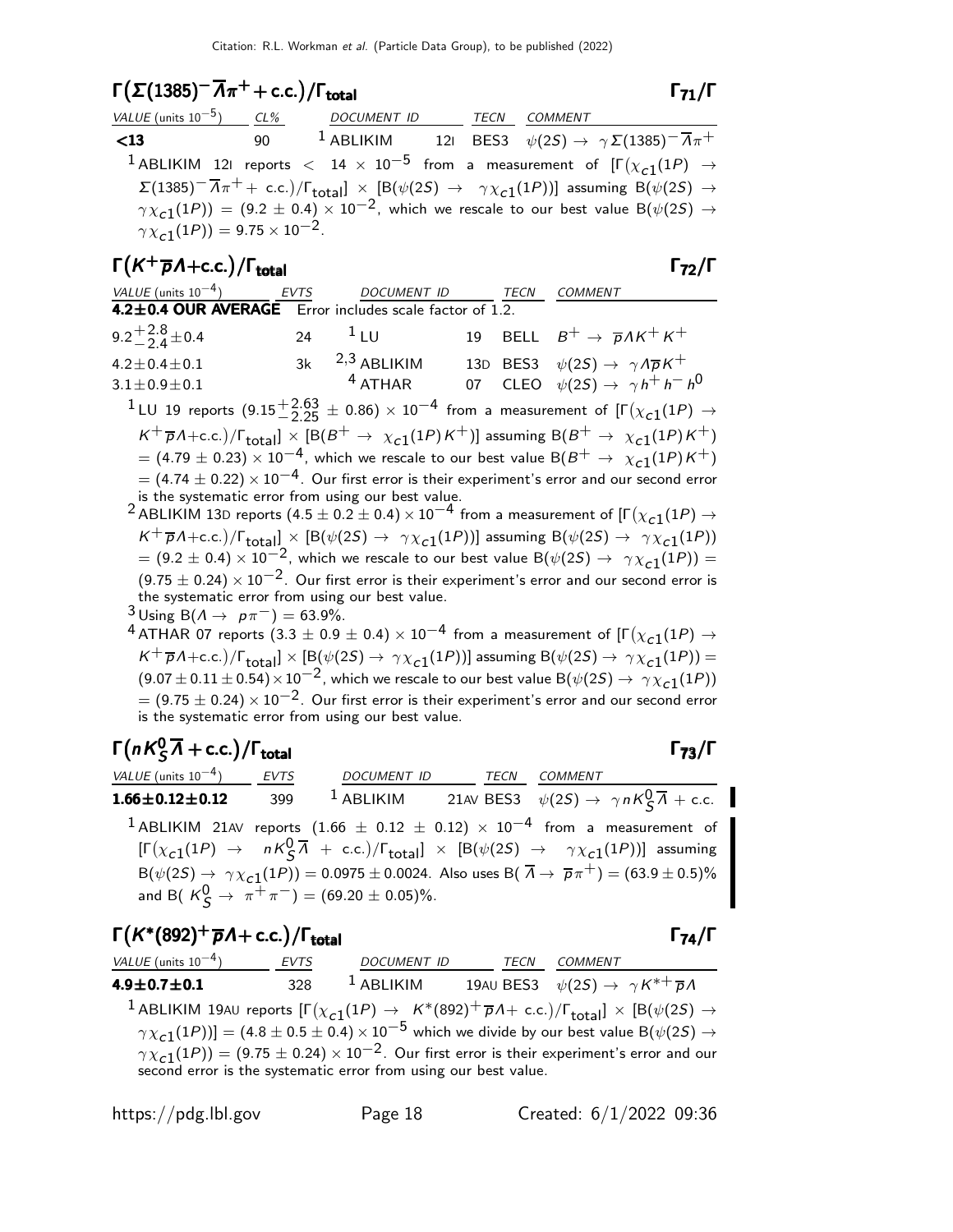## $\Gamma(K^+\overline{p}A(1520) + c.c.)/\Gamma_{\text{total}}$  Γ<sub>75</sub>/Γ

| VALUE (units $10^{-4}$ ) | EVTS        | <b>DOCUMENT ID</b> |  | TECN COMMENT                                                                                                                                                                    |
|--------------------------|-------------|--------------------|--|---------------------------------------------------------------------------------------------------------------------------------------------------------------------------------|
| $1.71 \pm 0.44 \pm 0.04$ | $48 \pm 10$ | $^1$ ABLIKIM       |  | 11F BES3 $\psi(2S) \rightarrow \gamma \rho \overline{\rho} K^+ K^-$                                                                                                             |
|                          |             |                    |  | <sup>1</sup> ABLIKIM 11F reports (1.81 $\pm$ 0.38 $\pm$ 0.28) $\times$ 10 <sup>-4</sup> from a measurement of [ $\Gamma(\chi_{c1}(1P) \rightarrow$                              |
|                          |             |                    |  | $K^+\overline{p}A(1520)$ + c.c.)/ $\Gamma_{\text{total}}$ $\times$ [B( $\psi(2S)$ $\rightarrow$ $\gamma \chi_{c1}(1P)$ )] assuming B( $\psi(2S)$ $\rightarrow$                  |
|                          |             |                    |  | $\gamma \chi_{c1}(1P)$ = (9.2 ± 0.4) × 10 <sup>-2</sup> , which we rescale to our best value B( $\psi(2S) \rightarrow$                                                          |
|                          |             |                    |  | $\gamma \chi_{c1}(1P)$ = (9.75 ± 0.24) × 10 <sup>-2</sup> . Our first error is their experiment's error and our second error is the systematic error from using our best value. |

| $\Gamma(A(1520)\overline{A}(1520))/\Gamma_{\text{total}}$                                                                                                                             |     |                                                                                                                                                                                                                                                                                              |  | $\Gamma_{76}/\Gamma$ |
|---------------------------------------------------------------------------------------------------------------------------------------------------------------------------------------|-----|----------------------------------------------------------------------------------------------------------------------------------------------------------------------------------------------------------------------------------------------------------------------------------------------|--|----------------------|
| VALUE                                                                                                                                                                                 | CL% | DOCUMENT ID TECN COMMENT                                                                                                                                                                                                                                                                     |  |                      |
| $\leq$ 9 $\times$ 10 <sup>-5</sup>                                                                                                                                                    | 90  | <sup>1</sup> ABLIKIM 11F BES3 $\psi(2S) \rightarrow \gamma p \overline{p} K^+ K^-$                                                                                                                                                                                                           |  |                      |
| <sup>1</sup> ABLIKIM 11F reports $<$ 1.00 $\times$ 10 <sup>-4</sup> from a measurement of $[\Gamma(\chi_{c1}(1P) \rightarrow$<br>$\gamma \chi_{c1}(1P)$ ) = 9.75 × 10 <sup>-2</sup> . |     | $\Lambda(1520)\overline{\Lambda}(1520)/\Gamma_{\text{total}}$ $\times$ [B( $\psi(2S)$ $\rightarrow$ $\gamma \chi_{c1}(1P)$ )] assuming B( $\psi(2S)$ $\rightarrow$<br>$\gamma \chi_{c1}(1P)$ = (9.2 ± 0.4) × 10 <sup>-2</sup> , which we rescale to our best value B( $\psi(2S) \rightarrow$ |  |                      |

#### Γ $(\Sigma^0 \overline{\Sigma}^0)/\Gamma_{\text{total}}$ /Γtotal Γ77/Γ

 $\Gamma_{75}/\Gamma$ 

| VALUE (units $10^{-5}$ ) CL%                                                                                                                                                                                                                                                                                                                                                                                                                                         |    | EVTS          | DOCUMENT ID                                                                   |  | TECN | <i>COMMENT</i>                                                                                                                                                                                                                                                                                                          |  |
|----------------------------------------------------------------------------------------------------------------------------------------------------------------------------------------------------------------------------------------------------------------------------------------------------------------------------------------------------------------------------------------------------------------------------------------------------------------------|----|---------------|-------------------------------------------------------------------------------|--|------|-------------------------------------------------------------------------------------------------------------------------------------------------------------------------------------------------------------------------------------------------------------------------------------------------------------------------|--|
| $4.2 \pm 0.6 \pm 0.1$                                                                                                                                                                                                                                                                                                                                                                                                                                                |    | 103           | $1$ ABLIKIM                                                                   |  |      | 18V BES3 $\psi(2S) \rightarrow \gamma \Sigma^0 \overline{\Sigma}^0$                                                                                                                                                                                                                                                     |  |
|                                                                                                                                                                                                                                                                                                                                                                                                                                                                      |    |               | • • • We do not use the following data for averages, fits, limits, etc. • • • |  |      |                                                                                                                                                                                                                                                                                                                         |  |
| $<$ 6                                                                                                                                                                                                                                                                                                                                                                                                                                                                | 90 |               | <sup>2</sup> ABLIKIM                                                          |  |      | 13H BES3 $\psi(2S) \rightarrow \gamma \Sigma^0 \overline{\Sigma}^0$                                                                                                                                                                                                                                                     |  |
| $\leq$ 4                                                                                                                                                                                                                                                                                                                                                                                                                                                             | 90 | $3.8 \pm 2.5$ | $3$ NAIK                                                                      |  |      | 08 CLEO $\psi(2S) \rightarrow \gamma \Sigma^0 \overline{\Sigma}^0$                                                                                                                                                                                                                                                      |  |
|                                                                                                                                                                                                                                                                                                                                                                                                                                                                      |    |               |                                                                               |  |      | <sup>1</sup> ABLIKIM 18V reports $[\Gamma(\chi_{c1}(1P) \to \Sigma^0 \overline{\Sigma}^0)/\Gamma_{total}] \times [B(\psi(2S) \to \gamma \chi_{c1}(1P))] =$<br>$(0.41 \pm 0.05 \pm 0.03) \times 10^{-5}$ which we divide by our best value B( $\psi(2S) \rightarrow \gamma \chi_{c1}(1P)$ )                              |  |
|                                                                                                                                                                                                                                                                                                                                                                                                                                                                      |    |               | is the systematic error from using our best value.                            |  |      | $=$ (9.75 $\pm$ 0.24) $\times$ 10 <sup>-2</sup> . Our first error is their experiment's error and our second error                                                                                                                                                                                                      |  |
| <sup>2</sup> ABLIKIM 13H reports $< 0.62 \times 10^{-4}$ from a measurement of $[\Gamma(\chi_{c1}(1P) \to \Sigma^0 \overline{\Sigma}^0)/$<br>$\Gamma_{\text{total}}$ $\times$ [B( $\psi(2S) \rightarrow \gamma \chi_{c1}(1P)$ )] assuming B( $\psi(2S) \rightarrow \gamma \chi_{c1}(1P)$ ) = (9.2 ± 0.4) <sup>'</sup> $\times$<br>10 <sup>-2</sup> , which we rescale to our best value B( $\psi(2S) \rightarrow \gamma \chi_{c1}(1P)$ ) = 9.75 × 10 <sup>-2</sup> . |    |               |                                                                               |  |      |                                                                                                                                                                                                                                                                                                                         |  |
|                                                                                                                                                                                                                                                                                                                                                                                                                                                                      |    |               |                                                                               |  |      | <sup>3</sup> NAIK 08 reports $<$ 0.44 $\times$ 10 <sup>-4</sup> from a measurement of $[\Gamma(\chi_{c1}(1P) \to \Sigma^0 \overline{\Sigma}^0)/\Gamma_{\text{total}}]$<br>$\times$ [B( $\psi(2S) \to \gamma \chi_{c1}(1P)$ )] assuming B( $\psi(2S) \to \gamma \chi_{c1}(1P)$ ) = (9.07 $\pm$ 0.11 $\pm$ 0.54) $\times$ |  |

 $10^{-2}$ , which we rescale to our best value B( $\psi(2S) \rightarrow \gamma \chi_{c1}(1P)$ ) = 9.75 × 10<sup>-2</sup>.

# $\Gamma(\Sigma^+\overline{\Sigma}^-)/\Gamma_{\rm total}$  Γ<sub>80</sub>/Γ

| VALUE (units $10^{-5}$ ) CL% |    | <b>EVTS</b>   | DOCUMENT ID TECN COMMENT                                                                                                                                         |  |                                                                     |  |
|------------------------------|----|---------------|------------------------------------------------------------------------------------------------------------------------------------------------------------------|--|---------------------------------------------------------------------|--|
| $3.6 \pm 0.6 \pm 0.1$        |    | 59            | $1$ ABLIKIM                                                                                                                                                      |  | 18V BES3 $\psi(2S) \rightarrow \gamma \Sigma^+ \overline{\Sigma}^-$ |  |
|                              |    |               | • • • We do not use the following data for averages, fits, limits, etc. • • •                                                                                    |  |                                                                     |  |
| <8                           | 90 |               | <sup>2</sup> ABLIKIM                                                                                                                                             |  | 13H BES3 $\psi(2S) \rightarrow \gamma \Sigma^+ \overline{\Sigma}^-$ |  |
| <6                           | 90 | $4.3 \pm 2.3$ | $3$ NAIK                                                                                                                                                         |  | 08 CLEO $\psi(2S) \rightarrow \gamma \Sigma^+ \overline{\Sigma}^-$  |  |
|                              |    |               | <sup>1</sup> ABLIKIM 18V reports $[\Gamma(\chi_{c1}(1P) \to \Sigma^{+}\overline{\Sigma}^{-})/\Gamma_{\rm total}]\times [B(\psi(2S) \to \gamma \chi_{c1}(1P))] =$ |  |                                                                     |  |
|                              |    |               | $(0.35 \pm 0.06 \pm 0.02) \times 10^{-5}$ which we divide by our best value B( $\psi(2S) \rightarrow \gamma \chi_{c1}(1P)$ )                                     |  |                                                                     |  |
|                              |    |               | $=$ (9.75 $\pm$ 0.24) $\times$ 10 <sup>-2</sup> . Our first error is their experiment's error and our second error                                               |  |                                                                     |  |
|                              |    |               | is the systematic error from using our best value.                                                                                                               |  |                                                                     |  |
|                              |    |               | $^{-2}$ ABLIKIM 13H reports $<$ 0.87 $\times$ 10 $^{-4}$ from a measurement of [Г $(\chi_{c1}(1P) \to~ \Sigma^+ \, \overline{\Sigma}^-)/2$                       |  |                                                                     |  |
|                              |    |               | $\Gamma_{\text{total}}$ ] × [B( $\psi(2S) \rightarrow \gamma \chi_{c1}(1P)$ )] assuming B( $\psi(2S) \rightarrow \gamma \chi_{c1}(1P)$ ) = (9.2 ± 0.4) ×         |  |                                                                     |  |

 $10^{-2}$ , which we rescale to our best value B $(\psi(2S) \rightarrow \gamma \chi_{c1}(1P)) = 9.75 \times 10^{-2}$ .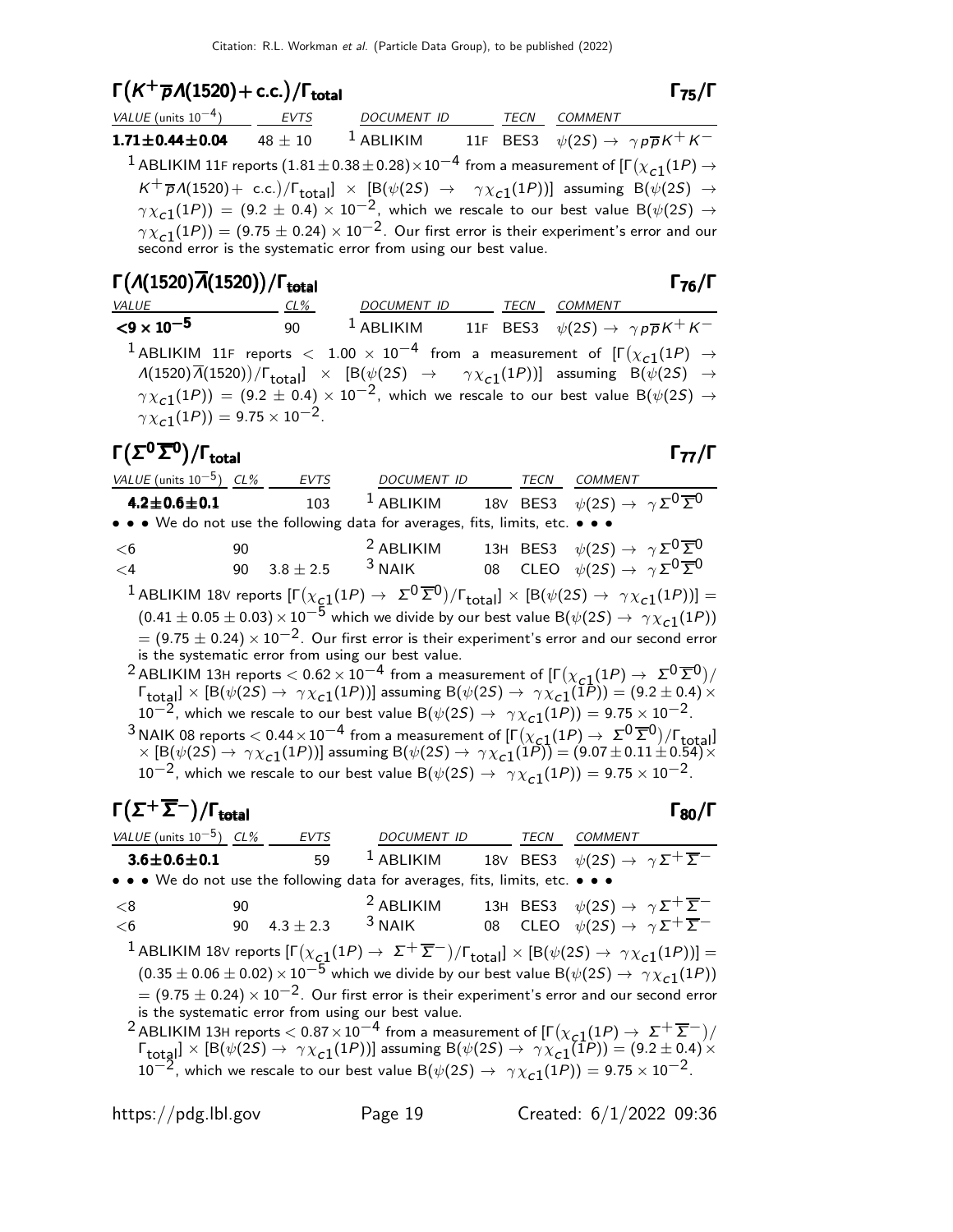<sup>3</sup> NAIK 08 reports  $<$  0.65  $\times$  10<sup>-4</sup> from a measurement of  $[\Gamma(\chi_{c1}(1P) \rightarrow \Sigma^{+} \overline{\Sigma}^{-})/$  $\Gamma_{\rm total}$ ]  $\times$  [B( $\psi(2S) \rightarrow \gamma \chi_{c1}(1P)$ )] assuming B( $\psi(2S) \rightarrow \gamma \chi_{c1}(1P)$ ) = (9.07  $\pm$  $(0.11 \pm 0.54) \times 10^{-2}$ , which we rescale to our best value B $(\psi(25) \rightarrow \gamma \chi_{c1}(1P)) =$  $9.75 \times 10^{-2}$ .

| $\Gamma(\Sigma^{-}\overline{\Sigma}^{+})/\Gamma_{\mathrm{total}}$ |             |              |      | $\Gamma_{81}/\Gamma$                                                                                                                                                                                                            |
|-------------------------------------------------------------------|-------------|--------------|------|---------------------------------------------------------------------------------------------------------------------------------------------------------------------------------------------------------------------------------|
| VALUE (units $10^{-5}$ )                                          | <b>EVTS</b> | DOCUMENT ID  | TECN | COMMENT                                                                                                                                                                                                                         |
| $5.7 \pm 1.4 \pm 0.6$                                             | 214         | $^1$ ABLIKIM |      | 201 BES3 $\psi(2S) \rightarrow \gamma \Sigma^{-} \overline{\Sigma}^{+}$                                                                                                                                                         |
|                                                                   |             |              |      | <sup>1</sup> ABLIKIM 201 reports (5.7 $\pm$ 1.4 $\pm$ 0.6) $\times$ 10 <sup>-5</sup> from a measurement of [ $\Gamma(\chi_{c1}(1P) \rightarrow$                                                                                 |
|                                                                   |             |              |      | $\Sigma^{-}$ $\overline{\Sigma}^{+}$ )/ $\Gamma_{\text{total}}$ ] × [B( $\psi$ (2S) $\rightarrow \gamma \chi_{c1}(1P)$ )] assuming B( $\psi$ (2S) $\rightarrow \gamma \chi_{c1}(1P)$ ) = (9.75 $\pm$ 0.24) × 10 <sup>-2</sup> . |

#### Γ $(\Sigma(1385)^+\overline{\Sigma}(1385)^-)$ /Γ<sub>total</sub> Γ<sub>82</sub>/Γ total and the set of the set of the set of the set of the set of the set of the set of the set of the set of t

| VALUE                                                       | CL% | DOCUMENT ID TECN COMMENT |  |                                                                                                                                                                            |
|-------------------------------------------------------------|-----|--------------------------|--|----------------------------------------------------------------------------------------------------------------------------------------------------------------------------|
| ${<}9 \times 10^{-5}$                                       | 90  |                          |  | <sup>1</sup> ABLIKIM 121 BES3 $\psi(2S) \rightarrow \gamma A \overline{A} \pi^+ \pi^-$                                                                                     |
|                                                             |     |                          |  | <sup>1</sup> ABLIKIM 121 reports $<$ 10 $\times$ 10 <sup>-5</sup> from a measurement of $[\Gamma(\chi_{c1}(1P) \rightarrow$                                                |
|                                                             |     |                          |  | $\Sigma(1385)^{+} \overline{\Sigma}(1385)^{-})/\Gamma_{\text{total}}$ $\times$ [B( $\psi(2S)$ $\rightarrow$ $\gamma \chi_{c1}(1P)$ )] assuming B( $\psi(2S)$ $\rightarrow$ |
|                                                             |     |                          |  | $\gamma \chi_{c1}(1P)$ = (9.2 ± 0.4) × 10 <sup>-2</sup> , which we rescale to our best value B( $\psi(2S) \rightarrow$                                                     |
| $\gamma \chi_{c1}(1P)$ ) = 9.75 $\times$ 10 <sup>-2</sup> . |     |                          |  |                                                                                                                                                                            |

|                       | $\Gamma(\Sigma(1385)^{-}\overline{\Sigma}(1385)^{+})/\Gamma_{\text{total}}$ |                                                                                                                                                               |  |                | $\Gamma_{83}/\Gamma$ |
|-----------------------|-----------------------------------------------------------------------------|---------------------------------------------------------------------------------------------------------------------------------------------------------------|--|----------------|----------------------|
| VALUE                 | CL%                                                                         | DOCUMENT ID TECN                                                                                                                                              |  | <i>COMMENT</i> |                      |
| ${<}5 \times 10^{-5}$ |                                                                             | 90 $1$ ABLIKIM 121 BES3 $\psi(2S) \rightarrow \gamma A \overline{A} \pi^+ \pi^-$                                                                              |  |                |                      |
|                       |                                                                             | <sup>1</sup> ABLIKIM 121 reports $<$ 5.7 $\times$ 10 <sup>-5</sup> from a measurement of $[\Gamma(\chi_{c1}(1P) \rightarrow$                                  |  |                |                      |
|                       |                                                                             | $\Sigma(1385)^{-} \overline{\Sigma}(1385)^{+})/\Gamma_{\text{total}}$ × [B( $\psi(2S) \rightarrow \gamma \chi_{c1}(1P)$ )] assuming B( $\psi(2S) \rightarrow$ |  |                |                      |
|                       |                                                                             | $\gamma \chi_{c1}(1P)$ = (9.2 ± 0.4) × 10 <sup>-2</sup> , which we rescale to our best value B( $\psi(2S) \rightarrow$                                        |  |                |                      |
|                       | $\gamma \chi_{c1}(1P) = 9.75 \times 10^{-2}$ .                              |                                                                                                                                                               |  |                |                      |

| $\Gamma(K^- \Lambda \overline{\Xi}^+ + \text{c.c.})/\Gamma_{\text{total}}$                                           |                                                                                                                                                                                                                                                                                                                                                                                                                                                                |      |                | $\Gamma_{84}/\Gamma$ |
|----------------------------------------------------------------------------------------------------------------------|----------------------------------------------------------------------------------------------------------------------------------------------------------------------------------------------------------------------------------------------------------------------------------------------------------------------------------------------------------------------------------------------------------------------------------------------------------------|------|----------------|----------------------|
| VALUE (units $10^{-4}$ ) EVTS                                                                                        | <b>DOCUMENT ID</b>                                                                                                                                                                                                                                                                                                                                                                                                                                             | TECN | <b>COMMENT</b> |                      |
| <b>1.35±0.24±0.03</b> 49 <sup>1</sup> ABLIKIM 151 BES3 $\psi(2S) \to \gamma K^{-} \Lambda \overline{\Xi}^{+} + c.c.$ |                                                                                                                                                                                                                                                                                                                                                                                                                                                                |      |                |                      |
|                                                                                                                      | 1 ABLIKIM 151 reports $[\Gamma(\chi_{c1}(1P) \to K^- \Lambda \overline{\Xi}^+ + \text{ c.c.})/\Gamma_{\text{total}}] \times [B(\psi(2S) \to \gamma \chi_{c1}(1P))] = (1.32 \pm 0.20 \pm 0.12) \times 10^{-5}$ which we divide by our best value $B(\psi(2S) \to$<br>$\gamma \chi_{c1}(1P)$ = (9.75 $\pm$ 0.24) $\times$ 10 <sup>-2</sup> . Our first error is their experiment's error and our second error is the systematic error from using our best value. |      |                |                      |

#### Γ $(\Xi^0 \overline{\Xi}{}^0)$ /Γ<sub>total</sub> Γεργασία )/Γ<sub>total</sub>Γ85/Γ <u>CL% EVTS</u> DOCUMENT ID TECN COMMENT  $<$ 6 × 10<sup>-5</sup> 90  $1.7 \pm 2.4$  $^1$  NAIK 08 CLEO  $\psi(2S) \rightarrow \ \gamma \, \Xi^0 \, \overline{\Xi}{}^0$ 1 NAIK 08 reports  $< 0.60 \times 10^{-4}$  from a measurement of  $[\Gamma(\chi_{\rm cl}(1P) \to \Xi^0 \overline{\Xi}^0)/\Gamma_{\rm total}]$  $\times$   $[{\mathsf B}(\psi(2{\mathsf S}) \to \gamma \chi_{\mathsf C}^{-1}(1{\mathsf P}))]$  assuming  ${\mathsf B}(\psi(2{\mathsf S}) \to \gamma \chi_{\mathsf C}^{-1}(1{\mathsf P})) = (9.07 \pm 0.11 \pm 0.54) \times$  $10^{-2}$ , which we rescale to our best value B $(\psi(2S) \rightarrow \gamma \chi_{c1}(1P)) = 9.75 \times 10^{-2}$ .

| $\Gamma(\Xi^{-}\overline{\Xi}{}^{+})/\Gamma_{\text{total}}$ |  |              |                    |  |      |                                                              |  |
|-------------------------------------------------------------|--|--------------|--------------------|--|------|--------------------------------------------------------------|--|
| VALUE (units $10^{-4}$ ) CL%                                |  | EVTS         | <i>DOCUMENT ID</i> |  | TECN | <i>COMMENT</i>                                               |  |
| $0.80 \pm 0.21 \pm 0.02$                                    |  | $16.4 + 4.3$ | $1$ NAIK           |  |      | 08 CLEO $\psi(2S) \rightarrow \gamma \Xi^+ \overline{\Xi}^-$ |  |
|                                                             |  |              |                    |  |      |                                                              |  |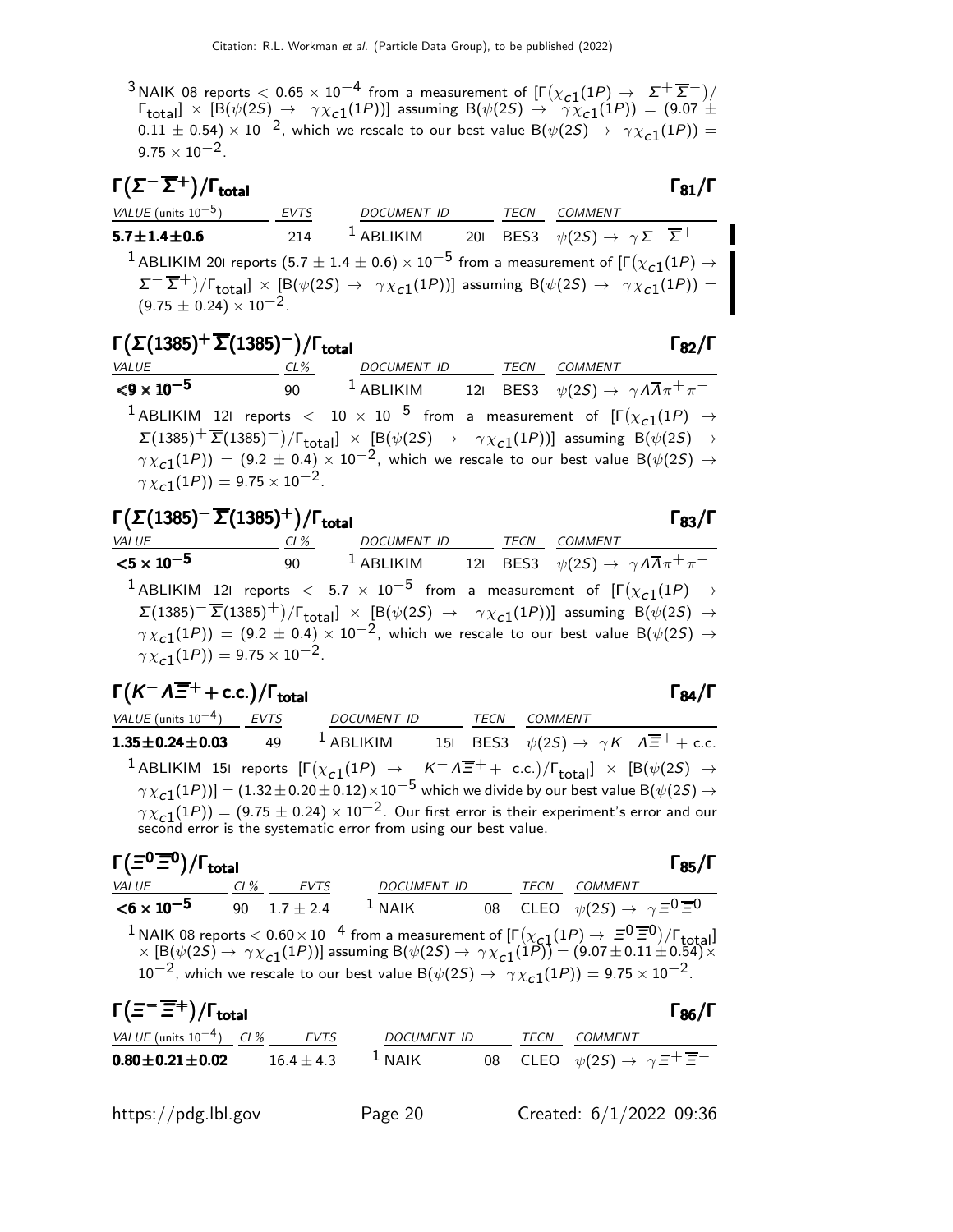- • We do not use the following data for averages, fits, limits, etc. • •
- $<$  3.4 90 3 ABLIKIM 06D BES2  $\psi(2S) \rightarrow \gamma \chi_{c1}$  $^1$ NAIK 08 reports  $(0.86 \pm 0.22 \pm 0.08) \times 10^{-4}$  from a measurement of [Г $(\chi_{\tt c1}(1P) \rightarrow$  $\Xi^{-}(\overline{\Xi}^{+})/\Gamma_{\text{total}}] \times [\mathsf{B}(\psi(2\mathsf{S}) \to \gamma \chi_{c1}(1\mathsf{P}))]$  assuming  $\mathsf{B}(\psi(2\mathsf{S}) \to \gamma \chi_{c1}(1\mathsf{P})) =$  $(9.07 \pm 0.11 \pm 0.54) \times 10^{-2}$ , which we rescale to our best value B $(\psi(2S) \rightarrow \gamma \chi_{c1}(1P))$  $= (9.75 \pm 0.24) \times 10^{-2}$ . Our first error is their experiment's error and our second error is the systematic error from using our best value.  $^{\text{2}}$ Using B $(\psi(2S) \rightarrow \chi_{c1} \gamma)$   $(9.1 \pm 0.6)\%$ .

| $\left[\Gamma(\pi^+\pi^-)+\Gamma(K^+K^-)\right]/\Gamma_{\text{total}}$                                                                                                                                   |                                                                                                                                                    |                    | $\Gamma_{87}/\Gamma$ |
|----------------------------------------------------------------------------------------------------------------------------------------------------------------------------------------------------------|----------------------------------------------------------------------------------------------------------------------------------------------------|--------------------|----------------------|
|                                                                                                                                                                                                          |                                                                                                                                                    |                    |                      |
| VALUE CL <sup>96</sup> DOCUMENT ID TECN COMMENT<br><21 x 10 <sup>-4</sup> <sup>DOCUMENT</sup> 1 FELDMAN 77 MRK1 $\psi(2S) \rightarrow \gamma \chi_{c1}$                                                  |                                                                                                                                                    |                    |                      |
| • • • We do not use the following data for averages, fits, limits, etc. • • •                                                                                                                            |                                                                                                                                                    |                    |                      |
| $<$ 38 $\times$ 10 $^{-4}$                                                                                                                                                                               | 90 <sup>1</sup> BRANDELIK 79B DASP $\psi(2S) \rightarrow \gamma \chi_{c1}$                                                                         |                    |                      |
| uncertainty in the $\psi(2S)$ decay.                                                                                                                                                                     | $1$ Estimated using B $(\psi(2S) \rightarrow \gamma \chi_{c1}(1P)) = 0.087$ . The errors do not contain the                                        |                    |                      |
| $\Gamma(K_S^0 K_S^0)/\Gamma_{\rm total}$                                                                                                                                                                 |                                                                                                                                                    |                    | $\Gamma_{88}/\Gamma$ |
| VALUE COMMENT CL% DOCUMENT ID TECN COMMENT<br>$\times$ 6 x 10 <sup>-5</sup> 90 <sup>1</sup> ABLIKIM 050 BES2 $\psi(2S) \rightarrow \chi_c 1 \gamma$                                                      |                                                                                                                                                    |                    |                      |
|                                                                                                                                                                                                          |                                                                                                                                                    |                    |                      |
|                                                                                                                                                                                                          | <sup>1</sup> ABLIKIM 050 reports $[\Gamma(\chi_{c1}(1P) \to K^0_S K^0_S)/\Gamma_{total}] \times [B(\psi(2S) \to \gamma \chi_{c1}(1P))]$            |                    |                      |
|                                                                                                                                                                                                          | $<~0.6\times10^{-5}$ which we divide by our best value B $(\psi(2S)\rightarrow~\gamma\chi_{c1}(1P))$ = 9.75 $\times10^{-2}$ .                      |                    |                      |
| $\Gamma(\eta_c\,\pi^+\,\pi^-)/\Gamma_{\rm total}$                                                                                                                                                        |                                                                                                                                                    |                    | $\Gamma_{89}/\Gamma$ |
|                                                                                                                                                                                                          |                                                                                                                                                    |                    |                      |
| VALUE $\frac{CL\%}{5.2 \times 10^{-3}}$ $\frac{CL\%}{90}$ $\frac{DOCUMENT ID}{1.2 \text{ ABLIKIM}}$ $\frac{TECN}{13B}$ $\frac{COMMENT}{EES3}$ $e^+e^- \rightarrow \psi(2S) \rightarrow \gamma \chi_{c1}$ |                                                                                                                                                    |                    |                      |
| • • • We do not use the following data for averages, fits, limits, etc. • • •                                                                                                                            |                                                                                                                                                    |                    |                      |
| $\langle 4.4 \times 10^{-3}$ 90 1,3 ABLIKIM 13B BES3 $e^+e^- \rightarrow \psi(25) \rightarrow \gamma \chi_c$ 1                                                                                           |                                                                                                                                                    |                    |                      |
| <sup>2</sup> Using the $\eta_c \to K_S^0 K^{\pm} \pi^{\mp}$ decays.                                                                                                                                      | <sup>1</sup> Using 1.06 × 10 <sup>8</sup> $\psi$ (2 <i>S</i> ) mesons and B( $\psi$ (2 <i>S</i> ) $\rightarrow \chi_{c1} \gamma$ ) = (9.2 ± 0.4)%. |                    |                      |
| <sup>3</sup> Using the $\eta_c \rightarrow K^+ K^- \pi^0$ decays.                                                                                                                                        |                                                                                                                                                    |                    |                      |
|                                                                                                                                                                                                          | <b>NADIATIVE DECAYS - RADIATIVE DECAYS</b>                                                                                                         |                    |                      |
| $\Gamma(\gamma J/\psi(1S))/\Gamma_{\rm total}$                                                                                                                                                           |                                                                                                                                                    |                    | l <sub>90</sub> /l   |
| $1/411IE$ (units $10Z$ ) $E1/TC$                                                                                                                                                                         | $\bigcap \bigcap \bigcap \bigcap \bigcap \bigcap \bigcap$                                                                                          | $TECNI$ $COMMIENT$ |                      |

VALUE (units 10<sup>-2</sup>) EVTS DOCUMENT ID TECN COMMENT 34.3  $\pm$ 1.0 OUR FIT • • • We do not use the following data for averages, fits, limits, etc. • • •  $34.75 \pm 0.11 \pm 1.70$  1.9M  $1$  ABLIKIM 17U BES3  $e^+ e^- \rightarrow \gamma X$ <br>37.9  $\pm 0.8$   $\pm 2.1$   $2$  ADAM 05A CLEO  $e^+ e^- \rightarrow \psi(2)$ 37.9  $\pm 0.8$   $\pm 2.1$ 05A CLEO  $e^+ e^- \rightarrow \psi(2S) \rightarrow \gamma \chi_{c1}$ <sup>1</sup> Not independent from B(  $\psi(2S) \rightarrow \gamma \chi_{c1}(1P)$ ) and the product B(  $\psi(2S) \rightarrow$  $\gamma\chi_{\bf C1}(1P))\times$  B(  $\chi_{\bf C1}(1P)\rightarrow~\gamma$  J/ $\psi(1S)$ ) also measured in ABLIKIM 170.  $2 \text{ Uses } B(\psi(2S) \rightarrow \gamma \chi_{c1} \rightarrow \gamma \gamma J/\psi)$  from ADAM 05A and  $B(\psi(2S) \rightarrow \gamma \chi_{c1})$  from ATHAR 04.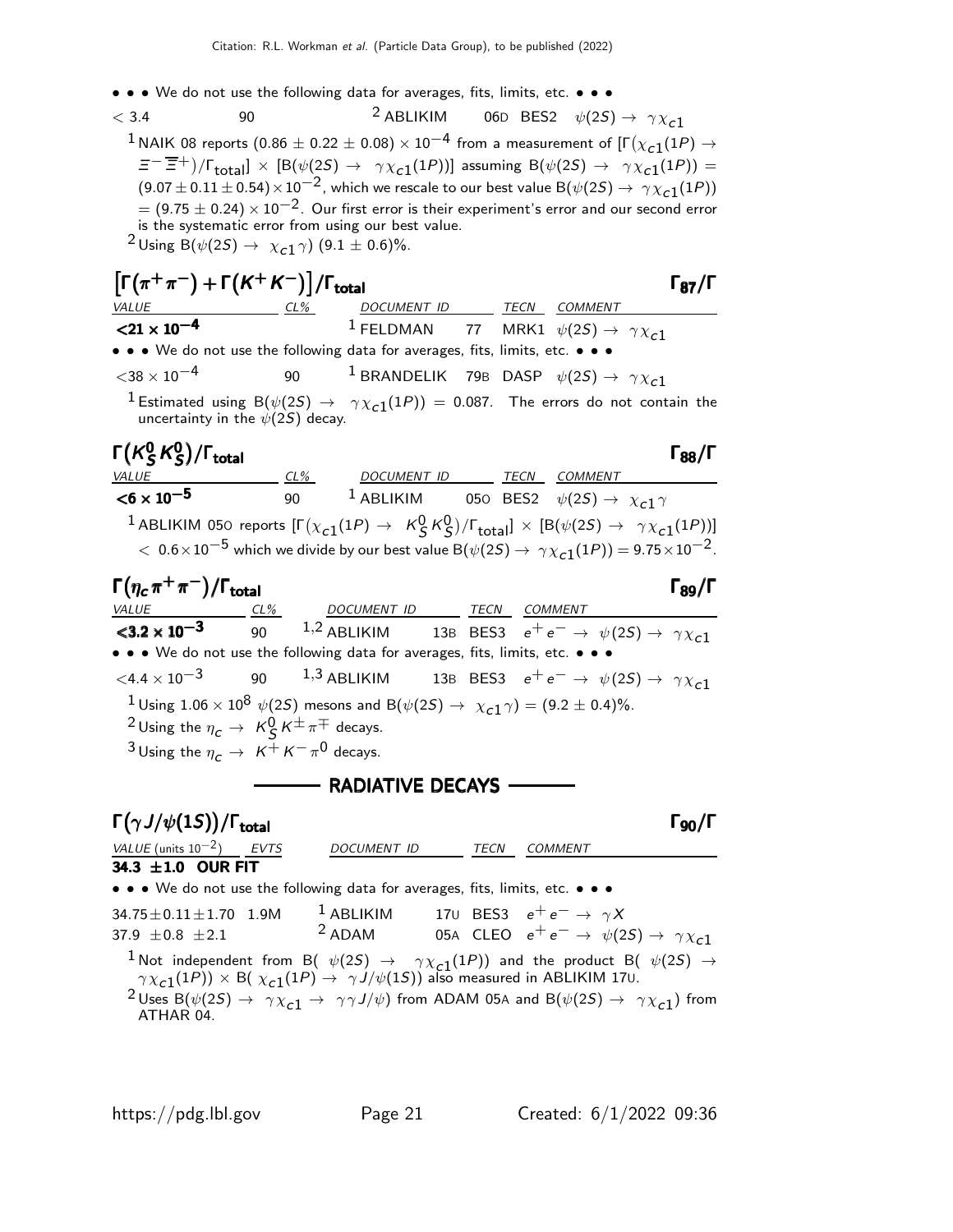| $\Gamma(\gamma \rho^0)/\Gamma_{\rm total}$  |              |                      |             | $\Gamma$ 91 /Г                                                                                                                                                                       |
|---------------------------------------------|--------------|----------------------|-------------|--------------------------------------------------------------------------------------------------------------------------------------------------------------------------------------|
| VALUE (units $10^{-6}$ )                    | <b>EVTS</b>  | <b>DOCUMENT ID</b>   | <b>TECN</b> | <b>COMMENT</b>                                                                                                                                                                       |
| 216±17 OUR AVERAGE                          |              |                      |             |                                                                                                                                                                                      |
| $215 \pm 22 \pm 5$                          | $432 \pm 25$ | $1$ ABLIKIM          |             | 11E BES3 $\psi(2S) \rightarrow \gamma \gamma \rho^0$                                                                                                                                 |
| $217 \pm 24 \pm 5$                          | $186\pm15$   | <sup>2</sup> BENNETT |             | 08A CLEO $\psi(2S) \rightarrow \gamma \gamma \rho^0$                                                                                                                                 |
|                                             |              |                      |             | <sup>1</sup> ABLIKIM 11E reports (228 $\pm$ 13 $\pm$ 22) $\times$ 10 <sup>-6</sup> from a measurement of [ $\Gamma(\chi_{c1}(1P) \rightarrow$                                        |
|                                             |              |                      |             | $(\gamma \rho^0)/\Gamma_{\text{total}}$ $\times$ [B( $\psi$ (2S) $\rightarrow$ $\gamma \chi_{c1}(1P)$ )] assuming B( $\psi$ (2S) $\rightarrow$ $\gamma \chi_{c1}(1P)$ ) = (9.2 $\pm$ |
|                                             |              |                      |             | 0.4) $\times$ 10 <sup>-2</sup> , which we rescale to our best value B( $\psi(2S) \rightarrow \gamma \chi_{c1}(1P)$ ) = (9.75 ±                                                       |
|                                             |              |                      |             | $(0.24) \times 10^{-2}$ . Our first error is their experiment's error and our second error is the                                                                                    |
| systematic error from using our best value. |              |                      |             |                                                                                                                                                                                      |
|                                             |              |                      |             | <sup>2</sup> BENNETT 08A reports (243 $\pm$ 19 $\pm$ 22) $\times$ 10 <sup>-6</sup> from a measurement of [ $\Gamma(\chi_{c1}(1P) \rightarrow$                                        |
|                                             |              |                      |             | $(\gamma \rho^0)/\Gamma_{\text{total}}] \times [B(\psi(2S) \to \gamma \chi_{c1}(1P))]$ assuming $B(\psi(2S) \to \gamma \chi_{c1}(1P)) = (8.7 \pm 1.0)$                               |
|                                             |              |                      |             | 0.4) $\times$ 10 <sup>-2</sup> , which we rescale to our best value B( $\psi(2S) \rightarrow \gamma \chi_{c1}(1P)$ ) = (9.75 $\pm$                                                   |

 $(0.24) \times 10^{-2}$ . Our first error is their experiment's error and our second error is the systematic error from using our best value.

| $\Gamma(\gamma\omega)/\Gamma_{\rm total}$ |              |                    |      | $\Gamma_{92}/\Gamma$                                                                                                            |
|-------------------------------------------|--------------|--------------------|------|---------------------------------------------------------------------------------------------------------------------------------|
| VALUE (units $10^{-6}$ )                  | <b>EVTS</b>  | <b>DOCUMENT ID</b> | TECN | <b>COMMENT</b>                                                                                                                  |
| 68± 8 OUR AVERAGE                         |              |                    |      |                                                                                                                                 |
| $66 + 9 + 2$                              | $136 \pm 14$ | $1$ ABLIKIM        |      | 11E BES3 $\psi(2S) \rightarrow \gamma \gamma \omega$                                                                            |
| $74 \pm 17 \pm 2$                         |              | $39 + 7$ 2 BENNETT |      | 08A CLEO $\psi(2S) \rightarrow \gamma \gamma \omega$                                                                            |
|                                           |              |                    |      | <sup>1</sup> ABLIKIM 11E reports (69.7 ± 7.2 ± 6.6) $\times 10^{-6}$ from a measurement of [ $\Gamma(\chi_{c1}(1P) \rightarrow$ |

 $(\gamma \omega)/\Gamma_{\rm total} \propto [{\rm B}(\psi(2S) \to~\gamma \chi_{\bf C1}(1P))]$  assuming  ${\rm B}(\psi(2S) \to~\gamma \chi_{\bf C1}(1P)) = (9.2 \pm 1)$ 0.4)  $\times$  10<sup>-2</sup>, which we rescale to our best value B( $\psi(2S) \rightarrow \gamma \chi_{c1}(1P)$ ) = (9.75 ±  $(0.24) \times 10^{-2}$ . Our first error is their experiment's error and our second error is the systematic error from using our best value.

 $^2$ BENNETT 08A reports  $(83 \pm 15 \pm 12) \times 10^{-6}$  from a measurement of [Г $(\chi_{\bf C1}(1P) \rightarrow$  $(\gamma \omega)/\Gamma_{\rm total} \propto [{\rm B}(\psi(2S) \to~\gamma \chi_{\rm C1}(1P))]$  assuming  ${\rm B}(\psi(2S) \to~\gamma \chi_{\rm C1}(1P)) = (8.7 \pm 1)$ 0.4)  $\times$  10<sup>-2</sup>, which we rescale to our best value B( $\psi(2S) \rightarrow \gamma \chi_{c1}(1P)$ ) = (9.75 ±  $(0.24) \times 10^{-2}$ . Our first error is their experiment's error and our second error is the systematic error from using our best value.

#### Γ $(\gamma \phi)/\Gamma_{\text{total}}$  Γ $_{93}/\Gamma$

 $\overline{\phantom{a}}$ 

total 93

| VALUE (units $10^{-6}$ ) CL% EVTS |          | DOCUMENT ID TECN                                                                         |  | COMMENT                                                                                                                                                              |
|-----------------------------------|----------|------------------------------------------------------------------------------------------|--|----------------------------------------------------------------------------------------------------------------------------------------------------------------------|
| $24 \pm 5 \pm 1$                  | $43 + 9$ | <sup>1</sup> ABLIKIM 11E BES3 $\psi(2S) \rightarrow \gamma \gamma \phi$                  |  |                                                                                                                                                                      |
|                                   |          | • • • We do not use the following data for averages, fits, limits, etc. • • •            |  |                                                                                                                                                                      |
| $<$ 23                            |          | 90 5.2 $\pm$ 3.1 <sup>2</sup> BENNETT 08A CLEO $\psi(2S) \rightarrow \gamma \gamma \phi$ |  |                                                                                                                                                                      |
|                                   |          |                                                                                          |  | <sup>1</sup> ABLIKIM 11E reports (25.8 $\pm$ 5.2 $\pm$ 2.3) $\times$ 10 <sup>-6</sup> from a measurement of [ $\Gamma(\chi_{c1}(1P) \rightarrow$                     |
|                                   |          |                                                                                          |  | $(\gamma \phi)/\Gamma_{\text{total}}$ ] × [B( $\psi$ (2S) $\rightarrow \gamma \chi_{c1}(1P)$ ] assuming B( $\psi$ (2S) $\rightarrow \gamma \chi_{c1}(1P)$ ) = (9.2 ± |
|                                   |          |                                                                                          |  | 0.4) $\times$ 10 <sup>-2</sup> , which we rescale to our best value B( $\psi$ (2S) $\rightarrow$ $\gamma \chi$ <sub>C1</sub> (1P)) = (9.75 $\pm$                     |

 $(0.24) \times 10^{-2}$ . Our first error is their experiment's error and our second error is the systematic error from using our best value.<br><sup>2</sup> BENNETT 08A reports < 26×10<sup>−6</sup> from a measurement of [Γ $(\chi_{\bf c1}(1P) \rightarrow \ \gamma \, \phi)/$ Γ<sub>total</sub>]

 $\times$  [B( $\psi$ (2S)  $\rightarrow \gamma \chi_{c1}(1P)$ ] assuming B( $\psi$ (2S)  $\rightarrow \gamma \chi_{c1}(1P)$ ) = (8.7 ± 0.4)  $\times 10^{-2}$ , which we rescale to our best value  $B(\psi(2S) \rightarrow \gamma \chi_{c1}(1P)) = 9.75 \times 10^{-2}$ .

| $\Gamma(\gamma\gamma)/\Gamma_{\rm total}$ |        |             |      |                                                                       | $\Gamma_{94}/\Gamma$ |
|-------------------------------------------|--------|-------------|------|-----------------------------------------------------------------------|----------------------|
| <b>VALUE</b>                              | $CL\%$ | DOCUMENT ID | TECN | COMMENT                                                               |                      |
| $< 6.3 \times 10^{-6}$                    | 90     | ABLIKIM     |      | 17AE BES3 $\psi(2S) \rightarrow \gamma \chi_{c1} \rightarrow 3\gamma$ |                      |
| https://pdg.lbl.gov                       |        | Page 22     |      | Created: 6/1/2022 09:36                                               |                      |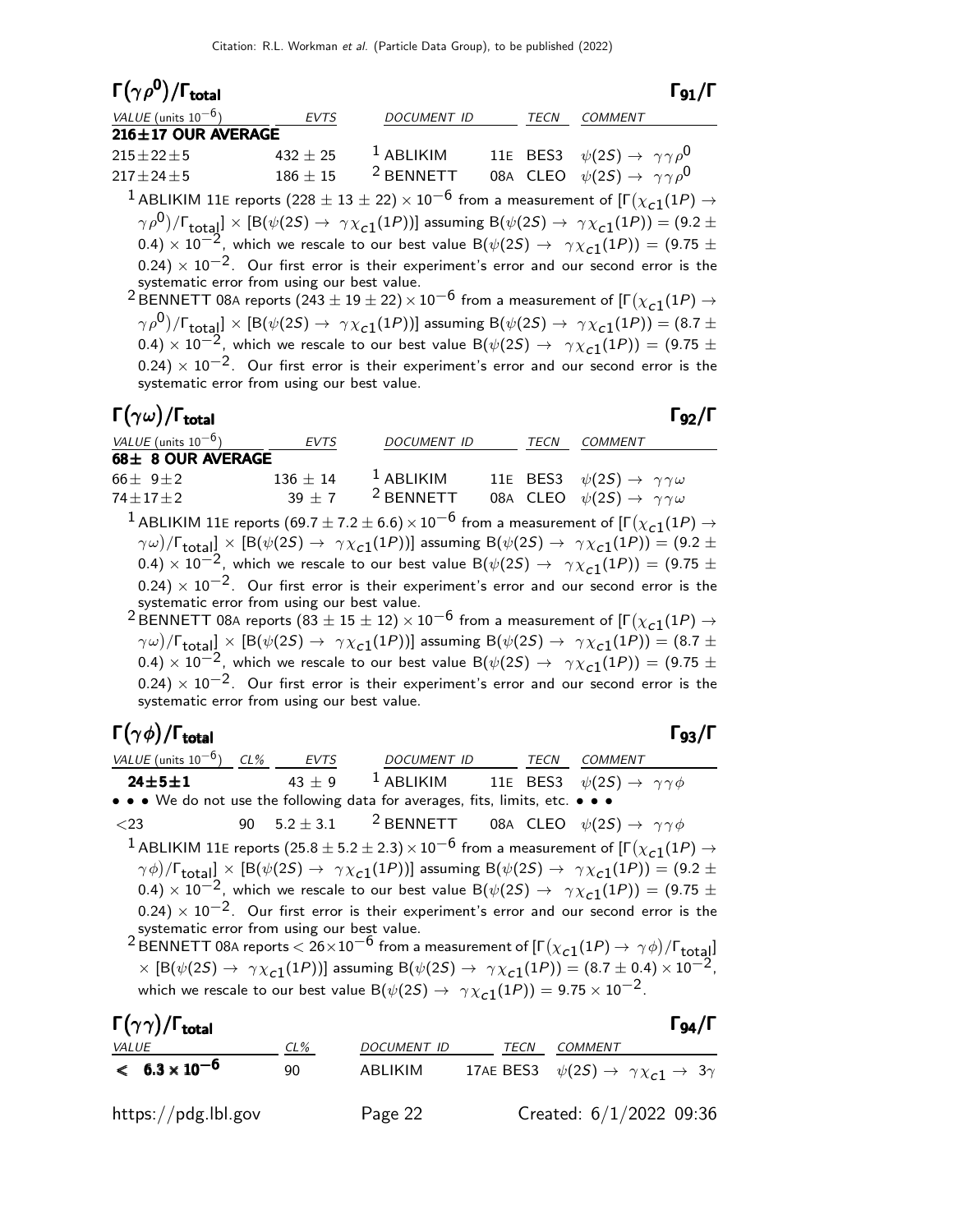• • • We do not use the following data for averages, fits, limits, etc. • • •

| $< 3.5 \times 10^{-5}$      | 90.    |                                                  |  | ECKLUND 08A CLEO $\psi(2S) \rightarrow \gamma \chi_{c1} \rightarrow 3\gamma$ |
|-----------------------------|--------|--------------------------------------------------|--|------------------------------------------------------------------------------|
| $<$ 150 $\times$ 10 $^{-5}$ | $90 -$ | $^1$ YAMADA 77 DASP $e^+e^- \rightarrow 3\gamma$ |  |                                                                              |

<sup>1</sup> Estimated using B $(\psi(25) \rightarrow \gamma \chi_{c1}(1P)) = 0.087$ . The errors do not contain the uncertainty in the  $\psi(2S)$  decay.

| $\Gamma(e^+e^-J/\psi(1S))/\Gamma_{\text{total}}$                                                                   |                                                                                                                                      |                    |  |      | -95/l                                                                                                                                     |  |
|--------------------------------------------------------------------------------------------------------------------|--------------------------------------------------------------------------------------------------------------------------------------|--------------------|--|------|-------------------------------------------------------------------------------------------------------------------------------------------|--|
| VALUE (units $10^{-3}$ )                                                                                           | <b>EVTS</b>                                                                                                                          | <b>DOCUMENT ID</b> |  | TECN | <b>COMMENT</b>                                                                                                                            |  |
| • • • We do not use the following data for averages, fits, limits, etc. • • •                                      |                                                                                                                                      |                    |  |      |                                                                                                                                           |  |
|                                                                                                                    |                                                                                                                                      |                    |  |      | 3.65 ± 0.23 ± 0.09 1.9k <sup>1,2</sup> ABLIKIM 171 BES3 $\psi(2S) \rightarrow \gamma e^+ e^- J/\psi$                                      |  |
|                                                                                                                    | <sup>1</sup> ABLIKIM 17I reports $(3.73 \pm 0.09 \pm 0.25) \times 10^{-3}$ from a measurement of $[\Gamma(\chi_{c1}(1P) \rightarrow$ |                    |  |      |                                                                                                                                           |  |
|                                                                                                                    |                                                                                                                                      |                    |  |      | $e^+e^- J/\psi(1S))/\Gamma_{\text{total}}] \times [B(\psi(2S) \to \gamma \chi_{c1}(1P))]$ assuming $B(\psi(2S) \to \gamma \chi_{c1}(1P))$ |  |
|                                                                                                                    |                                                                                                                                      |                    |  |      | $= (9.55 \pm 0.31) \times 10^{-2}$ , which we rescale to our best value B( $\psi(2S) \rightarrow \gamma \chi_{c1}(1P)$ )                  |  |
| $=$ (9.75 $\pm$ 0.24) $\times$ 10 <sup>-2</sup> . Our first error is their experiment's error and our second error |                                                                                                                                      |                    |  |      |                                                                                                                                           |  |
| is the systematic error from using our best value.                                                                 |                                                                                                                                      |                    |  |      |                                                                                                                                           |  |
| $2$ Not independent from other measurements reported by ABLIKIM 171                                                |                                                                                                                                      |                    |  |      |                                                                                                                                           |  |

# $\Gamma(e^+e^-J/\psi(1S))/\Gamma(\gamma J/\psi(1S))$  Γ95/Γ90

Γ<sub>96</sub>/Γ<sub>95</sub>

VALUE (units 10<sup>-3</sup>) EVTS DOCUMENT ID TECN COMMENT **10.1±0.3±0.5** 1.9k <sup>1</sup> ABLIKIM 17I BES3  $\psi(2S) \to e^+e^- \gamma J/\psi$  $1$ Uses B $(\psi(2S) \rightarrow \gamma \chi_{c1}(1P)) \times$  B $(\chi_{c1}(1P) \rightarrow \gamma J/\psi(1S)) = (351.8 \pm 1.0 \pm 12.0) \times$ 10−4 from ABLIKIM 17<sup>N</sup> and accounts for common systematic errors.

# $\Gamma(\mu^+\mu^- J/\psi(1S)) / \Gamma(e^+e^- J/\psi(1S))$  Γ96/Γ95

VALUE (units  $10^{-2}$ ) EVTS DOCUMENT ID TECN COMMENT **6.73±0.51±0.50** 222 ABLIKIM 19Z BES3  $\psi(2S) \rightarrow \gamma \chi_c \rightarrow$  $\gamma(\mu^+\mu^-J/\psi)$ 

#### $\chi_{c1}(1P)$  CROSS-PARTICLE BRANCHING RATIOS

| $\Gamma(\chi_{c1}(1P) \to p\overline{p})/\Gamma_{\text{total}} \times \Gamma(\psi(2S) \to \gamma \chi_{c1}(1P))/\Gamma(\psi(2S) \to$                                                                                                                                |                    |      |                                                                                   |  |
|---------------------------------------------------------------------------------------------------------------------------------------------------------------------------------------------------------------------------------------------------------------------|--------------------|------|-----------------------------------------------------------------------------------|--|
| $J/\psi(1S)\pi^{+}\pi^{-}$                                                                                                                                                                                                                                          |                    |      | $\Gamma_{54}/\Gamma \times \Gamma_{163}^{\psi(25)}/\Gamma_{12}^{\psi(25)}$        |  |
| VALUE (units $10^{-5}$ )                                                                                                                                                                                                                                            | <b>DOCUMENT ID</b> | TECN | <b>COMMENT</b>                                                                    |  |
| $2.14\pm0.10$ OUR FIT                                                                                                                                                                                                                                               |                    |      |                                                                                   |  |
| $1.1 \pm 1.0$                                                                                                                                                                                                                                                       | $1$ BAI            |      | 981 BES $\psi(2S) \rightarrow \gamma \chi_{c1} \rightarrow \gamma \overline{p} p$ |  |
| <sup>1</sup> Calculated by us. The value for B $(\chi_{c1} \rightarrow p\overline{p})$ reported in BAI 981 is derived using<br>$B(\psi(2S) \to \gamma \chi_{c1}) = (8.7 \pm 0.8)\%$ and $B(\psi(2S) \to J/\psi(1S)\pi^{+}\pi^{-}) = (32.4 \pm 2.6)\%$<br>[BAI 98D]. |                    |      |                                                                                   |  |
| $\Gamma(\chi_{c1}(1P) \to A\overline{A})/\Gamma_{\text{total}} \times \Gamma(\psi(2S) \to \gamma \chi_{c1}(1P))/\Gamma_{\text{total}}$                                                                                                                              |                    |      | $\Gamma_{67}/\Gamma \times \Gamma_{163}^{\psi(25)}/\Gamma^{\psi(25)}$             |  |
| VALUE (units $10^{-6}$ ) EVTS                                                                                                                                                                                                                                       | DOCUMENT ID        | TECN | <b>COMMENT</b>                                                                    |  |
| 12.4 $\pm$ 0.8 OUR FIT                                                                                                                                                                                                                                              |                    |      |                                                                                   |  |
| 12.3±0.9 OUR AVERAGE Error includes scale factor of 1.2.                                                                                                                                                                                                            |                    |      |                                                                                   |  |
|                                                                                                                                                                                                                                                                     |                    |      |                                                                                   |  |

I  $12.8 \pm 0.6 \pm 0.6$  528 ABLIKIM 21L BES3  $\psi(2S) \rightarrow \gamma p \pi^- \overline{p} \pi^+$ <br> $10.5 \pm 1.6 \pm 0.6$  46 <sup>1</sup> NAIK 08 CLEO  $\psi(2S) \rightarrow \gamma A \overline{A}$  $10.5 \pm 1.6 \pm 0.6$  46 <sup>1</sup> NAIK 08 CLEO  $\psi(2S) \rightarrow \gamma A \overline{A}$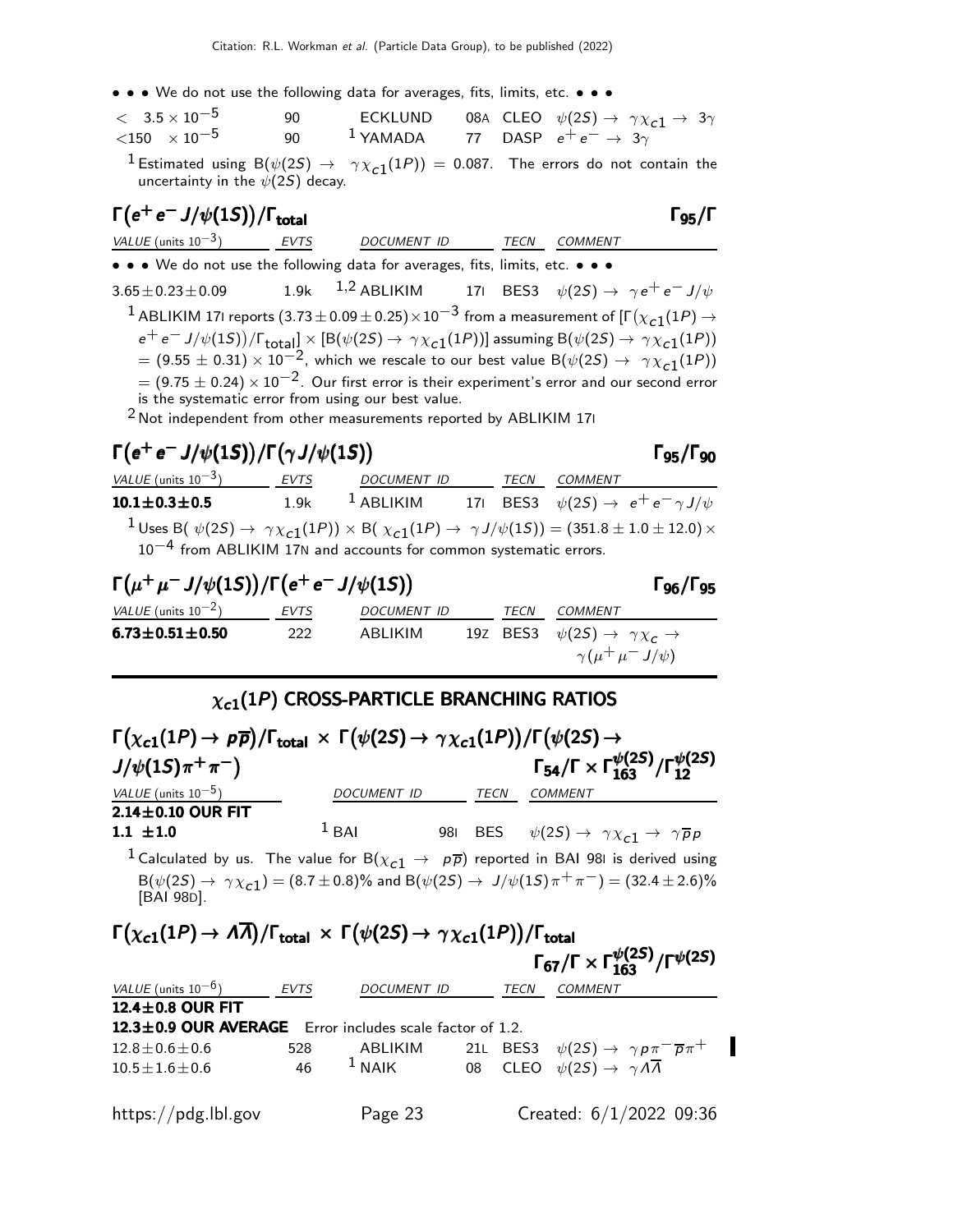- • We do not use the following data for averages, fits, limits, etc. • •
- 11.2 $\pm$ 1.0 $\pm$ 0.9 136 <sup>2,3</sup> ABLIKIM 13H BES3  $\psi(2S) \rightarrow \gamma \Lambda \overline{\Lambda}$ <sup>1</sup> Calculated by us. NAIK 08 reports B( $\chi_{c1} \to \Lambda \overline{\Lambda}$ ) = (11.6 ± 1.8 ± 0.7 ± 0.7)  $\times$  10<sup>-5</sup> using  $B(\psi(2S) \to \gamma \chi_{c1}) = (9.07 \pm 0.11 \pm 0.54)\%.$ 
	- 2 Superseded by ABLIKIM 21<sup>L</sup>
	- <sup>3</sup> Calculated by us. ABLIKIM 13H reports B( $\chi$ <sub>C1</sub>  $\rightarrow$   $\bar{A}$ ) = (12.2  $\pm$  1.1  $\pm$  1.1)  $\times$  10<sup>-5</sup> from a measurement of B( $\chi_{c1} \to A\overline{A}$ )  $\times$  B( $\psi(2S) \to \gamma \chi_{c1}$ ) assuming B( $\psi(2S) \to$  $\gamma \chi_{c1}^{\prime}$  = (9.2  $\pm$  0.4)%.

#### $\Gamma(\chi_{\bf c1}(1P) \rightarrow A\overline{A})/\Gamma_{\bf total} \times \Gamma(\psi(2S) \rightarrow \gamma \chi_{\bf c1}(1P))/\Gamma(\psi(2S) \rightarrow$ <br>J/ψ(1S)π<sup>+</sup>π<sup>-</sup>) Γ<sub>67</sub>/Γ × Γμ  $J/\psi(1S)\pi^{+}\pi^{-}$ Γ<sub>67</sub>/Γ  $\times$  Γ $_{163}^{\psi(2S)}/$ Γ $_{12}^{\psi(2S)}$ 12 VALUE (units 10<sup>-5</sup>) EVTS DOCUMENT ID TECN COMMENT  $3.58\pm0.22$  OUR FIT

7.1  $\pm 2.8$ 7.1  $+2.8$   $\pm 1.3$  9.0<sup>+3.5</sup>  $^{+3.5}_{-3.1}$  1 BAI 03E BES  $\psi(2S) \rightarrow \gamma \Lambda \overline{\Lambda}$ 

 $^1$  BAI 03E reports [ B( $\chi_{c1} \to \ A \overline{A}$ ) B( $\psi(2S) \to \ \gamma \chi_{c1}$ ) / B( $\psi(2S) \to \ J/\psi \pi^+ \pi^-)$  ]  $\times$  $\text{[B}^2(\Lambda \to \pi^- p) / \text{B}(J/\psi \to p\overline{p})] = (1.33^{+0.52}_{-0.46} \pm 0.25)\%$ . We calculate from this measurement the presented value using B( $\Lambda \to \pi^- p$ ) = (63.9 ± 0.5)% and B( $J/\psi \to$  $p\overline{p}$ ) = (2.17  $\pm$  0.07) × 10<sup>-3</sup>.

#### $\Gamma\big(\chi_{\bf c1}(1P) \to \gamma J/\psi(1S)\big)/\Gamma_{\bf total} \,\times\,\Gamma\big(\psi(2S) \to \gamma\chi_{\bf c1}(1P)\big)/\Gamma_{\bf total}$ Γ $_{90}/$ Γ $\times$  Γ $_{163}^{\psi(25)}/$ Γ $^{\psi(25)}$  $\Gamma (\chi_{c1}(1P) \to \gamma J/\psi(1S)) / \Gamma_{\rm total} \, \times \, \Gamma \big( \psi(2S) \to \, \gamma \chi_{c1}(1P) \big) / \Gamma_{\rm total}$  $\Gamma(\chi_{c1}(1P) \to \gamma J/\psi(1S))/\Gamma_{\rm total} \times \ \Gamma(\psi(2S) \to \gamma \chi_{c1}(1P))/\Gamma_{\rm total} \ \Gamma_{90}/\Gamma \times \Gamma_{163}^{\psi(2S)}/\Gamma^{\psi(2S)}$  $\Gamma(\chi_{c1}(1P) \to \gamma J/\psi(1S))/\Gamma_{\rm total} \times \ \Gamma\big(\psi(2S) \to \gamma \chi_{c1}(1P)\big)/\Gamma_{\rm total} \ \Gamma_{90}/\Gamma \times \Gamma_{163}^{\psi(2S)}/\Gamma^{\psi(2S)}$

|                  | VALUE (units $10^{-2}$ )    |                                                    | <b>EVTS</b> | <b>DOCUMENT ID</b>                                                                                       |     | TECN          | <b>COMMENT</b>                                                                                                      |
|------------------|-----------------------------|----------------------------------------------------|-------------|----------------------------------------------------------------------------------------------------------|-----|---------------|---------------------------------------------------------------------------------------------------------------------|
|                  |                             | 3.34 $\pm$ 0.06 OUR FIT                            |             |                                                                                                          |     |               |                                                                                                                     |
|                  |                             | 3.24 $\pm$ 0.16 OUR AVERAGE                        |             |                                                                                                          |     |               | Error includes scale factor of 2.1. See the ideogram below.                                                         |
|                  | $3.518 \pm 0.010 \pm 0.120$ |                                                    | 143k        | $1$ ABLIKIM                                                                                              |     |               | 17N BES3 $\psi(2S) \rightarrow \gamma \gamma J/\psi$                                                                |
|                  | $3.442 \pm 0.010 \pm 0.132$ |                                                    | 1.9M        | ABLIKIM                                                                                                  |     |               | 170 BES3 $e^+e^- \rightarrow \gamma X$                                                                              |
|                  | $2.81 \pm 0.05 \pm 0.23$    |                                                    | 13k         | BAI                                                                                                      | 041 |               | BES2 $\psi(2S) \rightarrow J/\psi \gamma \gamma$                                                                    |
|                  | 2.56 $\pm$ 0.12 $\pm$ 0.20  |                                                    |             | GAISER                                                                                                   |     |               | 86 CBAL $\psi(2S) \rightarrow \gamma X$                                                                             |
|                  | 2.78 $\pm$ 0.30             |                                                    |             | <sup>2</sup> OREGLIA                                                                                     |     |               | 82 CBAL $\psi(2S) \rightarrow \gamma \chi_{c1}$                                                                     |
| $2.2\phantom{0}$ | ±0.5                        |                                                    |             | $3$ BRANDELIK                                                                                            |     |               | 79B DASP $\psi(2S) \rightarrow \gamma \chi_{c1}$                                                                    |
| 2.9              | ±0.5                        |                                                    |             | $3$ BARTEL                                                                                               |     |               | 78B CNTR $\psi(2S) \rightarrow \gamma \chi_{c1}$                                                                    |
| 5.0              | $\pm 1.5$                   |                                                    |             | <sup>4</sup> BIDDICK                                                                                     |     |               | 77 CNTR $e^+e^- \rightarrow \gamma X$                                                                               |
| 2.8              | $+0.9$                      |                                                    |             | <sup>2</sup> WHITAKER                                                                                    | 76  | MRK1 $e^+e^-$ |                                                                                                                     |
|                  |                             |                                                    |             | • • • We do not use the following data for averages, fits, limits, etc. • • •                            |     |               |                                                                                                                     |
|                  | $3.377 \pm 0.009 \pm 0.183$ |                                                    | 142k        | <sup>5</sup> ABLIKIM                                                                                     |     |               | 120 BES3 $\psi(2S) \rightarrow \gamma \chi_{c1}$                                                                    |
|                  |                             | 3.56 $\pm$ 0.03 $\pm$ 0.12                         | 24.9k       | $6$ MENDEZ                                                                                               |     |               | 08 CLEO $\psi(2S) \rightarrow \gamma \chi_{c1}$                                                                     |
|                  | 3.44 $\pm$ 0.06 $\pm$ 0.13  |                                                    | 3.7k        | <sup>7</sup> ADAM                                                                                        |     |               | 05A CLEO Repl. by MENDEZ 08                                                                                         |
|                  | $0.033$ )%.                 |                                                    |             |                                                                                                          |     |               | <sup>1</sup> Uses B( J/ $\psi \to e^+e^-$ ) = (5.971 $\pm$ 0.032)% and B( J/ $\psi \to \mu^+\mu^-$ ) = (5.961 $\pm$ |
|                  |                             |                                                    |             | <sup>2</sup> Recalculated by us using B( $J/\psi(1S) \rightarrow \ell^+ \ell^-$ ) = 0.1181 $\pm$ 0.0020. |     |               |                                                                                                                     |
|                  |                             |                                                    |             | <sup>3</sup> Recalculated by us using B( $J/\psi(15) \to \mu^+ \mu^-$ ) = 0.0588 ± 0.0010.               |     |               |                                                                                                                     |
|                  |                             | <sup>4</sup> Assumes isotropic gamma distribution. |             |                                                                                                          |     |               |                                                                                                                     |
|                  |                             | <sup>5</sup> Superseded by ABLIKIM 17N.            |             |                                                                                                          |     |               |                                                                                                                     |
|                  |                             |                                                    |             | <sup>6</sup> Not independent from other measurements of MENDEZ 08.                                       |     |               |                                                                                                                     |
| ᄀ                |                             |                                                    |             |                                                                                                          |     |               |                                                                                                                     |

7 Not independent from other values reported by ADAM 05A.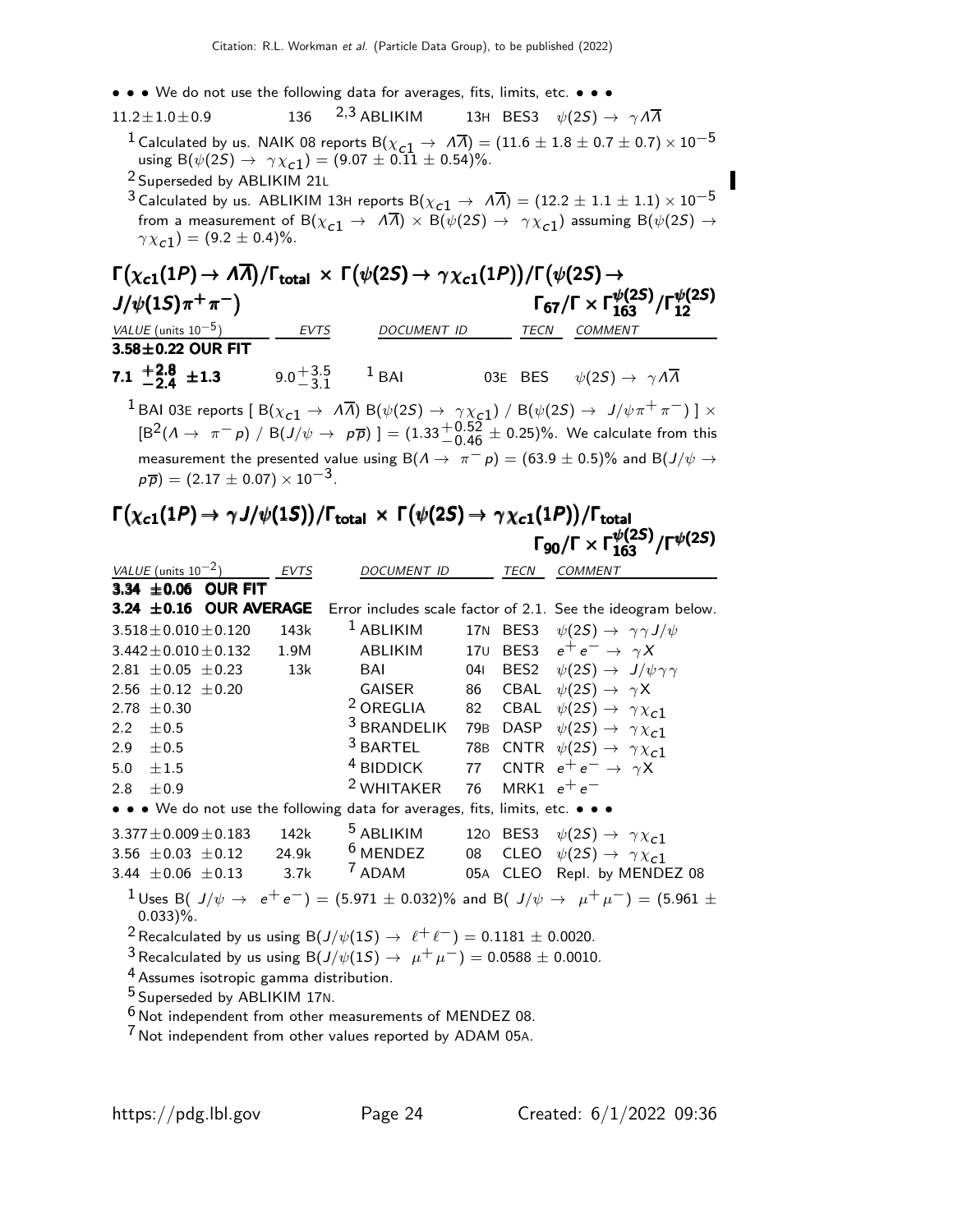

$$
\Gamma(\chi_{c1}(1P) \to \gamma J/\psi(1S)) / \Gamma_{\text{total}} \times \Gamma(\psi(2S) \to \gamma \chi_{c1}(1P)) / \Gamma_{\text{total}} \text{ (units)}
$$

$$
\Gamma(\chi_{c1}(1P) \rightarrow \gamma J/\psi(1S))/\Gamma_{\text{total}} \times \Gamma(\psi(2S) \rightarrow \gamma \chi_{c1}(1P))/\Gamma(\psi(2S) \rightarrow
$$
\n
$$
J/\psi(1S) \text{anything}) \qquad \qquad \Gamma_{90}/\Gamma \times \Gamma_{163}^{\psi(2S)}/\Gamma_{10}^{\psi(2S)}
$$
\n
$$
\Gamma_{90}/\Gamma \times \Gamma_{163}^{\psi(2S)}/\Gamma_{10}^{\psi(2S)} = \Gamma_{90}/\Gamma \times \Gamma_{163}^{\psi(2S)}/(\Gamma_{12}^{\psi(2S)} + \Gamma_{13}^{\psi(2S)} + \Gamma_{14}^{\psi(2S)} + \Gamma_{14}^{\psi(2S)} + \Gamma_{14}^{\psi(2S)} + \Gamma_{14}^{\psi(2S)} + \Gamma_{14}^{\psi(2S)} + \Gamma_{14}^{\psi(2S)} + \Gamma_{14}^{\psi(2S)} + \Gamma_{14}^{\psi(2S)} + \Gamma_{14}^{\psi(2S)} + \Gamma_{14}^{\psi(2S)} + \Gamma_{14}^{\psi(2S)} + \Gamma_{14}^{\psi(2S)} + \Gamma_{14}^{\psi(2S)} + \Gamma_{14}^{\psi(2S)} + \Gamma_{14}^{\psi(2S)} + \Gamma_{14}^{\psi(2S)} + \Gamma_{14}^{\psi(2S)} + \Gamma_{14}^{\psi(2S)} + \Gamma_{14}^{\psi(2S)} + \Gamma_{14}^{\psi(2S)} + \Gamma_{14}^{\psi(2S)} + \Gamma_{14}^{\psi(2S)} + \Gamma_{14}^{\psi(2S)} + \Gamma_{14}^{\psi(2S)} + \Gamma_{14}^{\psi(2S)} + \Gamma_{14}^{\psi(2S)} + \Gamma_{14}^{\psi(2S)} + \Gamma_{14}^{\psi(2S)} + \Gamma_{14}^{\psi(2S)} + \Gamma_{14}^{\psi(2S)} + \Gamma_{14}^{\psi(2S)} + \Gamma_{14}^{\psi(2S)} + \Gamma_{14}^{\psi(2S)} + \Gamma_{14}^{\psi(2S)} + \Gamma_{14}^{\psi(2S)} + \Gamma_{14}^{\psi(2S)} + \Gamma_{14}^{\psi(2S)} + \Gamma_{14}^{\psi(2S)}
$$

Not independent from other measurements of MENDEZ 08.

| $\Gamma(\chi_{c1}(1P) \to \gamma J/\psi(1S))/\Gamma_{\text{total}} \times \Gamma(\psi(2S) \to \gamma \chi_{c1}(1P))/\Gamma(\psi(2S) \to$ |       |                    |    |         |                                                                            |  |  |
|------------------------------------------------------------------------------------------------------------------------------------------|-------|--------------------|----|---------|----------------------------------------------------------------------------|--|--|
| $J/\psi(1S)\pi^{+}\pi^{-})$                                                                                                              |       |                    |    |         | $\Gamma_{90}/\Gamma \times \Gamma_{163}^{\psi(2S)}/\Gamma_{12}^{\psi(2S)}$ |  |  |
| VALUE (units $10^{-2}$ )                                                                                                                 | EVTS  | <b>DOCUMENT ID</b> |    | TECN    | <b>COMMENT</b>                                                             |  |  |
| $9.63 \pm 0.17$ OUR FIT                                                                                                                  |       |                    |    |         |                                                                            |  |  |
| 10.15±0.28 OUR AVERAGE                                                                                                                   |       |                    |    |         |                                                                            |  |  |
| $10.17 \pm 0.07 \pm 0.27$                                                                                                                | 24.9k | <b>MENDEZ</b>      | 08 |         | CLEO $\psi(2S) \rightarrow \gamma \chi_{c1}$                               |  |  |
| 12.6 $\pm$ 0.3 $\pm$ 3.8                                                                                                                 | 3k    | $1$ ABLIKIM        |    | 04B BES | $\psi(2S) \rightarrow J/\psi X$                                            |  |  |
| $8.5 + 2.1$                                                                                                                              |       | $2$ HIMFL          | 80 |         | MRK2 $\psi(2S) \rightarrow \gamma \chi_{c1}$                               |  |  |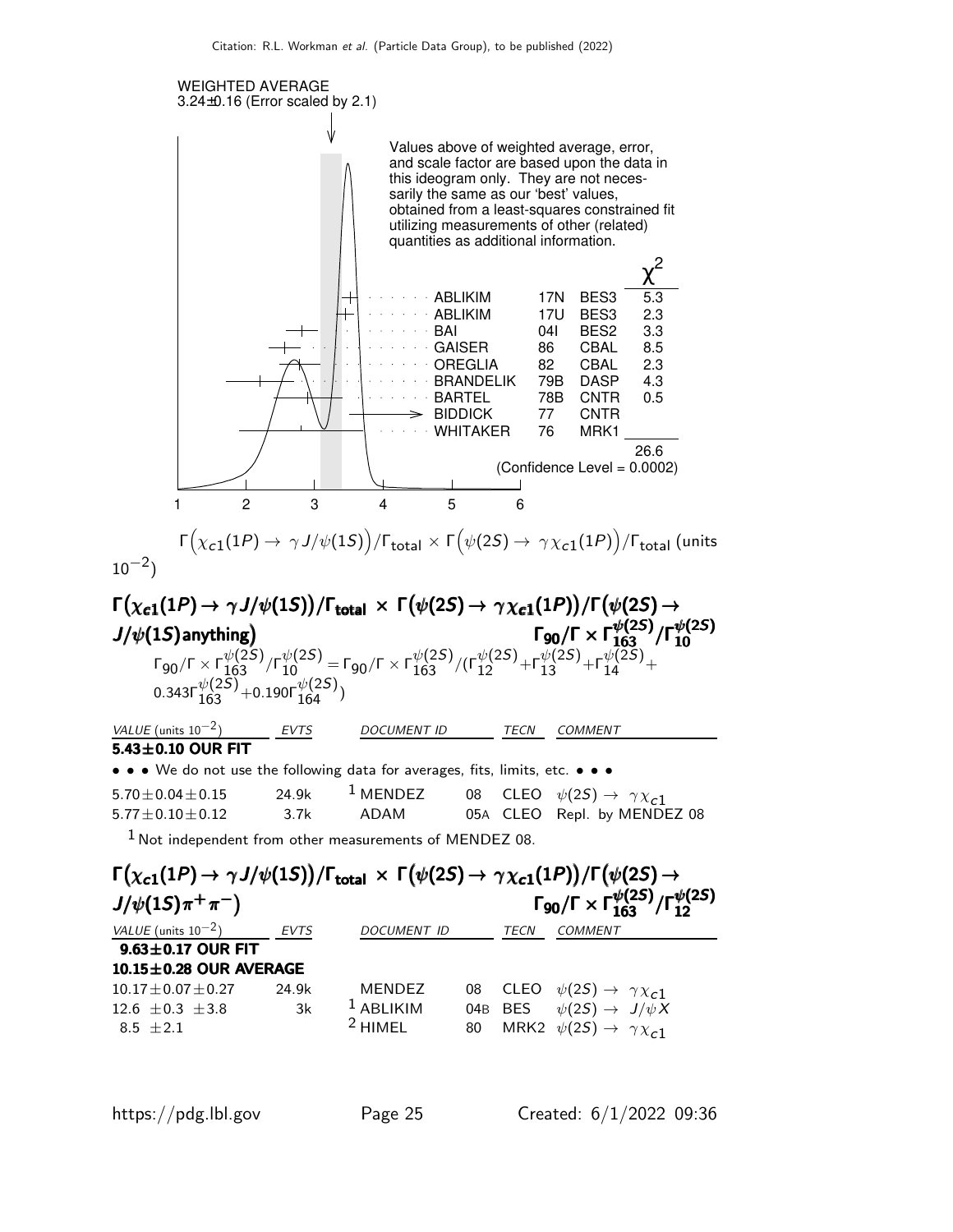| • • • We do not use the following data for averages, fits, limits, etc. • • •                                                                                 |             |                          |      |                                                                                                                                                                                                                          |
|---------------------------------------------------------------------------------------------------------------------------------------------------------------|-------------|--------------------------|------|--------------------------------------------------------------------------------------------------------------------------------------------------------------------------------------------------------------------------|
| $10.24 \pm 0.17 \pm 0.23$                                                                                                                                     | 3.7k        | $3$ ADAM                 |      | 05A CLEO Repl. by MENDEZ 08                                                                                                                                                                                              |
| $^1$ From a fit to the $J/\psi$ recoil mass spectra.                                                                                                          |             |                          |      |                                                                                                                                                                                                                          |
|                                                                                                                                                               |             |                          |      | <sup>2</sup> The value for B( $\psi(2S) \rightarrow \gamma \chi_{c1}$ ) $\times$ B( $\chi_{c1} \rightarrow \gamma J/\psi(1S)$ ) quoted in HIMEL 80 is                                                                    |
|                                                                                                                                                               |             |                          |      | derived using B( $\psi(2S) \rightarrow J/\psi(1S)\pi^{+}\pi^{-}$ ) = (33 ± 3)% and B( $J/\psi(1S) \rightarrow \ell^{+}\ell^{-}$ )                                                                                        |
|                                                                                                                                                               |             |                          |      | $\tau = 0.138 \pm 0.018$ . Calculated by us using B(J/ $\psi(1S) \to \ell^+ \ell^-) = 0.1181 \pm 0.0020$ .                                                                                                               |
| $3$ Not independent from other values reported by ADAM 05A.                                                                                                   |             |                          |      |                                                                                                                                                                                                                          |
| $\Gamma(\chi_{c1}(1P) \to \overline{K^0}K^+\pi^- + \text{c.c.})/\Gamma_{\text{total}} \times \Gamma(\psi(2S) \to \gamma \chi_{c1}(1P))/\Gamma_{\text{total}}$ |             |                          |      |                                                                                                                                                                                                                          |
|                                                                                                                                                               |             |                          |      | $\Gamma_{17}/\Gamma \times \Gamma_{163}^{\psi(25)}/\Gamma^{\psi(25)}$                                                                                                                                                    |
|                                                                                                                                                               |             |                          |      |                                                                                                                                                                                                                          |
| VALUE (units $10^{-4}$ )<br>$6.8 \pm 0.5$ OUR FIT                                                                                                             |             | DOCUMENT ID TECN COMMENT |      |                                                                                                                                                                                                                          |
| 7.2±0.6 OUR AVERAGE                                                                                                                                           |             |                          |      |                                                                                                                                                                                                                          |
| $7.3 \pm 0.5 \pm 0.5$                                                                                                                                         |             |                          |      |                                                                                                                                                                                                                          |
| $7.0 \pm 0.5 \pm 0.9$                                                                                                                                         |             |                          |      | <sup>1</sup> ATHAR 07 CLEO $\psi(2S) \rightarrow \gamma K_S^0 K^+ \pi^-$<br><sup>2</sup> ABLIKIM 06R BES2 $\psi(2S) \rightarrow \gamma \chi_{c1}$<br>06R BES2 $\psi(2S) \rightarrow \gamma \chi_{c1}$                    |
|                                                                                                                                                               |             |                          |      |                                                                                                                                                                                                                          |
|                                                                                                                                                               |             |                          |      | <sup>1</sup> Calculated by us. The value of B( $\chi_{c1} \rightarrow K^0 K^+ \pi^- +$ c.c.) reported by ATHAR 07<br>was derived using B( $\psi(2S) \rightarrow \gamma \chi_{c1}(1P)$ ) = (9.07 $\pm$ 0.11 $\pm$ 0.54)%. |
|                                                                                                                                                               |             |                          |      | <sup>2</sup> Calculated by us. ABLIKIM 06R reports B( $\chi_{c1} \to K_S^0 K^+ \pi^-)$ = (4.0 $\pm$ 0.3 $\pm$ 0.5) $\times$                                                                                              |
| $10^{-3}$ . We use B( $\psi(2S) \rightarrow \gamma \chi_{c1}$ ) = (8.7 ± 0.4) × 10 <sup>-2</sup> .                                                            |             |                          |      |                                                                                                                                                                                                                          |
| $\Gamma(\chi_{\bf c1}(1P) \to \overline{K^0}K^+\pi^- + \text{c.c.})/\Gamma_{\bf total} \times \Gamma(\psi(2S) \to \gamma \chi_{\bf c1}(1P))/$                 |             |                          |      |                                                                                                                                                                                                                          |
|                                                                                                                                                               |             |                          |      |                                                                                                                                                                                                                          |
| $\Gamma(\psi(2S) \to J/\psi(1S)\pi^+\pi^-)$                                                                                                                   |             |                          |      | $\Gamma_{17}/\Gamma \times \Gamma_{163}^{\psi(25)}/\Gamma_{12}^{\psi(25)}$                                                                                                                                               |
| VALUE (units $10^{-4}$ )                                                                                                                                      |             | DOCUMENT ID TECN COMMENT |      |                                                                                                                                                                                                                          |
| 19.6±1.6 OUR FIT<br>$13.2 \pm 2.4 \pm 3.2$                                                                                                                    |             | $1$ BAI                  |      | 99B BES $\psi(2S) \rightarrow \gamma K_S^0 K^+ \pi^-$                                                                                                                                                                    |
|                                                                                                                                                               |             |                          |      |                                                                                                                                                                                                                          |
|                                                                                                                                                               |             |                          |      | $^1$ Calculated by us. The value of B $(\chi_{c1}^{} \rightarrow \,\,{\it K}^0_S^{} \,{\it K}^+\,\pi^-)$ reported by BAI 99B was derived                                                                                 |
| 2.6)% [BAI 98D].                                                                                                                                              |             |                          |      | using B( $\psi(2S) \to \gamma \chi_{c1}(1P)$ ) = (8.7 ± 0.8)% and B( $\psi(2S) \to J/\psi \pi^+ \pi^-$ ) = (32.4 ±                                                                                                       |
| $\Gamma(\chi_{c1}(1P) \to K^+K^-K^+K^-)/\Gamma_{\rm total} \times \Gamma(\psi(2S) \to \gamma \chi_{c1}(1P))/\Gamma_{\rm total}$                               |             |                          |      |                                                                                                                                                                                                                          |
|                                                                                                                                                               |             |                          |      | $\Gamma_{44}/\Gamma \times \Gamma_{163}^{\psi(25)}/\Gamma^{\psi(25)}$                                                                                                                                                    |
|                                                                                                                                                               |             |                          |      |                                                                                                                                                                                                                          |
| VALUE (units $10^{-4}$ ) EVTS<br>$0.53 \pm 0.11$ OUR FIT                                                                                                      | DOCUMENT ID |                          | TECN | COMMENT                                                                                                                                                                                                                  |
| $0.61 \pm 0.11 \pm 0.08$<br>54                                                                                                                                |             |                          |      | <sup>1</sup> ABLIKIM 06T BES2 $\psi(2S) \rightarrow \gamma K^+ K^+ K^- K^-$                                                                                                                                              |
|                                                                                                                                                               |             |                          |      | <sup>1</sup> Calculated by us. The value of B( $\chi_{c1} \rightarrow 2K^+2K^-$ ) reported by ABLIKIM 06T was                                                                                                            |
| derived using $B(\psi(2S) \rightarrow \gamma \chi_{c1}(1P)) = (8.7 \pm 0.8)\%.$                                                                               |             |                          |      |                                                                                                                                                                                                                          |
| $\Gamma(\chi_{c1}(1P) \to K^+K^-K^+K^-)/\Gamma_{\text{total}} \times \Gamma(\psi(2S) \to \gamma \chi_{c1}(1P))/$                                              |             |                          |      |                                                                                                                                                                                                                          |
| $\Gamma(\psi(2S) \rightarrow J/\psi(1S)\pi^+\pi^-)$                                                                                                           |             |                          |      | $\Gamma_{44}/\Gamma \times \Gamma_{163}^{\psi(25)}/\Gamma_{12}^{\psi(25)}$                                                                                                                                               |
| $VALUE$ (units $10^{-4}$ )                                                                                                                                    |             | DOCUMENT ID TECN COMMENT |      |                                                                                                                                                                                                                          |
| $1.52 \pm 0.31$ OUR FIT                                                                                                                                       |             |                          |      |                                                                                                                                                                                                                          |
| $1.13 \pm 0.40 \pm 0.29$                                                                                                                                      | $1$ BAI     |                          |      | 99B BES $\psi(2S) \rightarrow \gamma K^+ K^+ K^- K^-$                                                                                                                                                                    |
|                                                                                                                                                               |             |                          |      | <sup>1</sup> Calculated by us. The value of B( $\chi_{c1} \to 2K^+2K^-$ ) reported by BAI 99B was derived                                                                                                                |
|                                                                                                                                                               |             |                          |      | using B( $\psi(2S) \to \gamma \chi_{c1}(1P)$ ) = (8.7 ± 0.8)% and B( $\psi(2S) \to J/\psi \pi^+ \pi^-$ ) = (32.4 ±                                                                                                       |
| 2.6)% [BAI 98D].                                                                                                                                              |             |                          |      |                                                                                                                                                                                                                          |
|                                                                                                                                                               |             |                          |      |                                                                                                                                                                                                                          |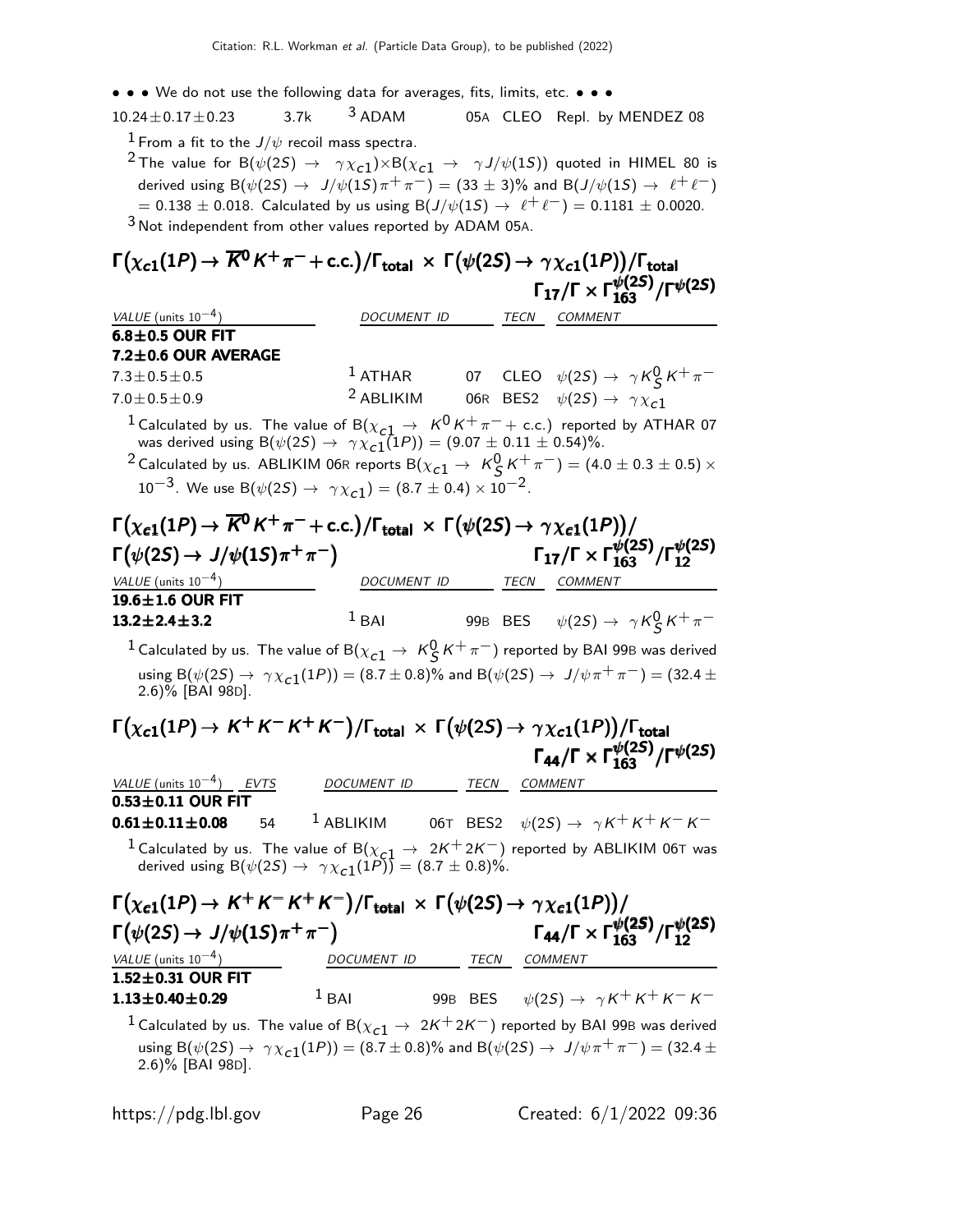

<sup>1</sup> Calculated by us. NAIK 08 reports B( $\chi_{c1} \to p\bar{p}$ ) = (9.0 ± 0.8 ± 0.4 ± 0.5)  $\times$  10<sup>-5</sup> using  $B(\psi(2S) \to \gamma \chi_{c1}) = (9.07 \pm 0.11 \pm 0.54)\%.$  $\Gamma(\chi_{\bf c1}(1P) \to ~{\bf p} \, \overline{{\bf p}})/\Gamma_{\bf total}~\times~\Gamma(\psi(2S) \to ~\gamma \chi_{\bf c1}(1P))/\Gamma_{\bf total}~{\rm (units~10^{-6})}$ 

#### $\Gamma(\chi_{\bf c1}(1P)\to~\Sigma^+\overline{\rho}K_S^0+$  c.c.) / $\Gamma_{\bf total}~\times~\Gamma\big(\psi(2S)\to\gamma\chi_{\bf c1}(1P)\big)/\Gamma_{\bf total}$ Γ<sub>78</sub>/Γ × Γ $\frac{\psi(2S)}{163}$ /Γ $\psi(2S)$  $\Gamma(\chi_{\bf c1}(1P)\to~\Sigma^+\overline{\rho}\, \mathcal{K}^0_S+$  c.c.)  $/\Gamma_{\bf total}~\times~\Gamma\big(\psi(2S)\to\gamma\chi_{\bf c1}(1P)\big)/\Gamma_{\bf total}$  $_{78}/$ Γ  $\times$  Γ $_{163}^{\psi(2S)}/$ Γ $^{\psi(2S)}$  $\Gamma(\chi_{\bf c1}(1P)\to~\sf \Sigma^+\overline\rho K^0_S+c.c.)/\Gamma_{\bf total}~\times~\Gamma\big(\psi(2S)\to\gamma\chi_{\bf c1}(1P)\big)/\Gamma_{\bf total}$  $\begin{split} \Gamma\big(\chi_{\bm{c}1}(1\bm{\mathsf{P}})\rightarrow \bm{\Sigma^+ \overline{\rho}} K_S^0+\text{c.c.}\big)/\Gamma_{\bm{\mathsf{total}}} \,\times\, \Gamma\big(\psi(2S)\rightarrow \gamma \chi_{\bm{c}1}(1\bm{\mathsf{P}})\big)/\Gamma_{\bm{\mathsf{total}}} \ &\hspace{10mm} \Gamma_{\bm{78}}/\Gamma \times \Gamma_{\bm{163}}^{\psi(2S)}/\Gamma^{\psi(2S)} \end{split}$ 78/Γ  $\times$  Γ $_{163}^{\psi(2S)}/$ Γ $^{\psi(2S)}$

*VALUE* (units  $10^{-5}$ ) ) EVTS DOCUMENT ID TECN COMMENT **1.49** $\pm$ **0.09** $\pm$ **0.07** 258 <sup>1</sup> ABLIKIM 19BB BES3  $\psi(2S) \rightarrow \gamma \Sigma^{+} \overline{\rho} K_{S}^{0} +$  c.c.  $^1$  Calculated by us. ABLIKIM 19BB reports B $(\chi_{c1} \to \ \Sigma^+ \overline{\rho} K^0_S +$  c.c.)  $=(1.53 \pm 0.10 \pm 1)$  $(0.08)\times 10^{-4}$  using B $(\psi(2S) \rightarrow \gamma \chi_{c1}) = (9.75 \pm 0.24)\%$  and other branching fractions from PDG 18.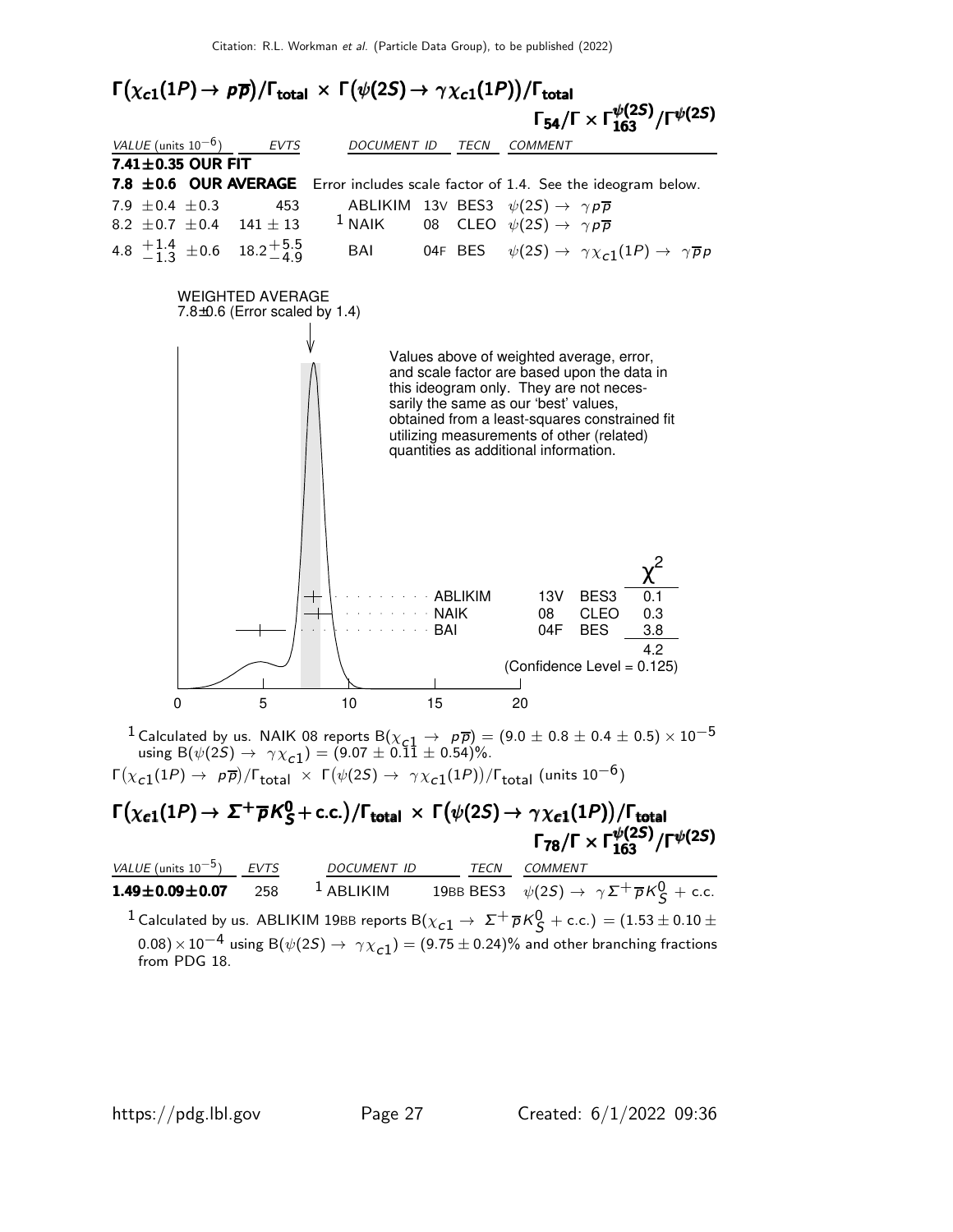#### $\Gamma(\chi_{c1}(1P) \rightarrow \Sigma^{0} \overline{p} K^{+} + \text{c.c.}) / \Gamma_{\text{total}} \times \Gamma(\psi(2S) \rightarrow \gamma \chi_{c1}(1P)) / \Gamma_{\text{total}}$ <br>Γ<sub>79</sub>/Γ × Γ $\frac{\psi(2S)}{163} / \Gamma^{\psi(2S)}$ Γ<sub>79</sub>/Γ  $\times \Gamma^{ \psi(2S)}_{163} / \Gamma^{ \psi(2S)}$ VALUE (units 10<sup>-5</sup>) EVTS DOCUMENT ID TECN COMMENT  $1.42\pm0.07\pm0.06$   $493$   $^1$  Ablikim  $20$ ae BES3  $\,\psi(2S) \rightarrow \,\gamma\, \Sigma^0 \overline{\rho}\, K^+$  $+$  c.c.  $^1$  Calculated by us. ABLIKIM 20AE reports B $(\chi_{\bm{c}{\bf 1}}\rightarrow \ \Sigma^{\bf 0} \,\overline{\rho}\,K^+ + {\rm c.c.}) = (1.46 \pm 0.07 \pm 0.07)$  $(0.07)\times 10^{-4}$  using B $(\psi(2S) \rightarrow \gamma \chi^0_{\cal C}) = (9.75 \pm 0.24)\%$  and other branching fractions from PDG 20.

#### MULTIPOLE AMPLITUDES IN  $\chi_{c1}(1P) \rightarrow \gamma J/\psi(1S)$

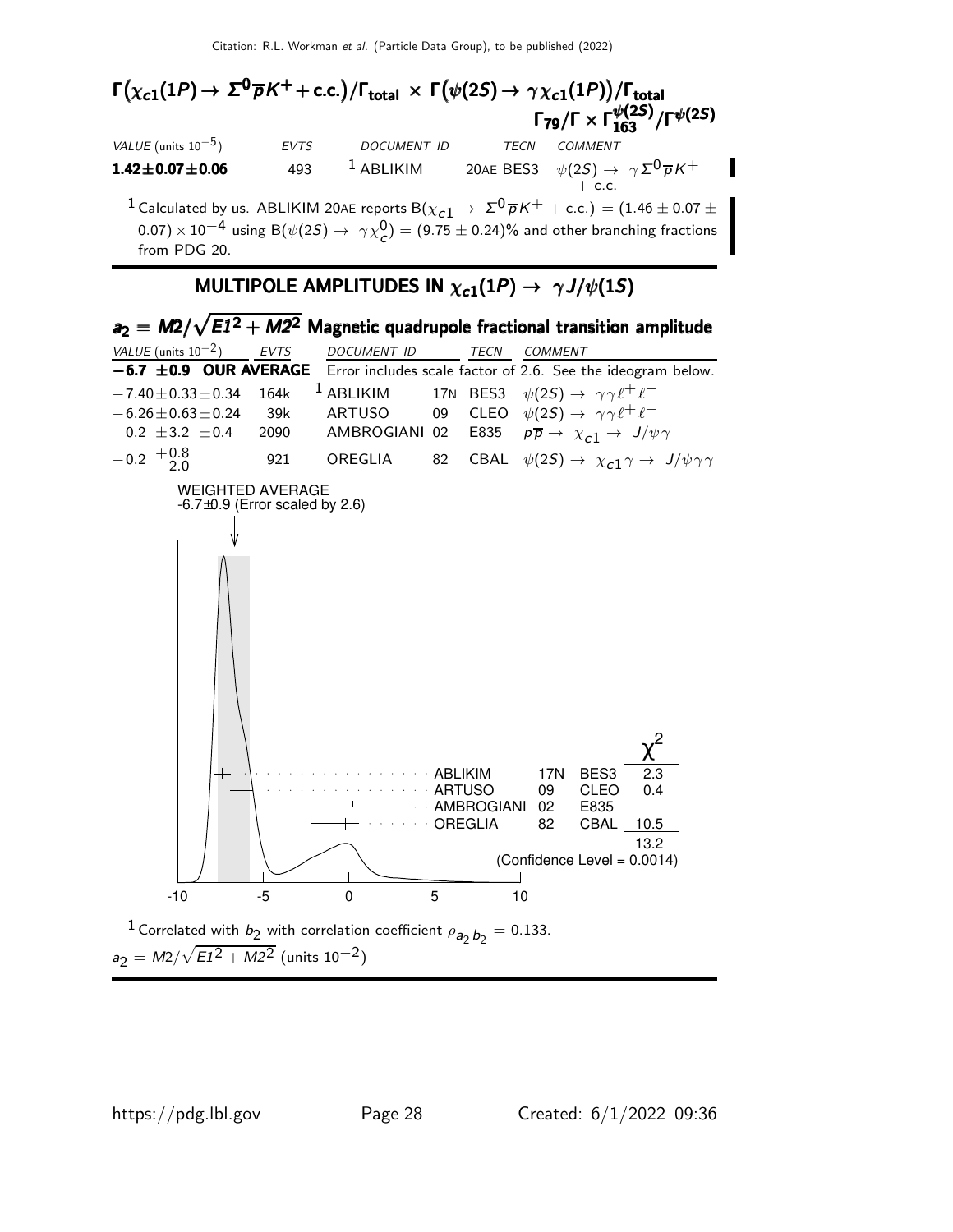#### MULTIPOLE AMPLITUDES IN  $\psi(2S) \rightarrow \gamma \chi_{c1}(1S)$  RADIATIVE DECAY

|                           |      |                    |      | $b_2 = M2/\sqrt{E1^2 + M2^2}$ Magnetic quadrupole fractional transition amplitude |
|---------------------------|------|--------------------|------|-----------------------------------------------------------------------------------|
| VALUE (units $10^{-2}$ )  | EVTS | <b>DOCUMENT ID</b> | TECN | COMMENT                                                                           |
| $2.5 \pm 0.4$ OUR AVERAGE |      |                    |      |                                                                                   |
| $2.29 \pm 0.39 \pm 0.27$  | 164k | $1$ ABLIKIM        |      | 17N BES3 $\psi(2S) \rightarrow \gamma \gamma \ell^+ \ell^-$                       |
| $2.76 \pm 0.73 \pm 0.23$  | 39k  | <b>ARTUSO</b>      |      | 09 CLEO $\psi(2S) \rightarrow \gamma \gamma \ell^+ \ell^-$                        |
| 7.7 $+5.0$<br>-4.5        | 921  | OREGLIA            |      | 82 CBAL $\psi(2S) \rightarrow \gamma \gamma \ell^+ \ell^-$                        |

 $^1$  Correlated with  $a_2$  with correlation coefficient  $\rho_{\bm{a}_2\,\bm{b}_2}=0.133.$ 

#### MULTIPOLE AMPLITUDE RATIOS IN RADIATIVE DECAYS  $\psi(2S) \rightarrow \gamma \chi_{c1}(1S)$  and  $\chi_{c1} \rightarrow \gamma J/\psi(1S)$

| $a_2/b_2$ Magnetic quadrupole transition amplitude ratio |      |                  |  |  |                                                            |  |
|----------------------------------------------------------|------|------------------|--|--|------------------------------------------------------------|--|
| <i>VALUE</i>                                             | EVTS | DOCUMENT ID      |  |  | TECN COMMENT                                               |  |
| $-2.27 + 0.57$                                           |      | $39k$ $1$ ARTUSO |  |  | 09 CLEO $\psi(2S) \rightarrow \gamma \gamma \ell^+ \ell^-$ |  |

<sup>1</sup> Statistical and systematic errors combined. Not independent of  $a_2(x_{c1})$  and  $b_2(x_{c1})$ values from ARTUSO 09.

#### $\chi_{c1}(1P)$  REFERENCES

| ABLIKIM        |                 | 21AV JHEP 2111 217  | M. Ablikim et al.    | (BESIII Collab.) |
|----------------|-----------------|---------------------|----------------------|------------------|
| ABLIKIM        | 21L             | PR D103 112004      | M. Ablikim et al.    | BESIII Collab.)  |
| ABLIKIM        |                 | 20AE PR D102 092006 | M. Ablikim et al.    | (BESIII Collab.) |
| ABLIKIM        | 20B             | PR D101 012012      | M. Ablikim et al.    | (BESIII Collab.) |
| ABLIKIM        | <b>201</b>      | PR D101 092002      | M. Ablikim et al.    | (BESIII Collab.) |
| <b>PDG</b>     | 20              | PTEP 2020 083C01    | P.A. Zyla et al.     | (PDG Collab.)    |
| <b>ABLIKIM</b> |                 | 19AA PR D99 052008  | M. Ablikim et al.    | (BESIII Collab.) |
| ABLIKIM        | 19AU            | PR D100 052010      | M. Ablikim et al.    | BESIII Collab.)  |
| ABLIKIM        |                 | 19BB PR D100 092006 | M. Ablikim et al.    | BESIII Collab.)  |
| ABLIKIM        | 19 <sub>J</sub> | PR D99 012015       | M. Ablikim et al.    | (BESIII Collab.) |
| <b>ABLIKIM</b> | 19Z             | PR D99 051101       | M. Ablikim et al.    | BESIII Collab.)  |
| LU             | 19              | PR D99 032003       | P.-C. Lu et al.      | (BELLE Collab.)  |
| ABLIKIM        | 18D             | PRL 121 022001      | M. Ablikim et al.    | (BESIII Collab.) |
| <b>ABLIKIM</b> | 18V             | PR D97 052011       | M. Ablikim et al.    | (BESIII Collab.) |
| <b>PDG</b>     | 18              | PR D98 030001       | M. Tanabashi et al.  | (PDG Collab.)    |
| AAIJ           |                 | 17BB EPJ C77 609    | R. Aaij et al.       | (LHCb Collab.)   |
| AAIJ           | 17BI            | PRL 119 221801      | R. Aaij et al.       | (LHCb Collab.)   |
| ABLIKIM        |                 | 17AE PR D96 092007  | M. Ablikim et al.    | (BESIII Collab.) |
| ABLIKIM        | 171             | PRL 118 221802      | M. Ablikim et al.    | (BESIII Collab.) |
| <b>ABLIKIM</b> | 17K             | PR D95 032002       | M. Ablikim et al.    | (BESIII Collab.) |
| ABLIKIM        | 17N             | PR D95 072004       | M. Ablikim et al.    | (BESIII Collab.) |
| ABLIKIM        | 17U             | PR D96 032001       | M. Ablikim et al.    | (BESIII Collab.) |
| <b>PDG</b>     | 16              | CP C40 100001       | C. Patrignani et al. | (PDG Collab.)    |
| <b>ABLIKIM</b> | <b>151</b>      | PR D91 092006       | M. Ablikim et al.    | (BESIII Collab.) |
| ABLIKIM        | 15M             | PR D91 112008       | M. Ablikim et al.    | BESIII Collab.)  |
| ABLIKIM        | 14 J            | PR D89 074030       | M. Ablikim et al.    | BESIII Collab.)  |
| ABLIKIM        | 13B             | PR D87 012002       | M. Ablikim et al.    | BESIII Collab.)  |
| ABLIKIM        | 13D             | PR D87 012007       | M. Ablikim et al.    | (BESIII Collab.) |
| ABLIKIM        | 13H             | PR D87 032007       | M. Ablikim et al.    | (BESIII Collab.) |
| <b>ABLIKIM</b> | 13V             | PR D88 112001       | M. Ablikim et al.    | (BESIII Collab.) |
| ABLIKIM        | 121             | PR D86 052004       | M. Ablikim et al.    | (BESIII Collab.) |
| ABLIKIM        | 12J             | PR D86 052011       | M. Ablikim et al.    | (BESIII Collab.) |
| ABLIKIM        | 120             | PRL 109 172002      | M. Ablikim et al.    | (BESIII Collab.) |
| ABLIKIM        | 11A             | PR D83 012006       | M. Ablikim et al.    | (BESIII Collab.) |
| ABLIKIM        | 11D             | PR D83 032003       | M. Ablikim et al.    | (BESIII Collab.) |
| <b>ABLIKIM</b> | 11E             | PR D83 112005       | M. Ablikim et al.    | (BESIII Collab.) |
| ABLIKIM        | 11F             | PR D83 112009       | M. Ablikim et al.    | (BESIII Collab.) |
| ABLIKIM        | 11K             | PRL 107 092001      | M. Ablikim et al.    | (BESIII Collab.) |

https://pdg.lbl.gov Page 29 Created: 6/1/2022 09:36